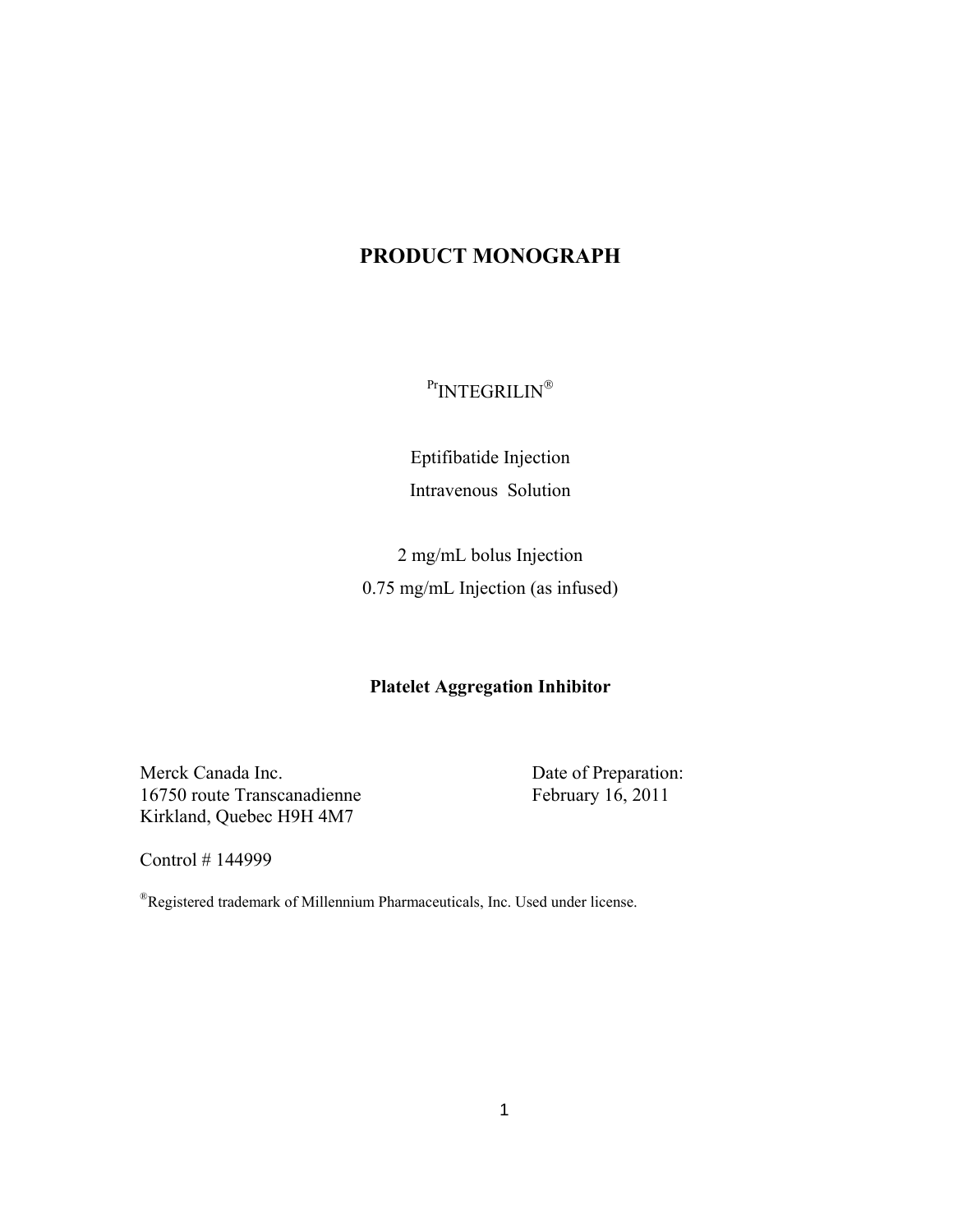### **PRODUCT MONOGRAPH**

# Pr**INTEGRILIN**®

### Eptifibatide Injection

### **Platelet Aggregation Inhibitor**

### **ACTION AND CLINICAL PHARMACOLOGY**

**General:** Eptifibatide reversibly inhibits platelet aggregation by preventing the binding of fibrinogen, von Willebrand factor and other adhesive ligands to glycoprotein IIb/IIIa (GP IIb/IIIa). When administered intravenously, eptifibatide inhibits *ex vivo* platelet aggregation in a dose- and concentration-dependent manner. Platelet aggregation inhibition is reversible following cessation of eptifibatide; this is thought to result from dissociation of eptifibatide from the platelet receptor.

**Pharmacodynamics:** Eptifibatide inhibits platelet aggregation induced by adenosine diphosphate (ADP) and other agonists in a dose- and concentration-dependent manner. The effect of eptifibatide is observed immediately after administration of a 180 μg/kg intravenous bolus. When followed by a 2.0 μg/kg/min continuous infusion, this regimen produces a >80% inhibition of 20 μM ADP-induced *ex vivo* platelet aggregation, (at physiologic calcium concentrations) in more than 80% of patients, after more than 8 hours of infusion. Platelet inhibition was reversed, with a >50% return of platelet function towards baseline 4 hours after discontinuation of an infusion of 2.0 μg/kg/min.

The eptifibatide dosing regimen used in the ESPRIT study was similar to that used in the PURSUIT study (a 180 μg/kg bolus followed by a 2.0 μg/kg/min infusion), but added a second 180 μg/kg bolus ten minutes after the first bolus to avoid a transient decrease in platelet aggregation inhibition before reaching steady-state with the continuous 2.0 μg/kg/min infusion. This dosing regimen is recommended in order to maintain platelet aggregation inhibition above 80% in the early time points when percutaneous coronary intervention (PCI) is performed (see **Pharmacokinetics**).

Administration of eptifibatide by intravenous bolus and infusion to healthy male subjects causes up to a 5-fold increase in bleeding time, which is reversible upon discontinuation of the infusion with bleeding times returning toward baseline within 4 to 6 hours. When administered alone, eptifibatide has no measurable effect on prothrombin time (PT) or activated partial thromboplastin time (aPTT) (see also **PRECAUTIONS**; **Drug Interactions**).

There were no important differences between age groups on the inhibition by eptifibatide of adenosine diphosphate-induced platelet aggregation. Differences among ethnic groups have not been assessed.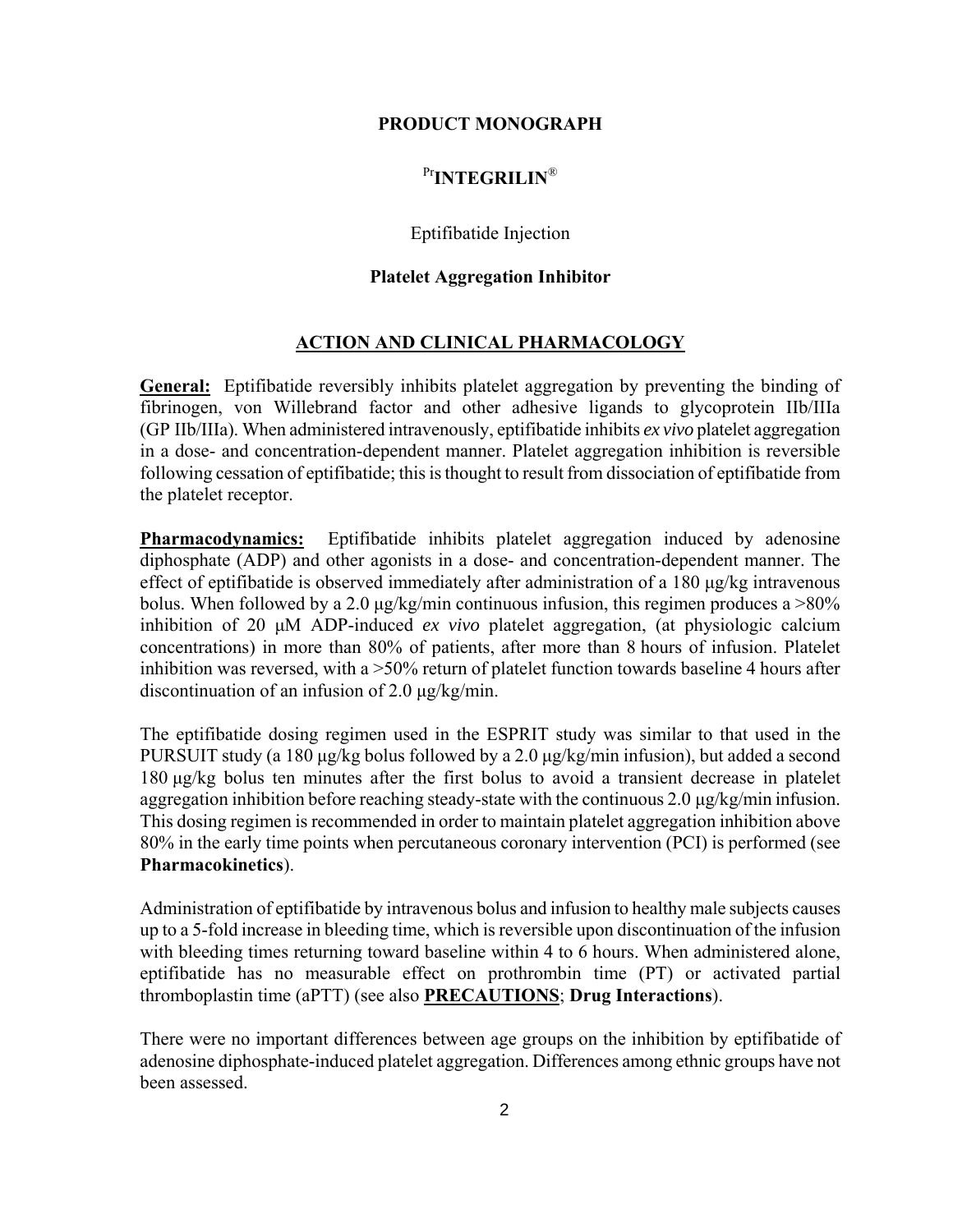**Pharmacokinetics:** The pharmacokinetics of eptifibatide are linear and dose-proportional for bolus doses ranging from 90 to 250 μg/kg and infusion rates from 0.5 to 3.0 μg/kg/min. The administration of a single bolus followed by an infusion produces an early peak level, followed by a small decline until steady state plasma concentrations are achieved (within 4-6 hours). In situations in which continuous inhibition is critical during the first 1-2 hours, e.g., when PCI is performed, this decline can be prevented by administering a second 180 μg/kg bolus ten minutes after the first. Plasma elimination half-life is approximately 2.5 hours. The extent of eptifibatide binding to human plasma protein is about 25%. In patients with unstable angina/non-ST-segment elevation myocardial infarction (UA/NSTEMI), plasma clearance is 55 mL/kg/h and the volume of distribution is approximately 185 mL/kg. In healthy subjects, renal clearance accounts for approximately 50% of total body clearance, with the majority of the drug excreted in the urine as eptifibatide, deamidated eptifibatide, and other more polar metabolites. No major metabolites have been detected in human plasma. Total drug clearance is decreased by approximately 50% and steady-state plasma eptifibatide concentrations are doubled in patients with moderate renal impairment (creatinine clearance of  $\geq$ 30 - <50 mL/min, using the Cockcroft-Gault equation) (see **DOSAGE AND ADMINISTRATION** for the Cockcroft-Gault equation).

Clinical studies have included 2,418 patients with serum creatinine between 1.0 and 2.0 mg/dL (for the 180 μg/kg bolus followed by a 2.0 μg/kg/min infusion) and 7 patients with serum creatinine between 2.0 and 4.0 mg/dL (for the 135 μg/kg bolus and the 0.5 μg/kg/min infusion), without dose adjustment. An additional 8 patients with serum creatinine between 2.0 and 4.0 mg/dL were enrolled in the ESPRIT study and received an intravenous bolus of 180 μg/kg, immediately followed by a continuous infusion of 1.0 μg/kg/min and a second 180 μg/kg bolus administered ten minutes after the first.

Special Populations: Patients in clinical studies were older than the subjects in clinical pharmacology studies, and they had lower total body clearance and higher eptifibatide plasma levels. However, clinical studies were conducted in patients with UA/NSTEMI ranging in age from 20 to 94 years, without dose adjustment for age. Limited data are available for patients over 75 years of age weighing less than 50 kg. Men and women showed no important differences in the pharmacokinetics of eptifibatide.

### **INDICATIONS AND CLINICAL USE**

INTEGRILIN® (eptifibatide injection) is indicated for the treatment of patients presenting with symptoms of unstable angina (UA)/non-ST-segment elevation myocardial infarction (NSTEMI), including those patients who may subsequently undergo percutaneous coronary intervention (PCI) as well as those who will be managed medically.

INTEGRILIN is indicated for the treatment of patients undergoing PCI including those undergoing intracoronary stenting.

INTEGRILIN is intended for use with ASA and heparin.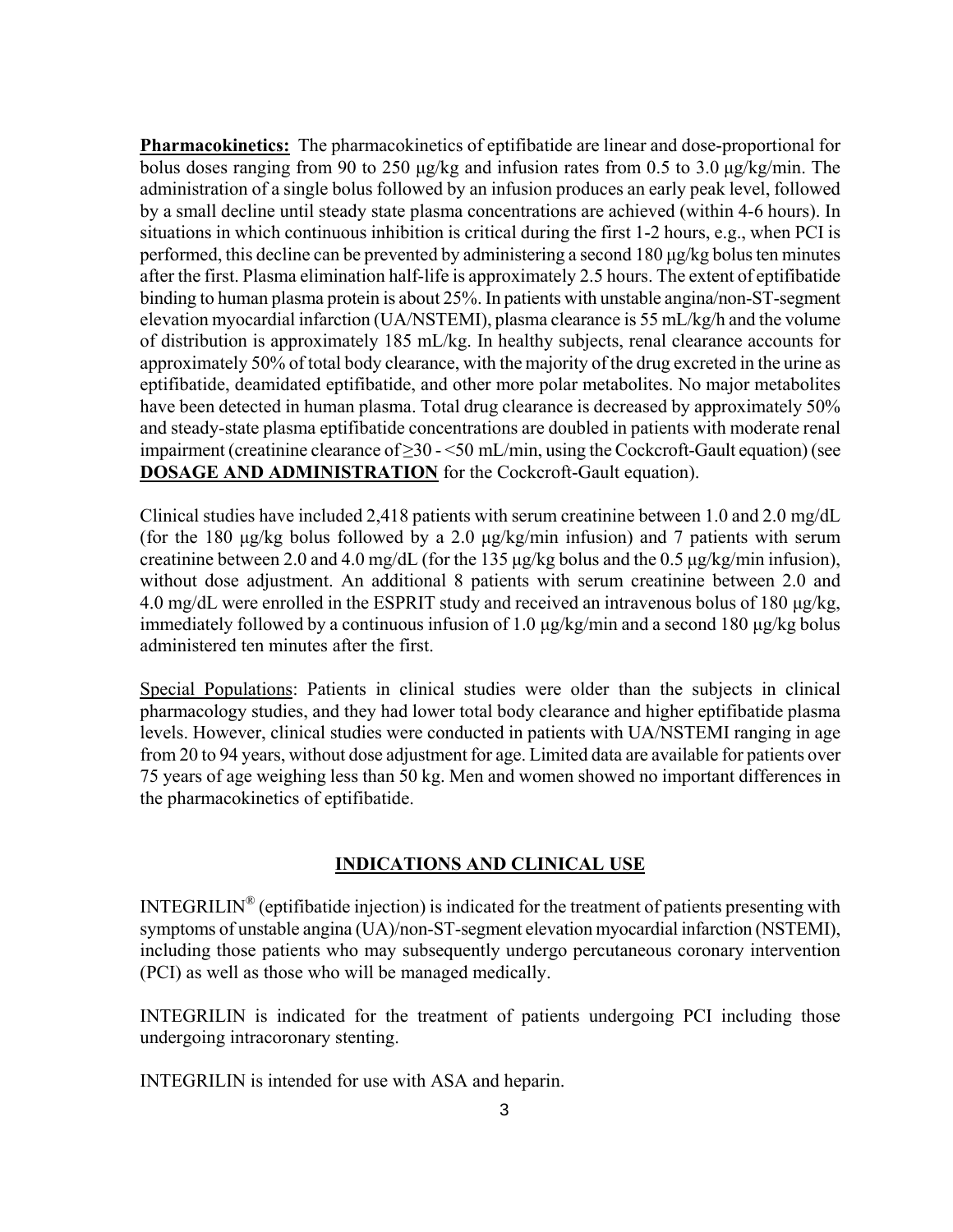# **CONTRAINDICATIONS**

Treatment with eptifibatide is contraindicated in patients with:

- A history of bleeding diathesis, or evidence of active abnormal bleeding within the previous 30 days.
- Thrombocytopenia  $(< 100,000 \text{ cells/mm}^3$ )
- Prothrombin time >1.2 times control, or International Normalized Ration (INR)  $\geq$ 2.0.
- Severe hypertension (systolic blood pressure >200 mm Hg or diastolic blood pressure >110 mm Hg) not adequately controlled on antihypertensive therapy.
- Major surgery within the preceding 6 weeks.
- History of stroke within 30 days or any history of hemorrhagic stroke.
- Known history of intracranial disease (neoplasm, arteriovenous malformation, aneurysm).
- Current or planned administration of another parenteral GP IIb/IIIa inhibitor.
- Severe renal impairment (creatinine clearance <30 mL/min) or dependency on renal dialysis.
- Known hypersensitivity to any component of the product.
- Clinically significant liver disease.

# **WARNINGS**

**Bleeding:** Bleeding is the most common complication encountered during INTEGRILIN therapy. Administration of INTEGRILIN is associated with an increase in major and minor bleeding, as classified by the Thrombolysis in Myocardial Infarction Study group (TIMI) criteria (see **ADVERSE REACTIONS**). Most major bleeding associated with INTEGRILIN has been at the arterial access site for cardiac catheterization or from the gastrointestinal or genitourinary tract.

All potential bleeding sites (e.g., catheter insertion sites, arterial, venous or needle puncture sites; cutdown sites; gastrointestinal, genitourinary and retroperitoneal sites) should be observed carefully.

In patients undergoing PCI, patients receiving INTEGRILIN experienced an increase in major bleeding compared to those receiving placebo without a significant increase in transfusion requirement. Special care should be employed to minimize the risk of bleeding among these patients (see **PRECAUTIONS**). IF BLEEDING CANNOT BE CONTROLLED WITH PRESSURE, INFUSION OF INTEGRILIN AND ANY CONCOMITANT HEPARIN SHOULD BE STOPPED IMMEDIATELY.

Clinical data suggest that the risk of major and minor bleeding due to INTEGRILIN therapy may be increased in patients weighing less than 70 kg.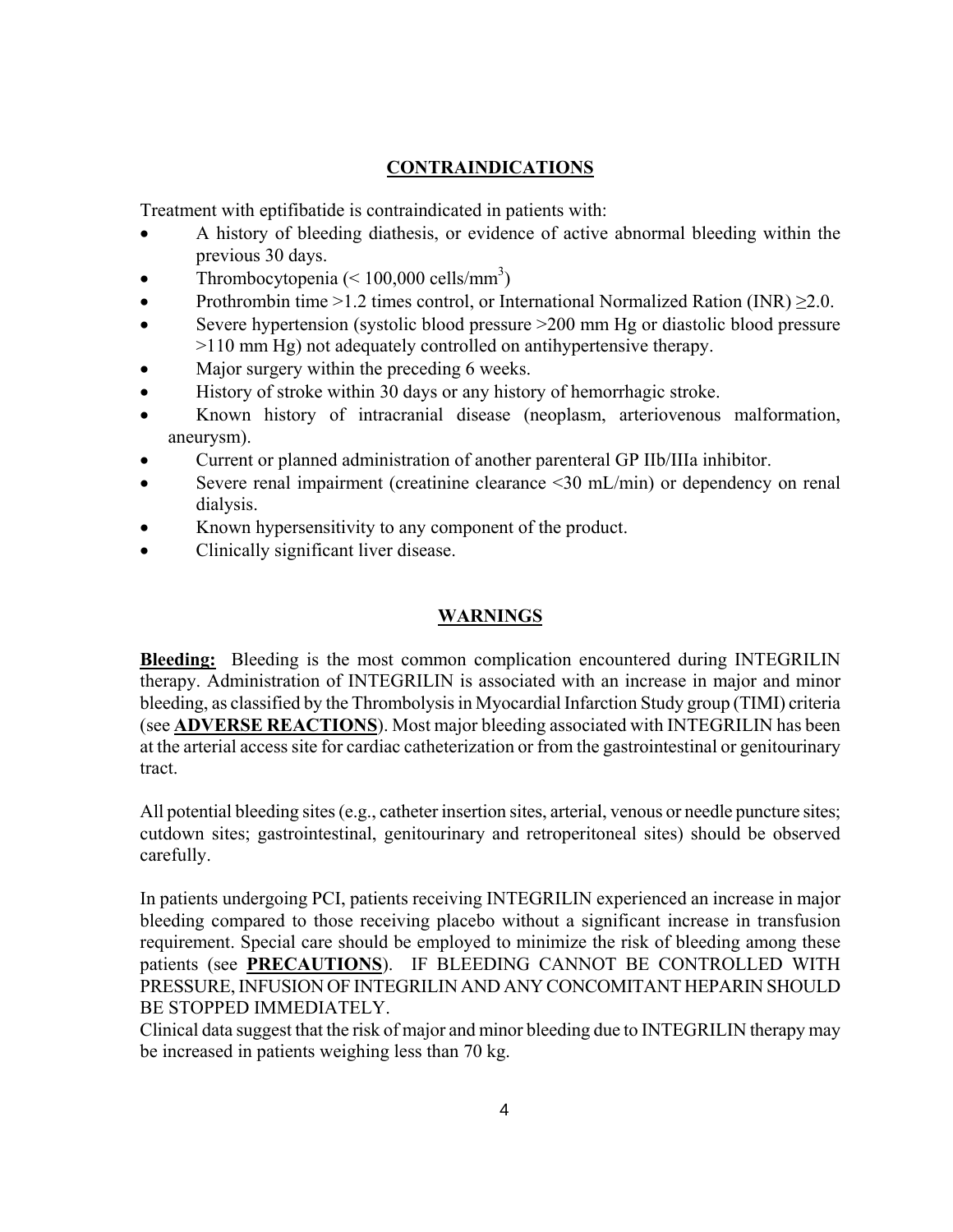**Platelet Count <100,000/mm<sup>3</sup>:** Because it is an inhibitor of platelet aggregation, caution should be exercised when administering eptifibatide to patients with a platelet count <100,000/mm<sup>3</sup>; there has been no clinical experience with eptifibatide initiated in patients with a platelet count  $\leq 100,000/\text{mm}^3$ .

#### **PRECAUTIONS**

#### **Bleeding:**

Coronary artery bypass grafting (CABG): Treatment with INTEGRILIN is not associated with an increase in bleeding in association with CABG. INTEGRILIN infusion should be discontinued prior to undergoing CABG.

Percutaneous coronary intervention - Care of the femoral artery access site: Treatment with INTEGRILIN is associated with an increase in major and minor bleeding particularly at the site of arterial access for femoral sheath placement. In patients undergoing PCI, INTEGRILIN infusion should be continued for up to 18-24 hours post-procedure or until hospital discharge, whichever comes first. Heparin use is discouraged after the PCI procedure. The femoral artery sheath may be removed during treatment with INTEGRILIN. It is recommended that heparin be discontinued 3-4 hours prior to sheath removal and a decline in aPTT to <45 seconds or activated clotting time (ACT) to <150 seconds be documented. Heparin and INTEGRILIN should be discontinued and sheath hemostasis should be achieved at least 2-4 hours before hospital discharge.

Maintaining Target aPTT and ACT: The aPTT should be maintained between 50 and 70 seconds unless PCI is to be performed. For angioplasty done during the PURSUIT study, a target ACT of 300 to 350 seconds was stipulated. Patients receiving an INTEGRILIN 180 μg/kg bolus followed by a 2 μg/kg/min infusion experienced an increased incidence of bleeding relative to placebo, primarily at the femoral access site. The ESPRIT study stipulated a target ACT of 200 to 300 seconds during intracoronary stenting. Patients receiving an INTEGRILIN 180 μg/kg bolus followed by a 2 μg/kg/min infusion and a second 180 μg/kg bolus ten minutes after the first (mean ACT 284 seconds) experienced an increased incidence of bleeding relative to placebo (mean ACT 276 seconds), primarily at the femoral artery access site. At these lower ACTs, bleeding was less than previously reported with eptifibatide in the PURSUIT and IMPACT II studies. Moreover, there was little increase in transfusion requirements.

PRIDE was a randomized, placebo-controlled, multi-center trial conducted in 126 patients with coronary artery disease undergoing angioplasty, prior to the PURSUIT study. The pharmacodynamics of three dosing regimens of INTEGRILIN were assessed. All infusions were continued for 24 hours post-angioplasty. The incidence of bleeding events in patients receiving INTEGRILIN as a 180 μg/kg bolus and 2 μg/kg/min infusion and heparin targeted at an ACT of 200-250 was similar to that seen in patients receiving placebo and heparin targeted at an ACT of 300-350 seconds. The study was not powered to assess clinical efficacy.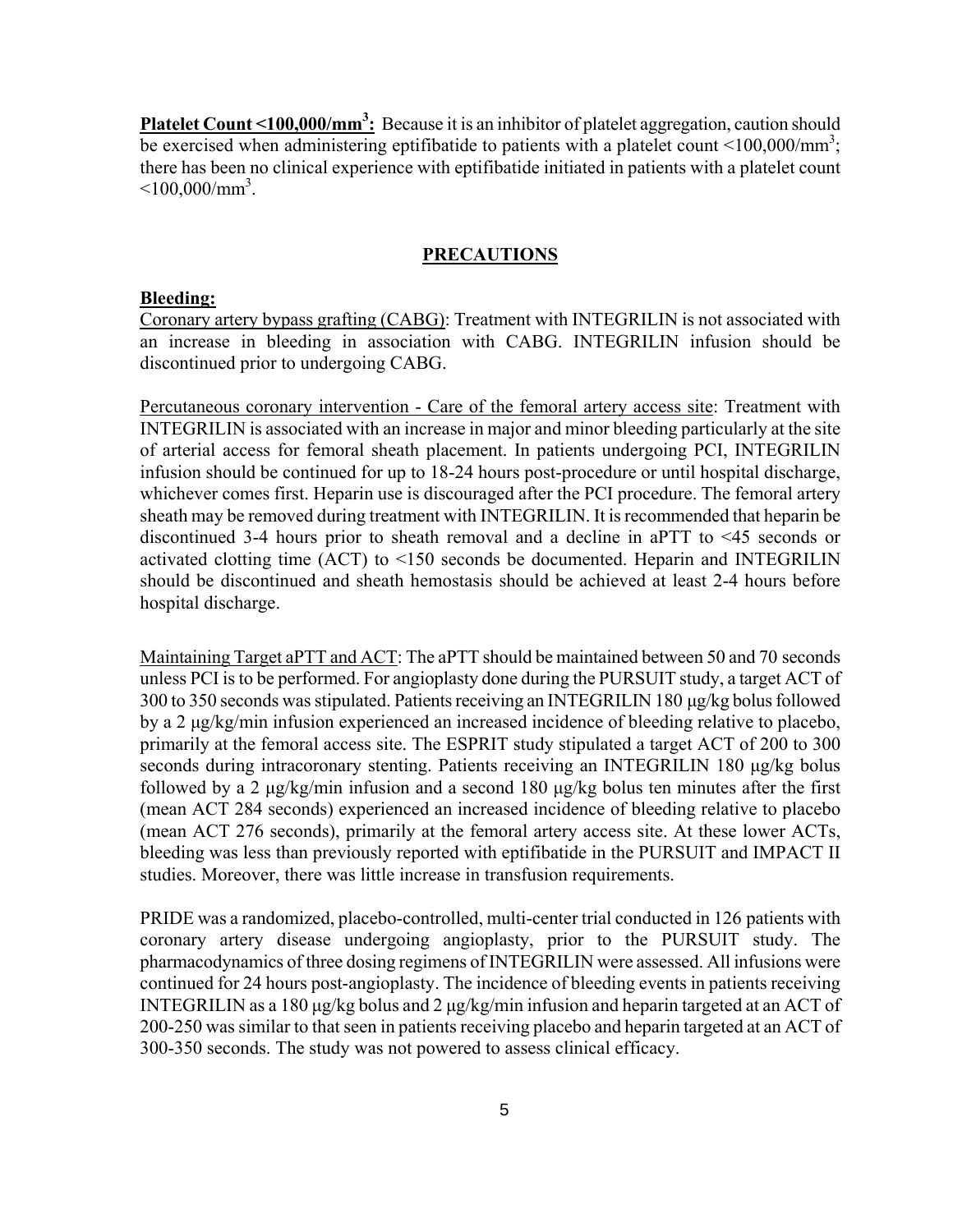The aPTT or ACT should be checked prior to arterial sheath removal. The sheath should not be removed unless the aPTT is <45 seconds or the ACT is <150 seconds.

**Table 1** displays the risk of major bleeding according to the maximum aPTT attained within 72 hours in the PURSUIT study.

| Major Bleeding by Maximal aPTT within 72 Hours in the PURSUIT Study |                        |                                                                                |
|---------------------------------------------------------------------|------------------------|--------------------------------------------------------------------------------|
|                                                                     | <b>Placebo</b><br>n(%) | Eptifibatide<br>$180 \mu g/kg$ bolus, $2.0$<br>$\mu$ g/kg/min infusion<br>n(%) |
| <b>Maximum aPTT (seconds)</b>                                       |                        |                                                                                |
| $\leq 50$                                                           | $44/721(6.1\%)$        | 44/743 (5.9%)                                                                  |
| 50-70 (recommended)                                                 | 92/908 (10.1%)         | 99/883 (11.2%)                                                                 |
| >70                                                                 | 281/2,786 (10.1%)      | 345/2,811 (12.3%)                                                              |

### **Table 1**

Care of puncture sites: Arterial and venous punctures, intramuscular injections, and the use of urinary catheters, nasotracheal intubation, nasogastric tubes, and automatic blood pressure cuffs should be minimized. When obtaining intravenous access, non-compressible sites (e.g., subclavian or jugular veins) should be avoided. Document and monitor vascular puncture sites. Consider using saline or heparin locks for blood drawing. Remove dressings gently.

Laboratory Monitoring: Before infusion of INTEGRILIN, the following tests should be conducted: platelet count, hematocrit or hemoglobin, serum creatinine and PT/aPTT. In patients undergoing PCI, the ACT should also be measured in patients who have already received heparin. During and following INTEGRILIN treatment, platelet counts and extent of heparin anticoagulation, as assessed by ACT, should be monitored closely. Platelet counts should be monitored 2 to 4 hours following administration of the INTEGRILIN bolus, and at 24 hours post-infusion termination or prior to patient discharge, whichever occurs first.

Thrombocytopenia: If a patient experiences a platelet decrease  $(<100,000/\text{mm}^3)$ , additional platelet counts should be determined (see **ADVERSE REACTIONS**, **Tables 9**, **10** and **11**). If thrombocytopenia is confirmed, INTEGRILIN and heparin should be discontinued immediately and the condition appropriately monitored and treated.

From post market experience, acute thrombocytopenia has been reported. Upon discontinuation of Integrilin, acute thrombocytopenia has been reported to be reversible. The rapid reversibility of the pharmacologic action is due to the short plasma half-life of INTEGRILIN (approximately 2.5 hours) and the rapid disassociation of INTEGRILIN from the platelet receptor GP IIb/IIIa.

Prolongation of bleeding time: Administration of INTEGRILIN by intravenous bolus and infusion causes up to a 5-fold increase in bleeding time. This increase is reversible upon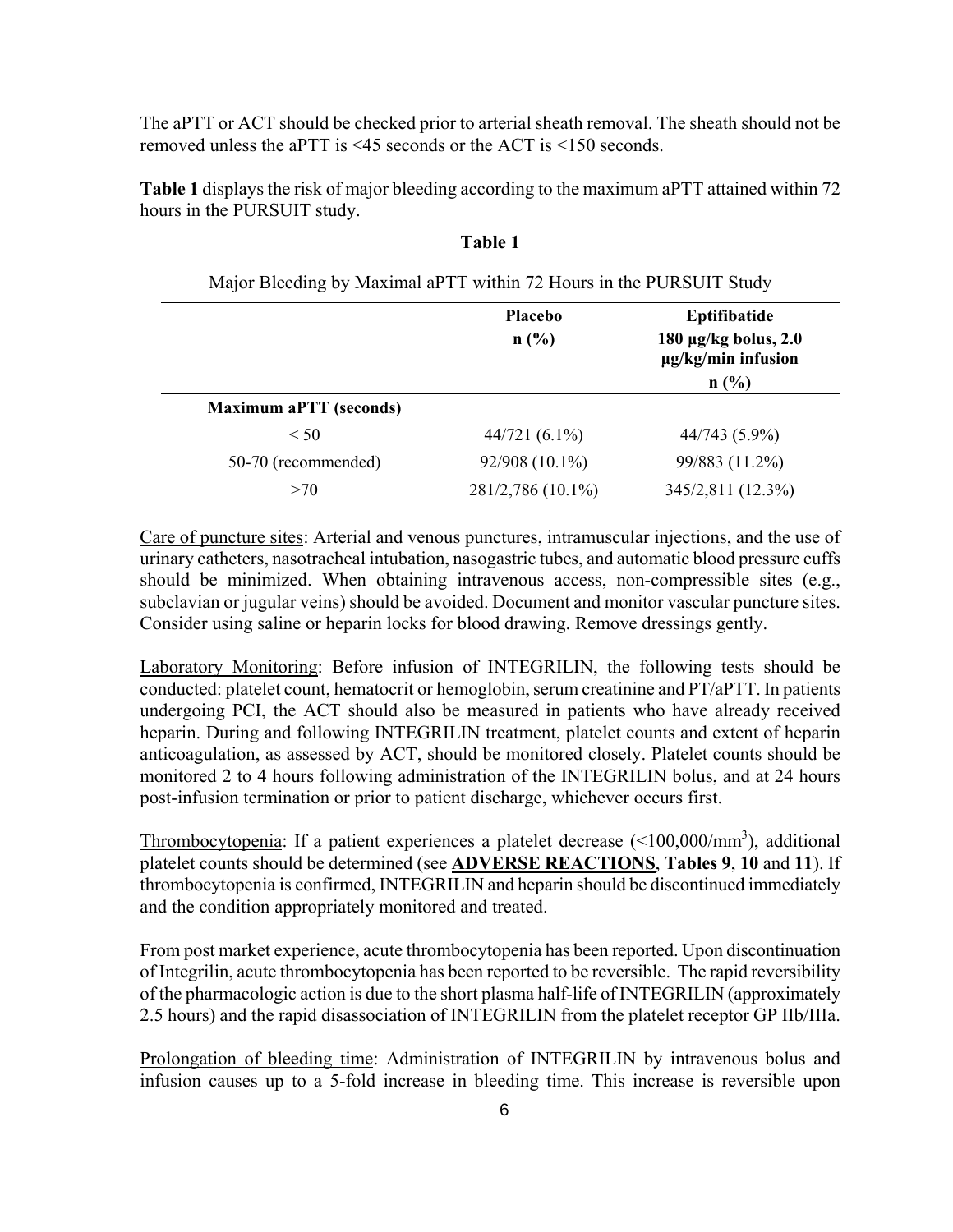discontinuation of the infusion with bleeding times returning towards baseline within 4 to 6 hours. When administered alone, INTEGRILIN has no measurable effect on prothrombin time (PT) or activated partial thromboplastin time (aPTT).

**Renal Impairment:** Renal and non-renal clearance of eptifibatide account for approximately 50% each. Total drug clearance is decreased by approximately 50% and steady-state plasma eptifibatide concentrations are doubled in patients with moderate renal impairment (creatinine clearance of ≥30 - <50 mL/min, using Cockcroft-Gault equation) (see **DOSAGE AND ADMINISTRATION** for the Cockcroft-Gault equation).Therefore, the infusion dose should be reduced to 1.0 μg/kg/min in such patients.

No clinical data are available for patients dependent on renal dialysis. *In vitro* studies have indicated that eptifibatide may be cleared from plasma by dialysis.

**Pregnancy:** Reproduction and teratology studies have been performed by continuous intravenous infusion of eptifibatide in pregnant rats at total daily doses of up to 72 mg/kg/day (24 times the recommended maximum daily human dose of 3 mg/kg/day) and pregnant rabbits at total daily doses of up to 36 mg/kg/day (12 times the recommended maximum daily human dose). These studies revealed no evidence of impaired fertility or harm to the fetus due to eptifibatide. Eptifibatide has been shown to cross the placenta in pregnant rats. There are, however, no adequate and well-controlled studies in pregnant women with eptifibatide. Because animal reproduction studies are not always predictive of human response, this drug should be used during pregnancy only if clearly needed.

**Nursing Mothers:** It is not known whether eptifibatide is excreted in human milk. Therefore, nursing should be discontinued during the period of drug administration.

**Pediatric Use:** Safety and effectiveness of eptifibatide in children have not been established.

Use in Elderly: Table 2 and Table 3 show bleeding events and transfusions for patients  $\geq 65$ years old and ≥75 years old, respectively, in the PURSUIT study. The incidence of bleeding complications was higher in the elderly in both placebo and eptifibatide groups, and the incremental risk of eptifibatide-associated bleeding was greater in older patients. No dose adjustment was made in the elderly population, but patients over 75 years of age had to weigh at least 50 kg to be enrolled in the PURSUIT study; no such limitation was stipulated in the ESPRIT study (see **ADVERSE REACTIONS**).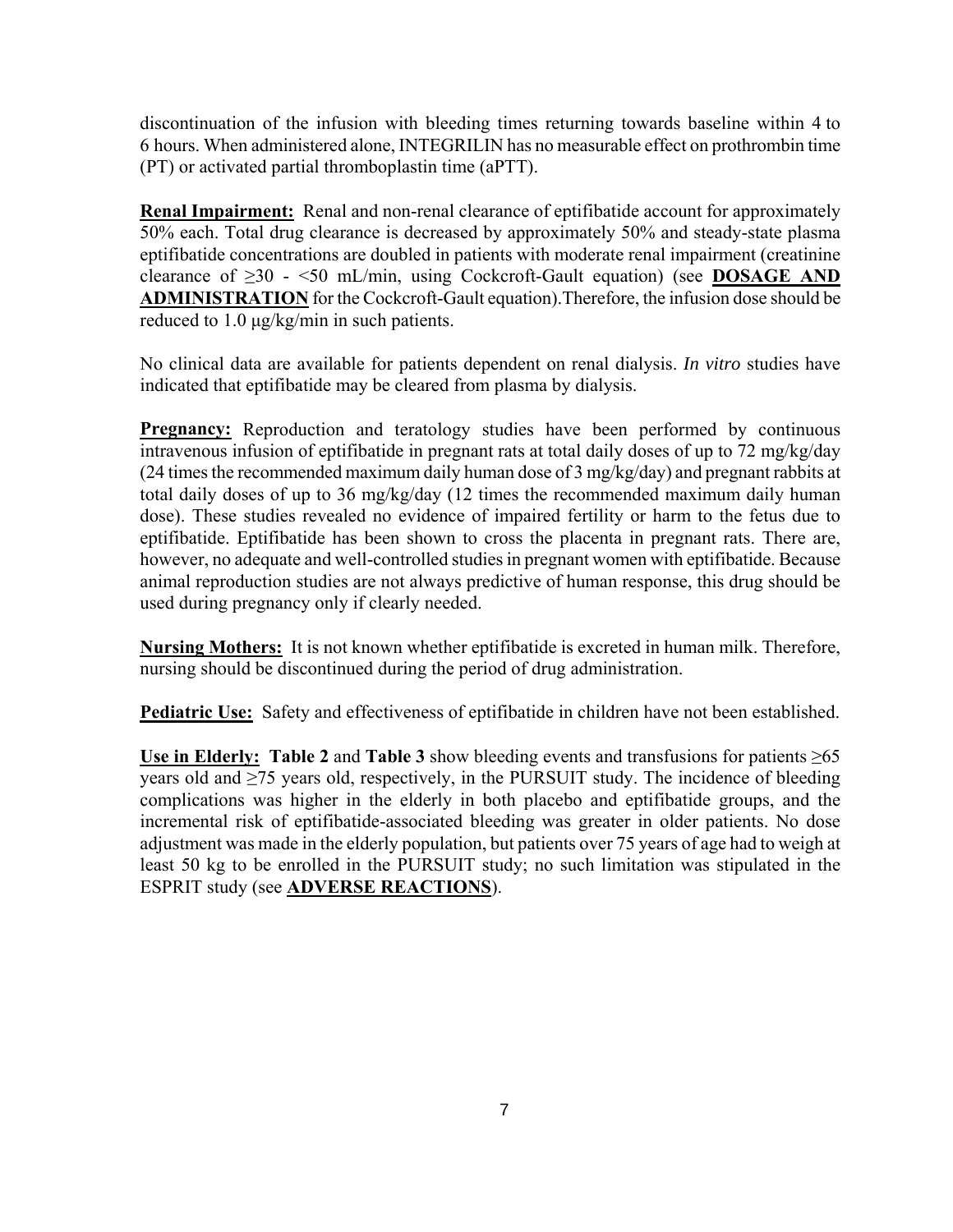### **Table 2**  Bleeding Events and Transfusions within 30 Days of Randomization for Patients ≥65 Years Old

#### PURSUIT Study

|                                              | <b>Placebo</b>      | Eptifibatide                |  |
|----------------------------------------------|---------------------|-----------------------------|--|
|                                              |                     | 180 µg/kg bolus,            |  |
|                                              |                     | $2.0 \mu g/kg/min$ infusion |  |
|                                              | $n$ (%) of Patients |                             |  |
| Major Bleeding <sup>a,c</sup>                | 230/2,220 (10.4%)   | 269/2,209 (12.2%)           |  |
| Minor Bleeding <sup>a,c</sup>                | 190/2,220 (8.6%)    | 358/2,209 (16.2%)           |  |
| Bleeding Requiring Transfusions <sup>b</sup> | 307/2,270 (13.5%)   | 375/2,237 (16.8%)           |  |

a: For major and minor bleeding, patients are counted only once according to the most severe classification.

b: Includes transfusions of any type: whole blood, packed red blood cells, fresh frozen plasma, cryoprecipitate, platelets, and autotransfusion during the initial hospitalization.

c: Incidence in patients with sufficient clinical information to determine bleeding status.

**Table 3**  Bleeding Events and Transfusions within 30 Days of Randomization for Patients ≥75 Years Old

#### PURSUIT Study

|                                              | Placebo             | Eptifibatide                |
|----------------------------------------------|---------------------|-----------------------------|
|                                              |                     | $180 \mu g/kg$ bolus,       |
|                                              |                     | $2.0 \mu g/kg/min$ infusion |
|                                              | $n$ (%) of Patients |                             |
| Major Bleeding <sup>a,c</sup>                | $53/655(8.1\%)$     | 78/663 (11.8%)              |
| Minor Bleeding <sup>a,c</sup>                | 56/655 (8.5%)       | 130/663 (19.6%)             |
| Bleeding Requiring Transfusions <sup>b</sup> | $81/672(12.1\%)$    | 121/673 (18.0%)             |

a: For major and minor bleeding, patients are counted only once according to the most severe classification.

b: Includes transfusions of any type: whole blood, packed red blood cells, fresh frozen plasma, cryoprecipitate, platelets, and autotransfusion during the initial hospitalization.

c: Incidence in patients with sufficient clinical information to determine bleeding status.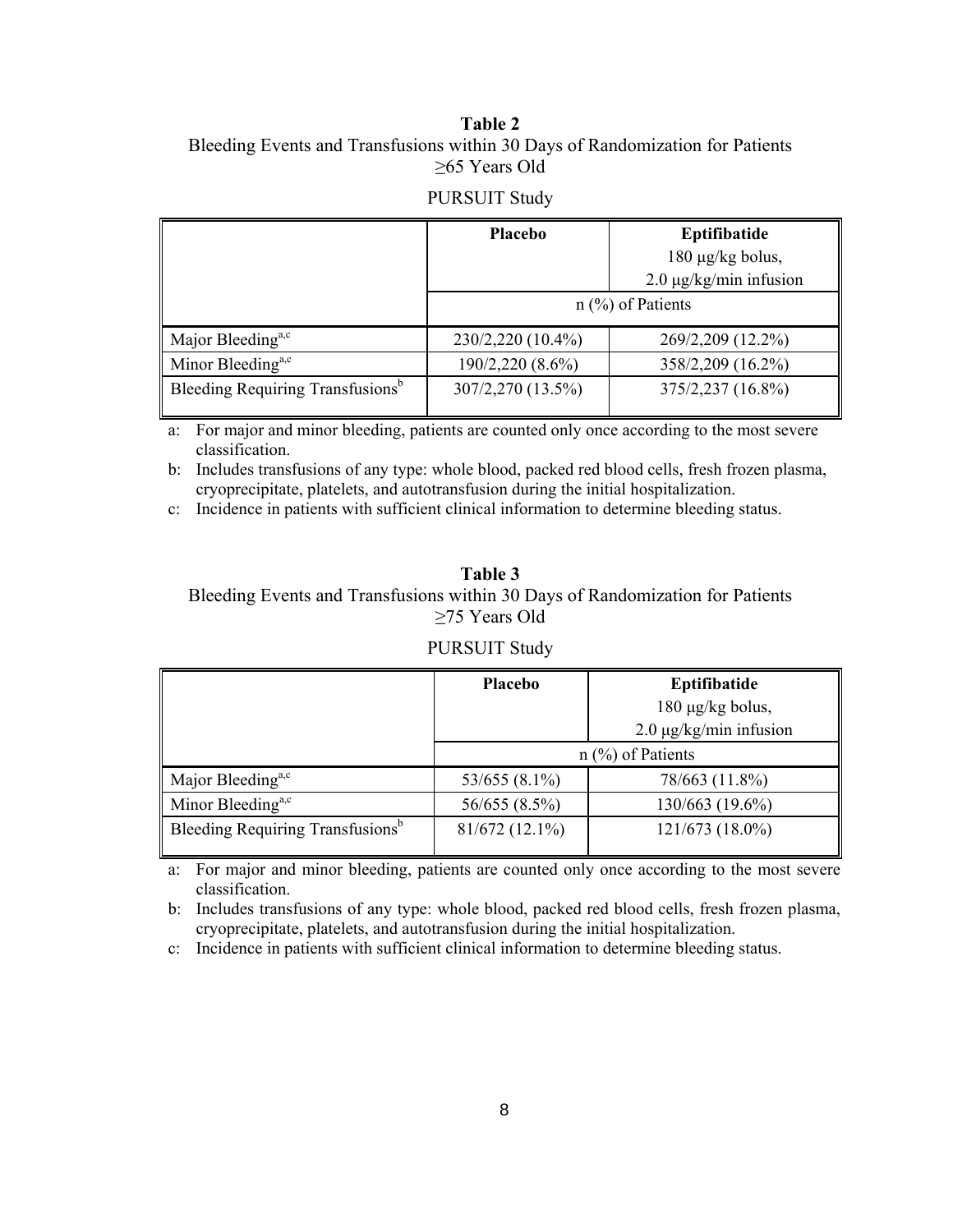**Drug Interactions:** INTEGRILIN has been studied concomitantly with heparin and ASA (see **CLINICAL TRIALS**). The use of INTEGRILIN, in combination with heparin and ASA, has been associated with an increase in bleeding compared to heparin and ASA alone. Because eptifibatide inhibits platelet aggregation, caution should be employed when it is used with other medications that affect hemostasis, including **thrombolytics, oral anticoagulants, nonsteroidal anti-inflammatory drugs, dipyridamole, ticlopidine and clopidogrel.** To avoid potentially additive pharmacological effects, concomitant treatment with **other inhibitors of platelet receptor GP IIb/IIIa** should be avoided.

In the ESPRIT study, clopidogrel or, in a few cases, ticlopidine were used routinely starting the day of intracoronary stenting.

Bleeding events were more frequent in patients receiving concurrent heparin while undergoing PCI when ACT exceeded 350 seconds (see **PRECAUTIONS**).

Thrombolytics: Limited data are available on the use of INTEGRILIN with thrombolytic agents. In a 180 patient study with the accelerated alteplase regimen, the coadministration of INTEGRILIN up to 180 μg/kg and 0.75 μg/kg/min did not increase the incidence of major bleeding or transfusions compared to patients receiving alteplase alone. In another 181 patient study with streptokinase (1.5 million units over 60 minutes), the coadministration of increasing INTEGRILIN doses was well tolerated up to an infusion rate of 1.3 and 2.0 μg/kg/min, where there was an increased incidence of bleeding and transfusions.

Based on the limited data on the use of INTEGRILIN in patients receiving thrombolytic agents, the bleeding risk due to combination with thrombolytic therapy cannot be estimated. Therefore, the concomitant treatment with thrombolytic agents should be used judiciously after the risk and benefit are carefully assessed for individual patients by the physician.

Lastly, experience in 40 patients who received a combination of full dose INTEGRILIN (180 μg/kg and 2.0 μg/kg/min) and full dose thrombolytic therapy revealed a 25% incidence of major bleeding events.

Pharmacokinetic and Pharmacodynamic Interaction with Enoxaparin: The use of enoxaparin dosed as a 1.0 mg/kg subcutaneous injection every 12 hours in place of unfractionated heparin did not alter the pharmacokinetics of eptifibatide or the level of platelet aggregation inhibition.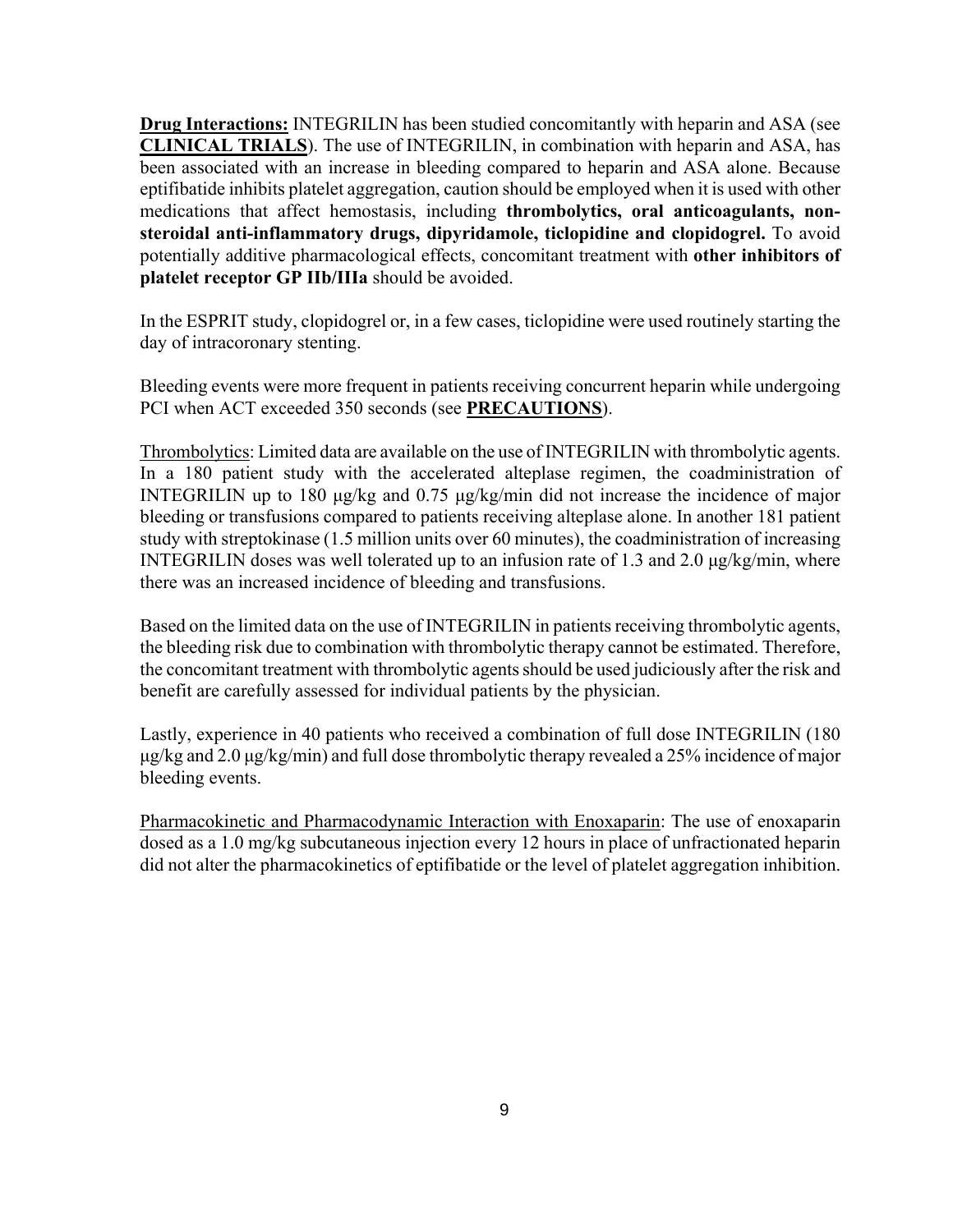### **ADVERSE REACTIONS**

A total of 16,782 patients were treated in the Phase III clinical trials (PURSUIT, IMPACT II and ESPRIT). These 16,782 patients had a mean age of 62 years (range 20 to 94). Eighty-nine percent of the patients were Caucasian, with the remainder being predominantly Black (5%) and Hispanic (5%). Sixty-eight percent (68%) were men. Because of the different regimens used in PURSUIT, IMPACT II and ESPRIT, data from the three studies were not pooled.

**Bleeding:** The results of bleeding events and transfusions in the PURSUIT study during infusion and within 30 days are displayed in **Table 4**, and **Table 5** respectively. The results of bleeding events and transfusions in the IMPACT II and ESPRIT studies are displayed in **Table 6** and **Table 7**, respectively.

Bleeding was classified as major or minor by the criteria of the TIMI study group. Major bleeding events were defined as either an intracranial hemorrhage or other bleeding that led to a decrease in hemoglobin greater than 5 g/dL. Minor bleeding events included spontaneous gross hematuria, spontaneous hematemesis, observed blood loss with a hemoglobin decrease of more than 3 g/dL or more than 4 g/dL in the absence of an observed bleeding site. In patients who received transfusions, the corresponding loss in hemoglobin was estimated through an adaptation of the method of Landefeld *et al*.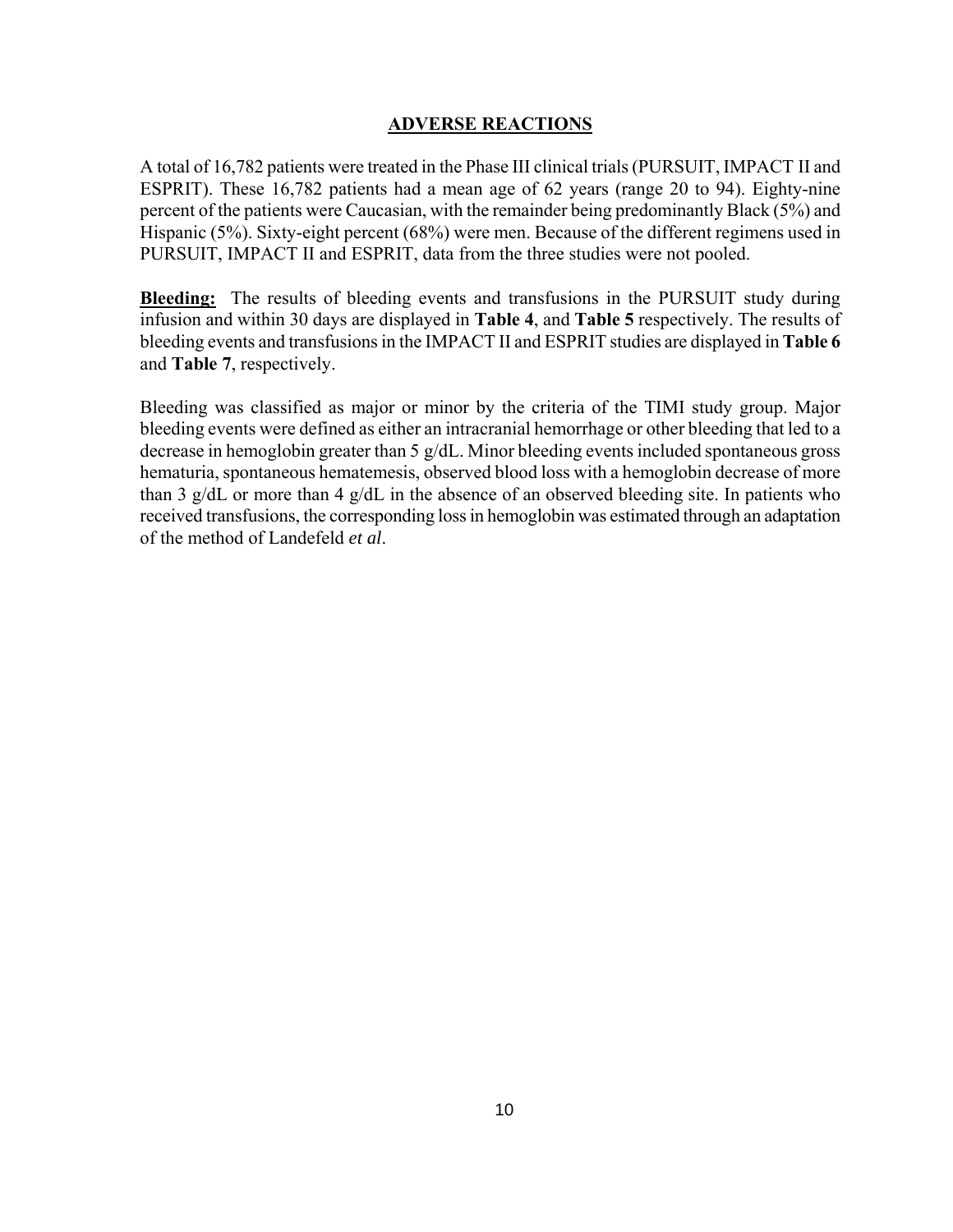# **Table 4**  Bleeding Events and Transfusions during Infusion

### PURSUIT Study

|                                              | <b>Placebo</b>  | Eptifibatide                |
|----------------------------------------------|-----------------|-----------------------------|
|                                              |                 | 180 µg/kg bolus,            |
|                                              |                 | $2.0 \mu g/kg/min$ infusion |
|                                              |                 | $n$ (%) of Patients         |
| Major Bleeding <sup>a,c</sup>                | 59/4,577 (1.3%) | $96/4,604(2.1\%)$           |
| Minor Bleeding <sup>a,c</sup>                | 89/4,577 (1.9%) | 186/4,604 (4.0%)            |
| Bleeding Requiring Transfusions <sup>b</sup> | 19/4,696 (0.4%) | 34/4,679 (0.7%)             |

a: For major and minor bleeding, patients are counted only once according to the most severe classification.

b: Includes transfusions of any type: whole blood, packed red blood cells, fresh frozen plasma, cryoprecipitate, platelets, and autotransfusion during the initial hospitalization.

c: Incidence in patients with sufficient clinical information to determine bleeding status.

| Table 5                                         |
|-------------------------------------------------|
| Bleeding Events and Transfusions within 30 Days |

|                                              | Placebo           | Eptifibatide                |
|----------------------------------------------|-------------------|-----------------------------|
|                                              |                   | 180 µg/kg bolus,            |
|                                              |                   | $2.0 \mu g/kg/min$ infusion |
|                                              |                   | $n$ (%) of Patients         |
| Major Bleeding <sup>a,c</sup>                | 425/4,577 (9.3%)  | 498/4,604 (10.8%)           |
| Minor Bleeding <sup>a,c</sup>                | 347/4,577 (7.6%)  | 604/4,604 (13.1%)           |
| Bleeding Requiring Transfusions <sup>b</sup> | 490/4,696 (10.4%) | 601/4,679 (12.8%)           |

#### PURSUIT Study

a: For major and minor bleeding, patients are counted only once according to the most severe classification.

b: Includes transfusions of any type: whole blood, packed red blood cells, fresh frozen plasma, cryoprecipitate, platelets, and autotransfusion during the initial hospitalization.

c: Incidence in patients with sufficient clinical information to determine bleeding status.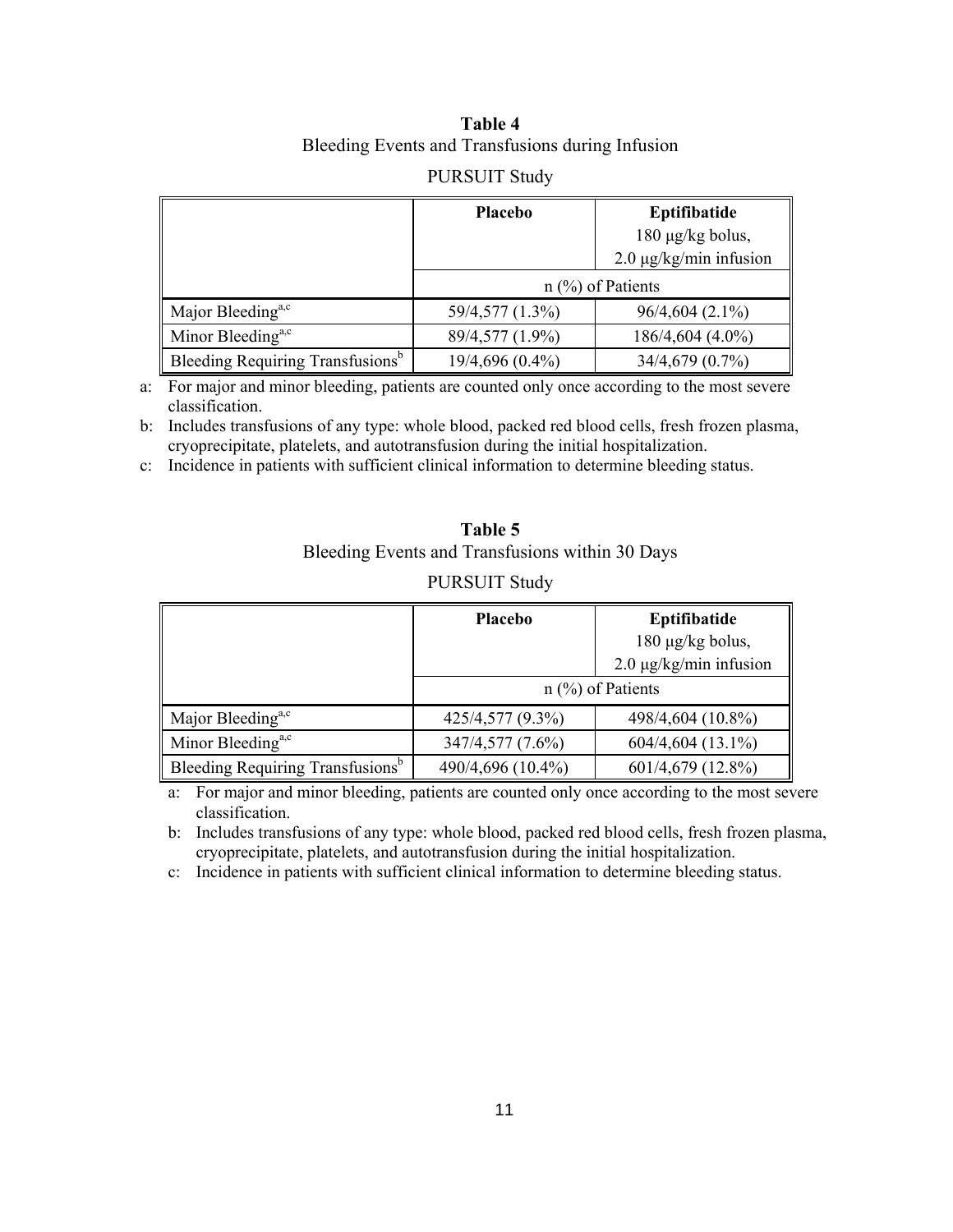# **Table 6**  Bleeding Events and Transfusions within 30 days

|                                              | Placebo      | Eptifibatide                                       | Eptifibatide                                             |
|----------------------------------------------|--------------|----------------------------------------------------|----------------------------------------------------------|
|                                              | $n$ (%)      | 135 µg/kg bolus,<br>$0.5 \mu g/kg/min$<br>infusion | 135 $\mu$ g/kg bolus,<br>$0.75 \mu g/kg/min$<br>infusion |
|                                              |              | $n$ (%)                                            | $n$ (%)                                                  |
| Patients                                     | 1,285        | 1,300                                              | 1,286                                                    |
| Major Bleeding <sup>a</sup>                  | 55 (4.5%)    | 55 (4.4%)                                          | 58 (4.7%)                                                |
| Minor Bleeding <sup>a</sup>                  | $115(9.3\%)$ | 146(11.7%)                                         | 177 (14.2%)                                              |
| Bleeding Requiring Transfusions <sup>b</sup> | 66 $(5.1\%)$ | $71(5.5\%)$                                        | 74 (5.8%)                                                |

### IMPACT II Study

Note: denominator is based on patients for whom data are available

a: For major and minor bleeding, patients are counted only once according to the most severe classification.

b: Includes transfusions of whole blood, packed red blood cells, fresh frozen plasma, cryoprecipitate, platelets, and autotransfusion during the initial hospitalization.

# **Table 7** Bleeding Events and Transfusions within 48 hours\*

### ESPRIT Study

|                                              | Placebo     | Eptifibatide                                                                         |
|----------------------------------------------|-------------|--------------------------------------------------------------------------------------|
|                                              | $n$ (%)     | 180 µg/kg bolus,<br>2.0 μg/kg/min infusion,<br>180 μg/kg bolus 10 min<br>after first |
|                                              |             | $n$ (%)                                                                              |
| Patients                                     | 1,024       | 1,040                                                                                |
| Major Bleeding <sup>a</sup>                  | $4(0.4\%)$  | $13(1.3\%)$                                                                          |
| Minor Bleeding <sup>a</sup>                  | $18(2.0\%)$ | $29(3.0\%)$                                                                          |
| Bleeding Requiring Transfusions <sup>b</sup> | $11(1.1\%)$ | $16(1.5\%)$                                                                          |
| Unresolved <sup>c</sup>                      | 102         | 68                                                                                   |

\* Or discharge, whichever occurred first.

a: For major and minor bleeding, patients are counted only once according to the most severe classification.

b: Includes transfusions of any type: whole blood, packed red blood cells, fresh frozen plasma, cryoprecipitate, platelets, and autotransfusion during the initial hospitalization.

c: Number of patients in who TIMI grade could not be ascertained; these patients are excluded from the denominator in the computation of percents.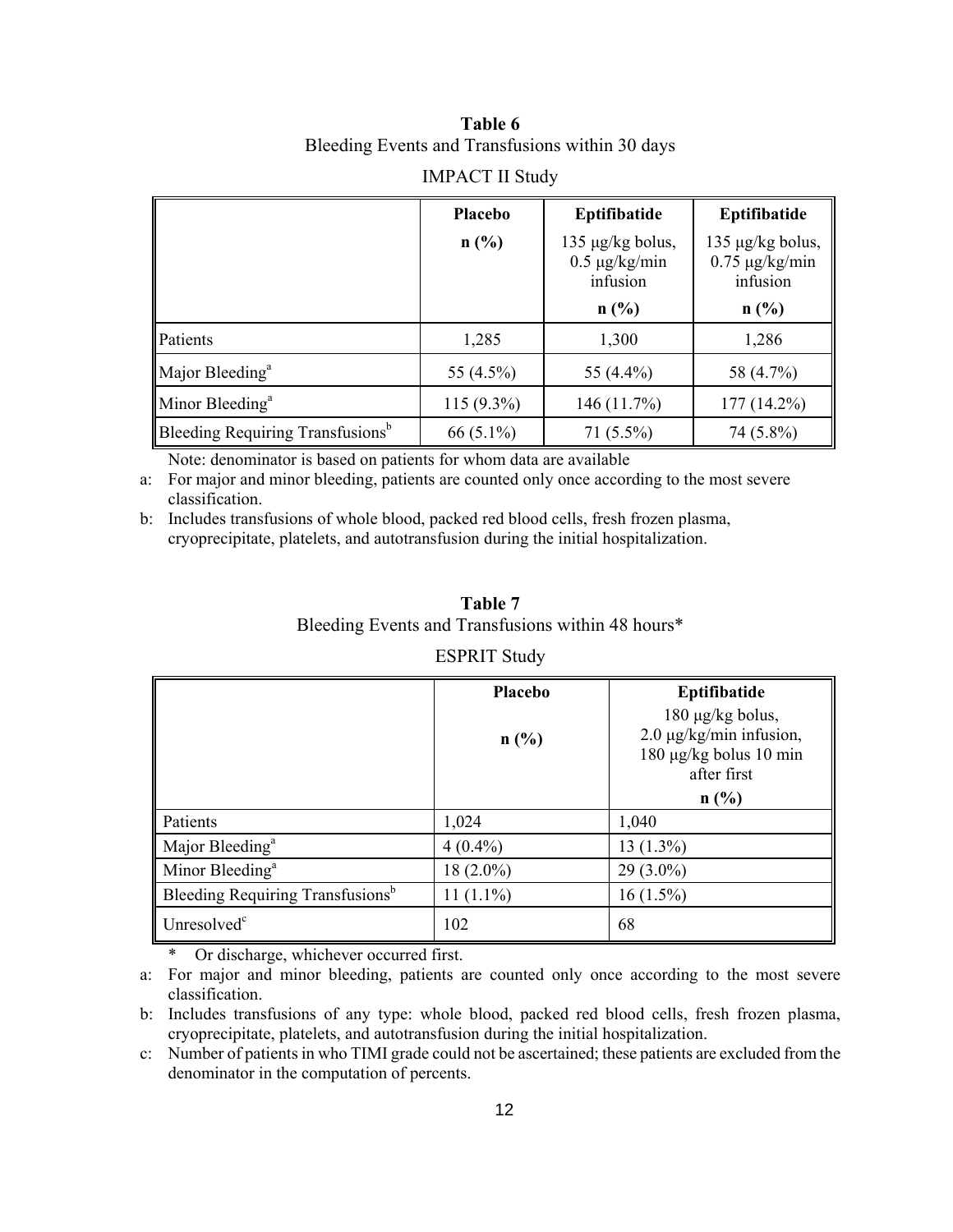In the PURSUIT study, treatment with INTEGRILIN resulted in an incremental risk of major bleeding (increase of 1.5%) and a higher incidence of transfusion (increase of 2.4%) than occurred with placebo. There was also an increase in minor bleeding events in patients treated with INTEGRILIN (increase of 5.5%) compared to placebo.

In the PURSUIT study, the greatest increase in major bleeding in eptifibatide-treated patients compared to placebo-treated patients was associated with bleeding at the femoral artery access site (2.8% versus 1.3%). Oropharyngeal (primarily gingival), genito-urinary, gastrointestinal, and retroperitoneal bleeding were also seen more commonly in eptifibatide-treated patients compared to placebo-treated patients.

Among patients experiencing a major bleed in the IMPACT II study, an increase in bleeding on eptifibatide versus placebo was observed only for the femoral artery access site (3.2% versus  $2.8\%$ ).

The majority of major bleeding events in the ESPRIT study occurred at the vascular access site (1 and 8 patients, or 0.1% and 0.8% in the placebo and eptifibatide groups, respectively). Bleeding at "other" locations occurred in 0.2% and 0.4% of patients, respectively, while the number was even lower at the remaining sites (such as genito-urinary, gastrointestinal, and retroperitoneal bleeding).

**Table 8** displays the incidence of TIMI major bleeding according to the cardiac procedures carried out in the PURSUIT study. The most common bleeding complications were associated with cardiac revascularization procedures (CABG-related or femoral artery access site bleeding).

A corresponding table for ESPRIT is not presented as every patient underwent stenting in the ESPRIT study and only 11 patients underwent CABG.

|                                         | <b>Placebo</b><br>n(%) | Eptifibatide<br>180 µg/kg bolus,<br>$2.0 \mu g/kg/min$ infusion<br>n(%) |
|-----------------------------------------|------------------------|-------------------------------------------------------------------------|
| Patients                                | 4,577                  | 4,604                                                                   |
| Overall Incidence of Major Bleeding     | 425 (9.3%)             | 498 (10.8%)                                                             |
| <b>Breakdown by Procedure:</b>          |                        |                                                                         |
| CABG                                    | $375(8.2\%)$           | $377(8.2\%)$                                                            |
| Angioplasty without CABG                | $27(0.6\%)$            | $64(1.4\%)$                                                             |
| Angiography without angioplasty or CABG | $11(0.2\%)$            | $29(0.6\%)$                                                             |
| Medical Therapy Only                    | $12(0.3\%)$            | $28(0.6\%)$                                                             |

**Table 8**  Major Bleeding by Procedures in the PURSUIT Study\*

Data through hospital discharge, including patients undergoing CABG.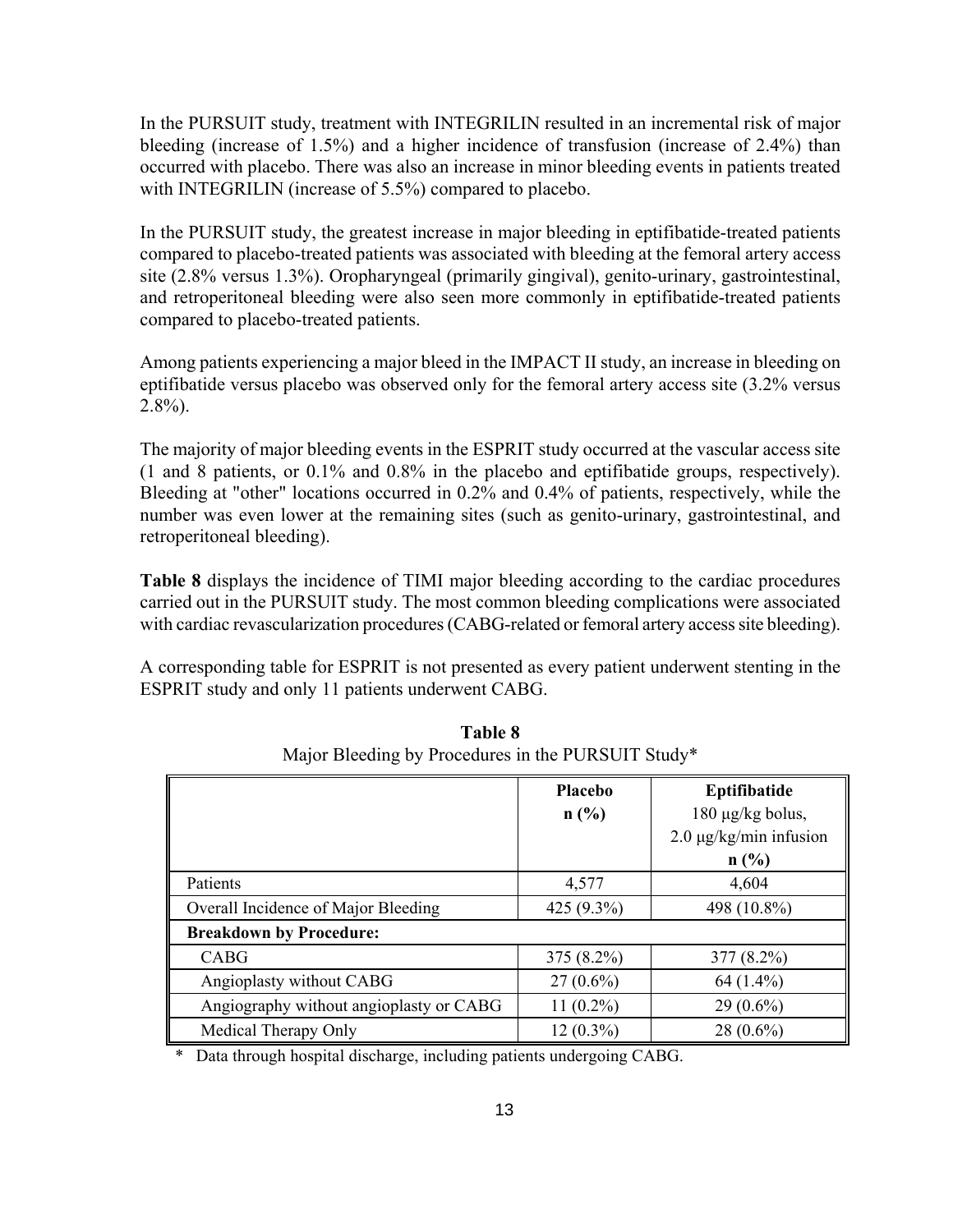Patients undergoing CABG accounted for most instances of major bleeding in both treatment groups. Patients undergoing coronary angioplasty accounted for most of the increased incidence of major bleeding among patients treated with INTEGRILIN compared to placebo.

In the PURSUIT and ESPRIT studies, the risk of major bleeding with INTEGRILIN increased inversely with patient weight. This relationship was most apparent for patients weighing less than 70 kg.

Bleeding adverse events resulting in discontinuation of study drug were more frequent among patients receiving INTEGRILIN than placebo (4.6% versus 0.9% in ESPRIT, 8% versus 1% in PURSUIT, and 3.5% versus 1.9% in IMPACT II).

**Intracranial Hemorrhage and Stroke:** Intracranial hemorrhage was rare in the PURSUIT, IMPACT II and ESPRIT clinical studies. In the PURSUIT study, only 3 patients in the placebo group and 5 patients in the group treated with INTEGRILIN 180 μg/kg bolus followed by a continuous infusion of 2.0 μg/kg/min experienced hemorrhagic stroke. The overall incidence of stroke was 0.7% in patients receiving INTEGRILIN 180 μg/kg bolus followed by a continuous infusion of 2.0 μg/kg/min and 0.8% in placebo patients.

Investigator's assessment of all strokes within 6 months of randomization was 1.3% in patients receiving eptifibatide 180 μg/kg bolus followed by a continuous infusion of 2.0 μg/kg/min, and 1.5% in placebo patients, in the PURSUIT study.

In the IMPACT II study, intracranial hemorrhage was experienced by 1 patient treated with eptifibatide 135 μg/kg bolus followed by a continuous infusion of 0.5 μg/kg/min, 2 patients treated with eptifibatide 135/0.75 and 2 patients in the placebo group. The overall incidence of stroke was 0.5% in patients receiving 135 μg/kg bolus followed by a continuous infusion of 0.5 μg/kg/min eptifibatide, 0.7% in patients receiving eptifibatide 135 μg/kg bolus followed by a continuous infusion of 0.75 μg/kg/min and 0.7% in the placebo group.

In the ESPRIT study, there were 3 hemorrhagic strokes, 1 in the placebo group and 2 in the eptifibatide (180 μg/kg bolus, followed by a continuous infusion of 2.0 μg/kg/min, and a 180 μg/kg bolus 10 minutes after the first) group. In addition, there was 1 case of cerebral infarction in the eptifibatide group. Both patients who experienced a hemorrhagic stroke while receiving eptifibatide had received >10,000 units of heparin.

**Thrombocytopenia:** In the PURSUIT and IMPACT II studies, the incidence of thrombocytopenia ( $\leq 100,000/\text{mm}^3$  or  $> 50\%$  reduction from baseline) (see **Table 9** and **Table 10**) and the incidence of platelet transfusions were similar between patients treated with INTEGRILIN and placebo. In the ESPRIT study, the incidence was 0.6% in the placebo group and 1.2% in the eptifibatide group (see **Table 11**).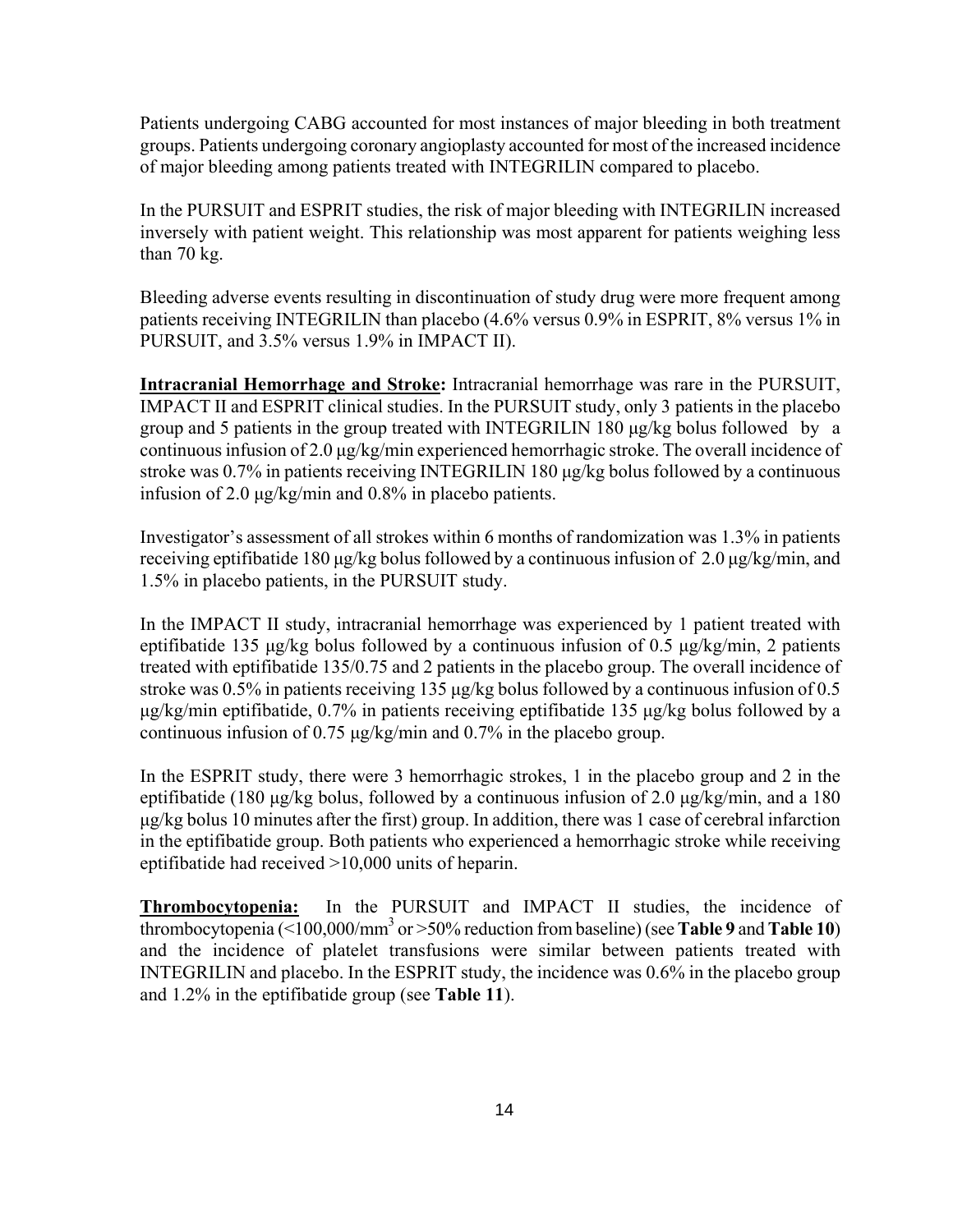### **Table 9**

Incidence of Marked Abnormalities in Platelets Post-Baseline for Patients Treated with Placebo or INTEGRILIN\*

## PURSUIT

| <b>Abnormalities</b>                   | <b>Placebo</b>         | Eptifibatide<br>180 µg/kg bolus,<br>$2.0 \mu g/kg/min$ infusion |
|----------------------------------------|------------------------|-----------------------------------------------------------------|
| <b>Platelet Count</b>                  |                        |                                                                 |
| $\leq 100,000/\text{mm}^3$             | 225/4,587 (5%)         | 226/4,599 (5%)                                                  |
| $\geq$ 50% Decrease from<br>Baseline** | 231/4,516 (5%)         | 250/4,544 (5%)                                                  |
| $<$ 50,000/mm <sup>3</sup>             | $19/4,587 \approx 1\%$ | $26/4,599(1\%)$                                                 |
| $<$ 20,000/mm <sup>3</sup>             | $2/4,587 \approx 1\%$  | $9/4,599 \approx 1\%$                                           |

Data through hospital discharge, including patients undergoing CABG.

\*\* Requires a baseline value and at least one post-baseline value. All other computations require only a post-baseline value.

### **Table 10**

Incidence of Marked Abnormalities in Platelets Post-Baseline for Patients Treated with Placebo or INTEGRILIN\*

### IMPACT II

| <b>Abnormalities</b>           | <b>Placebo</b>    | Eptifibatide       | Eptifibatide        |
|--------------------------------|-------------------|--------------------|---------------------|
|                                |                   | 135 µg/kg bolus,   | 135 µg/kg bolus,    |
|                                |                   | $0.5 \mu g/kg/min$ | $0.75 \mu g/kg/min$ |
|                                |                   | infusion           | infusion            |
| <b>Platelet Count</b>          |                   |                    |                     |
| $\leq$ 100,000/mm <sup>3</sup> | $31/1,285(2.4\%)$ | $34/1,300(2.6\%)$  | $36/1,286(2.8\%)$   |
| $\geq$ 50% Decrease from       |                   |                    |                     |
| <b>Baseline</b>                | 39/1,285 (3.0%)   | 29/1,300 (2.2%)    | $33/1,286(2.6\%)$   |
| $<$ 50,000/mm <sup>3</sup>     | $8/1,285(0.6\%)$  | $2/1,300(0.2\%)$   | $5/1,286(0.4\%)$    |

Note: Percentages based on total population.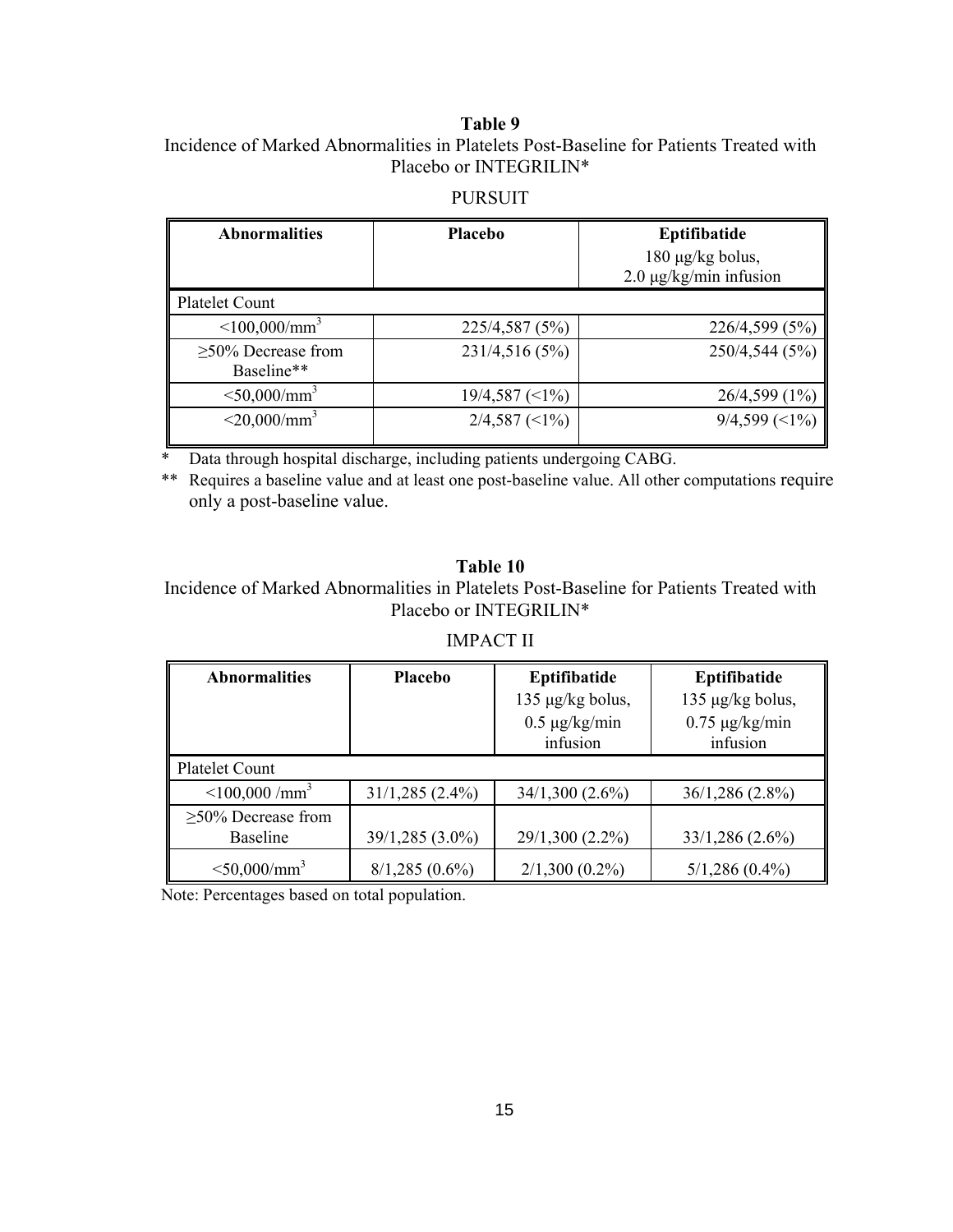### **Table 11**

Incidence of Marked Abnormalities in Platelets Post-Baseline for Patients Treated with Placebo or INTEGRILIN\*

| <b>Abnormalities</b>                                                | Placebo             | Eptifibatide<br>$180 \mu g/kg$ bolus,                                                    |
|---------------------------------------------------------------------|---------------------|------------------------------------------------------------------------------------------|
|                                                                     | n(%)                | $2.0 \mu g/kg/min$ infusion,<br>$180 \mu g/kg$ bolus $10$<br>minutes after first<br>n(%) |
| Platelet Count                                                      |                     |                                                                                          |
| $\leq 100,000/\text{mm}^3$                                          | $4/1,024(0.4\%)$    | $9/1,040(0.9\%)$                                                                         |
| $\leq 100,000/\text{mm}^3$ or $\geq 50\%$<br>Decrease from Baseline | $6/1,024$ $(0.6\%)$ | $12/1,040(1.2\%)$                                                                        |
| $>50\%$ Decrease from<br>Baseline**                                 | $2/1,024(0.2\%)$    | $9/1,040(0.9\%)$                                                                         |
| $\geq$ 20,000 to <50,000/mm <sup>3</sup>                            | $0/1,024(0\%)$      | $0/1,040(0\%)$                                                                           |
| $<$ 20,000/mm <sup>3</sup>                                          | $0/1,024(0\%)$      | $2/1,040(0.2\%)$                                                                         |

ESPRIT

\* Data within 48 hours of treatment with INTEGRILIN or Placebo.

\*\* Requires a baseline value and at least one post-baseline value. All other computations require only a post-baseline value.

**Allergic Reactions:** The incidence of anaphylaxis in large randomized studies ranged from 0% to 0.16% for INTEGRILIN and from 0% to 0.15% for placebo. The number of patients who discontinued drug due to allergic reactions in these studies ranged from 0.04% to 0.2% for INTEGRILIN and from 0% to 0.1% for placebo. The potential for the development of antibodies to INTEGRILIN has been studied in 433 subjects, 21 of whom received a second INTEGRILIN administration after 28 days. No antibodies against INTEGRILIN were detected in blood samples collected at baseline and 30 days after drug administration.

**Other Adverse Reactions: Table 12** displays serious adverse events other than bleeding from the PURSUIT study which occurred in greater than or equal to 1% of treated patients in the INTEGRILIN or placebo group within 30 days of treatment initiation.

In the ESPRIT study, the incidence of serious non-bleeding adverse events was similar in patients receiving placebo or eptifibatide (6% and 7%, respectively). In the IMPACT II study, serious non-bleeding events that occurred in greater than 1% of patients were uncommon and similar in incidence between placebo- and eptifibatide-treated patients.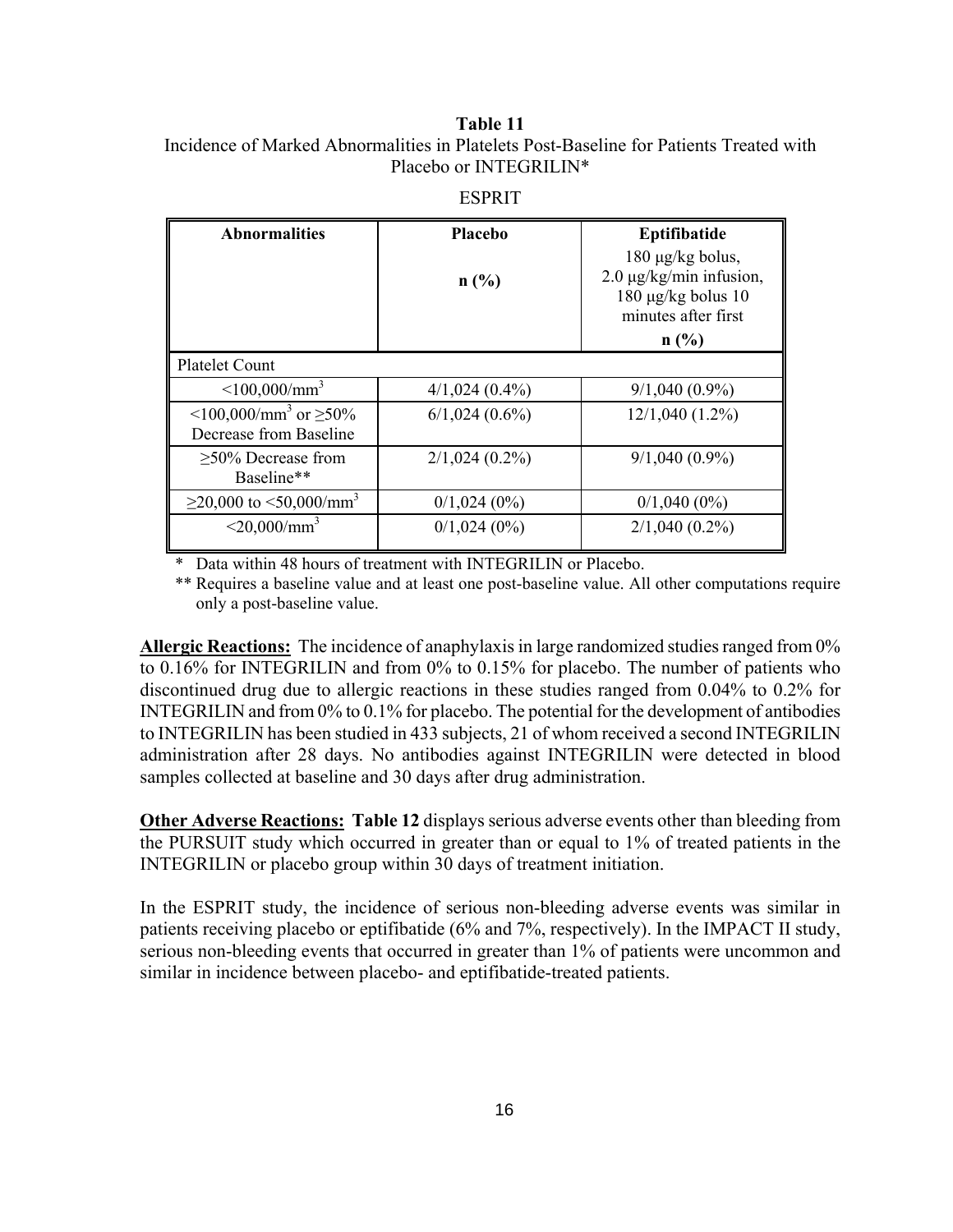# **Table 12**  Serious Non-Bleeding Adverse Events among Treated Patients

|                                               | Placebo<br>$(n=4,696)$ |         | Eptifibatide<br>$180 \mu g/kg$ bolus, |              |
|-----------------------------------------------|------------------------|---------|---------------------------------------|--------------|
|                                               |                        |         |                                       |              |
|                                               |                        |         | $2.0 \mu g/kg/min$                    |              |
|                                               |                        |         | infusion                              |              |
|                                               |                        |         | $(n=4,679)$                           |              |
| <b>Any Serious Non-Bleeding Adverse Event</b> | 877                    | (19%)   | 890                                   | (19%)        |
| <b>Cardiovascular System</b>                  |                        |         |                                       |              |
| <b>Atrial Fibrillation</b>                    | 301                    | (6%)    | 294                                   | (6%)         |
| Hypotension                                   | 290                    | (6%)    | 324                                   | (7%)         |
| <b>Congestive Heart Failure</b>               | 257                    | (5%)    | 240                                   | (5%)         |
| Cardiac Arrest                                | 127                    | (3%)    | 109                                   | (2%)         |
| Shock                                         | 117                    | (2%)    | 120                                   | (3%)         |
| Phlebitis                                     | 69                     | $(1\%)$ | 64                                    | $(1\%)$      |
| <b>Atrioventricular Block</b>                 | 61                     | $(1\%)$ | 70                                    | (1%)         |
| Ventricular Fibrillation                      | 65                     | $(1\%)$ | 59                                    | $(1\%)$      |
| Ventricular Tachycardia                       | 54                     | $(1\%)$ | 51                                    | (1%)         |
| <b>Hemic/Lymphatic System</b>                 |                        |         |                                       |              |
| Thrombocytopenia                              | 3                      | $(1\%)$ | 11                                    | $(\leq 1\%)$ |
| <b>Nervous System</b>                         |                        |         |                                       |              |
| Cerebral Ischemia                             | 24                     | $(1\%)$ | 18                                    | (            |

### PURSUIT Study

There were no significant increases in serious non-bleeding events with INTEGRILIN relative to placebo. Serious non-bleeding adverse events were generally of a cardiovascular etiology and are expected in a patient population presenting with UA/NSTEMI.

In the PURSUIT, IMPACT II and ESPRIT trials, discontinuation of study drug due to adverse events other than bleeding was uncommon, with no single event occurring at >0.5% of the study population, except for "cardiovascular" in the IMPACT II study and "other" in the ESPRIT study. In the PURSUIT study, the non-bleeding adverse events  $(>0.1\%)$  leading to discontinuation occurred in the eptifibatide and placebo groups in the following body systems: cardiovascular system (0.3% and 0.3%), digestive system (0.1% and 0.1%), hemic/lymphatic system  $(0.1\%$  and  $0.1\%)$ , nervous system  $(0.3\%$  and  $0.4\%)$ , urogenital system  $(0.1\%$  and  $0.1\%)$ and whole body system (0.2% and 0.2%).

In the IMPACT II study, non-bleeding adverse events leading to discontinuation occurred in the 135/0.5 eptifibatide and placebo groups in the following body systems with an incidence of >0.1%: whole body (0.3% and 0.1%), cardiovascular system (1.4% and 1.4%), digestive system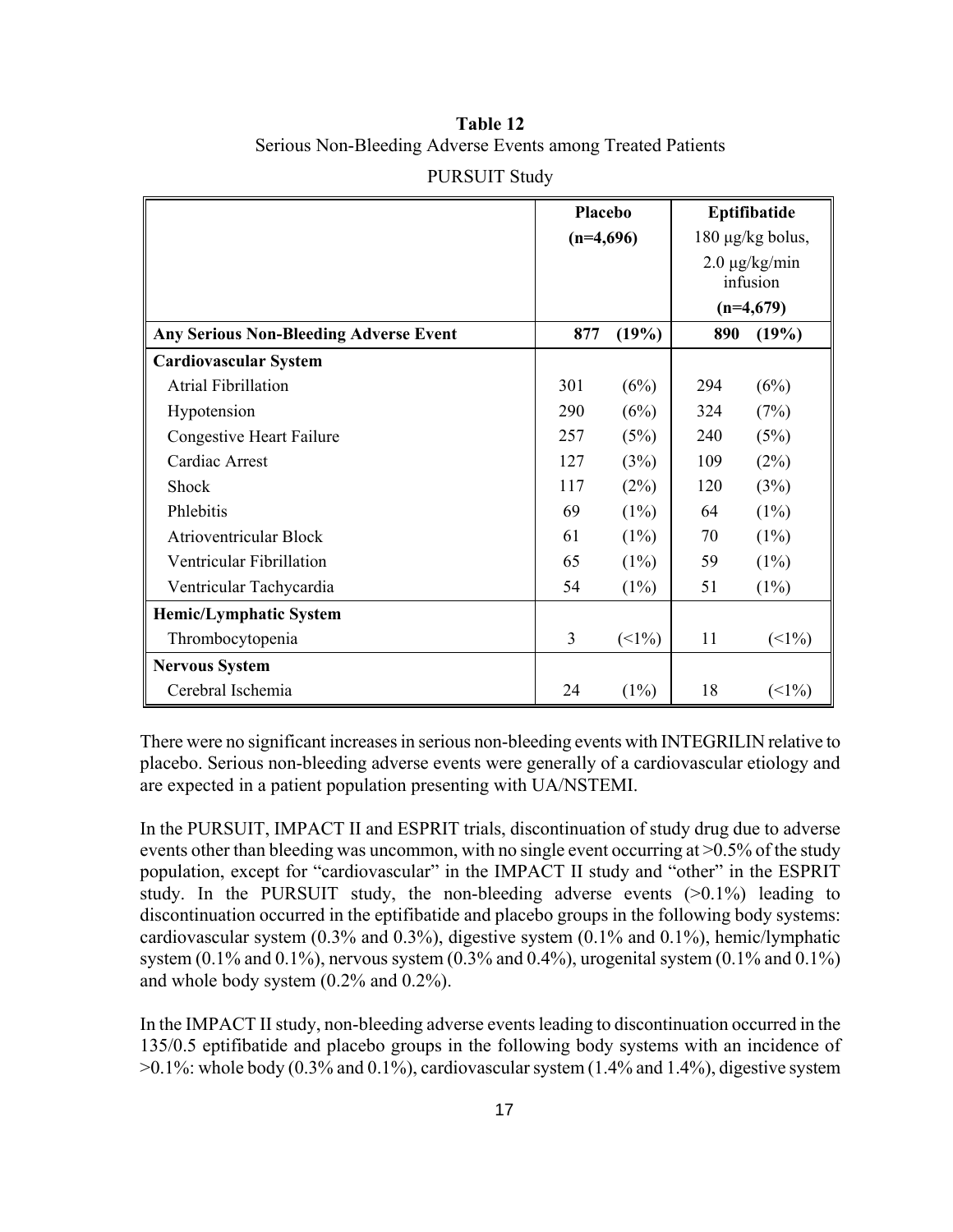(0.2% and 0%), hemic/lymphatic system (0.2% and 0%), nervous system (0.3% and 0.2%), and respiratory system (0.1% and 0.1%).

In the ESPRIT study, the following non-bleeding adverse events leading to discontinuation occurred in the eptifibatide and placebo groups with an incidence of >0.1%: "other adverse events" (1.2% and 1.1%).

**Post-Marketing Experience:** The following adverse events have been reported in postmarketing experience, primarily with eptifibatide in combination with heparin and aspirin: cerebral, gastrointestinal and pulmonary hemorrhage. Fatal bleeding events have been reported. Acute profound thrombocytopenia has been reported.

#### **SYMPTOMS AND TREATMENT OF OVERDOSAGE**

Potentially, an overdose of INTEGRILIN (eptifibatide) could result in bleeding. Because of its short half-life and rapid clearance, the activity of INTEGRILIN may be halted readily by discontinuing the infusion. INTEGRILIN can also be dialyzed. In certain cases, treatment of overdose may require transfusion.

There was no indication of severe adverse events associated with administration of accidental large bolus doses, rapid infusion reported as overdose, or large cumulative doses.

There has been only limited experience with overdosage of eptifibatide. There were 9 patients in the PURSUIT study, 8 patients in the IMPACT II study and no patient in the ESPRIT study who received bolus doses and/or infusion doses more than double those called for in the protocols. In the PURSUIT study, there was no excessive bleeding in any of these patients, although one patient undergoing CABG was reported as having had a moderate bleed. None of these patients experienced an intracranial bleed or other major bleeding.

#### **DOSAGE AND ADMINISTRATION**

**INTEGRILIN solution for injection must always be given as an intravenous bolus followed by the INTEGRILIN solution for infusion.** 

#### **Unstable angina/non-ST-segment elevation myocardial infarction**

The recommended adult dosage of INTEGRILIN in patients with UA/NSTEMI is an intravenous bolus of 180 μg/kg (as soon as possible following diagnosis), followed immediately by a continuous infusion of 2.0 μg/kg/min until hospital discharge or initiation of CABG surgery, up to 72 hours. If a patient undergoes PCI, INTEGRILIN infusion should be continued until hospital discharge or for up to 18-24 hours after the procedure, whichever comes first, allowing for 96 hours of therapy.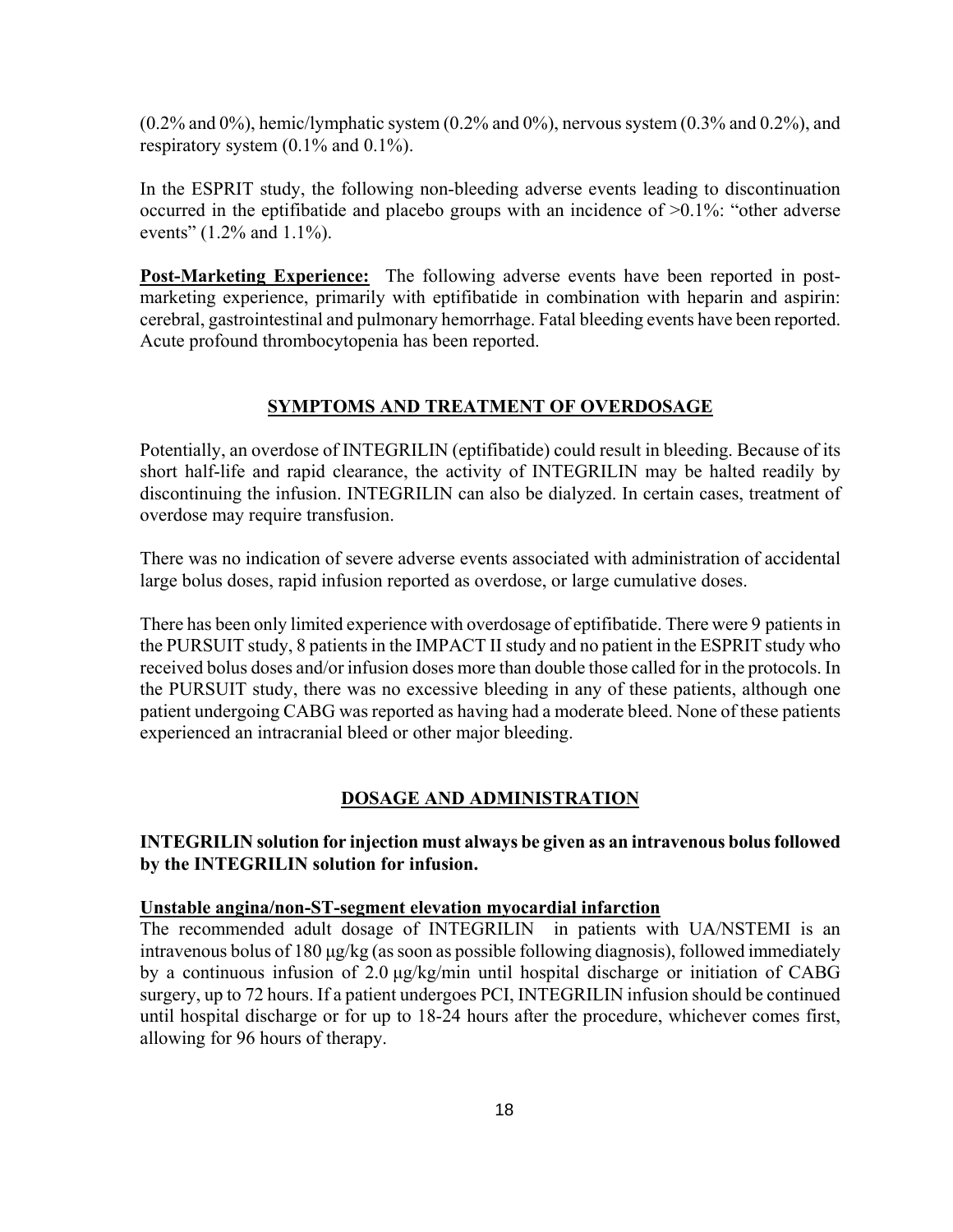Patients weighing more than 121 kg should receive a maximum bolus of 22.6 mg (11.3 mL of the 2 mg/mL injection) followed by a maximum infusion rate of 15 mg (20 mL of the 0.75 mg/mL injection) per hour.

The recommended adult dosage of eptifibatide in patients with moderate renal impairment (creatinine clearance of  $\geq 30$  - <50 mL/min, using the Cockcroft-Gault\* equation) is an intravenous bolus of 180 μg/kg as soon as possible following diagnosis, immediately followed by a continuous infusion of 1.0 μg/kg/min. Patients weighing more than 121 kg should receive a maximum bolus of 22.6 mg (11.3 mL of the 2 mg/mL injection) followed by a maximum infusion rate of 7.5 mg (10 mL of the 0.75 mg/mL injection) per hour.

#### **Percutaneous coronary intervention (PCI)**

The recommended adult dosage of INTEGRILIN is an intravenous bolus of 180 μg/kg administered immediately before the initiation of PCI followed by a continuous infusion of 2.0 μg/kg/min and a second 180 μg/kg bolus 10 minutes after the first bolus. Infusion should be continued until hospital discharge or for up to 18-24 hours, whichever comes first. A minimum of 12 hours of infusion is recommended. Patients weighing more than121 kg should receive a maximum of 22.6 mg (11.3 mL of the 2 mg/mL injection) per bolus followed by a maximum infusion rate of 15 mg (20 mL of the 0.75 mg/mL injection) per hour.

The recommended adult dose of eptifibatide in patients with moderate renal impairment (creatinine clearance of  $\geq$ 30 -<50 mL/min, using the Cockcroft-Gault\* equation), is an intravenous bolus of 180 μg/kg administered immediately before the initiation of the procedure, followed by a second 180 μg/kg bolus administered 10 minutes after the first bolus injection. Simultaneously with the first bolus dose, a continuous infusion of 1.0 μg/kg/min should be started. Continue the infusion until hospital discharge or up to a maximum of 18-24 hours post PCI. A minimum of 12 hours of infusion is recommended. For severe renal impairment see CONTRAINDICATIONS.

Patients weighing more than 121 kg should receive a maximum bolus of 22.6 mg (11.3 mL of the 2 mg/mL injection) followed by a maximum infusion rate of 7.5 mg (10 mL of the 0.75 mg/mL injection) per hour.

In patients who undergo coronary artery bypass graft surgery, eptifibatide infusion should be discontinued prior to surgery.

\*Using the Cockcroft-Gault equation, with actual body weight, creatinine clearance in mL/min is calculated as:

> Males:  $(140 - age \text{ in years}) \times (body \text{ weight in kg})$ 72 x (serum creatinine in mg/dL)

Females:  $(140 - \text{age in years})$  x (body weight in kg) x  $(0.85)$ 72 x (serum creatinine in mg/dL)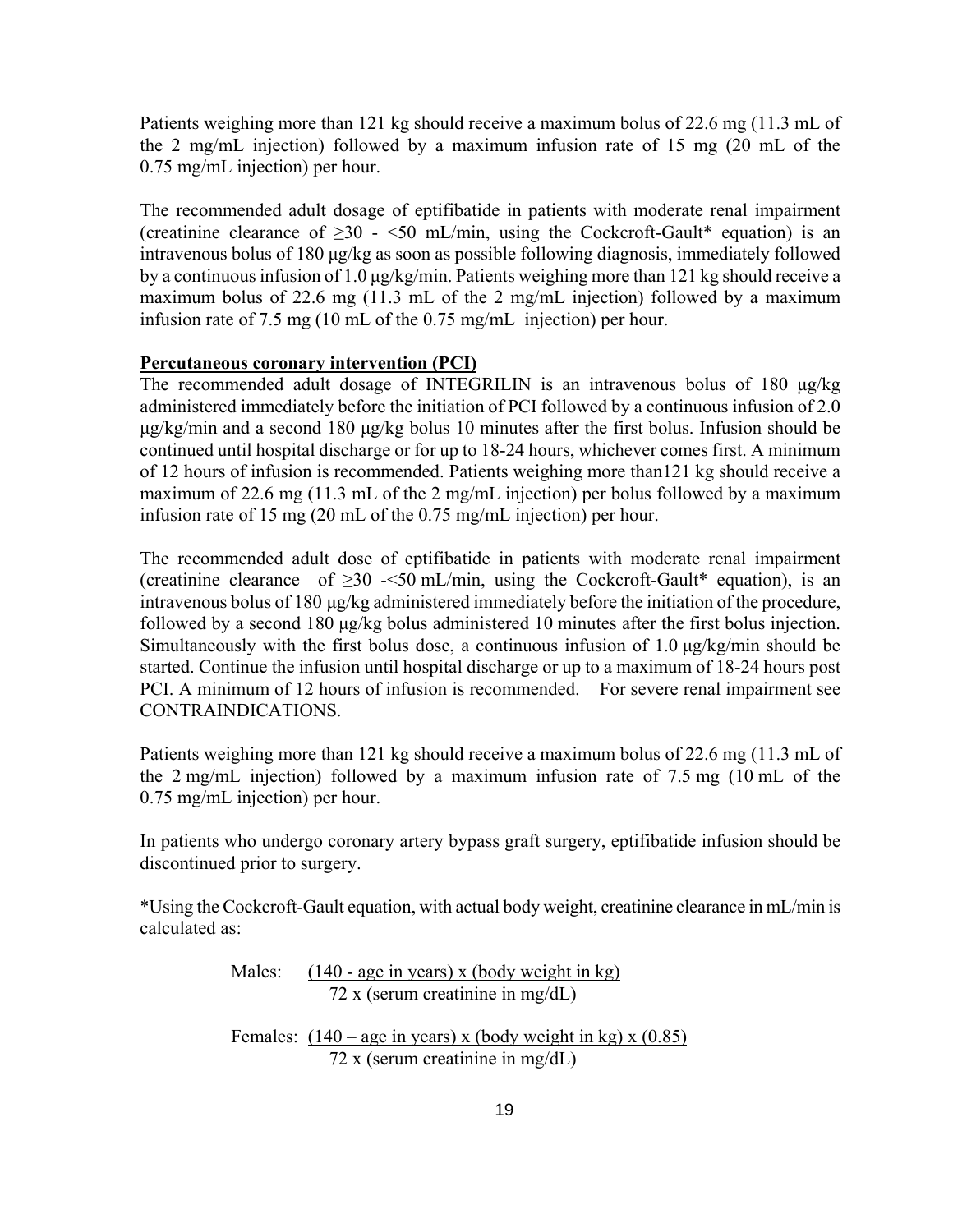**Heparin and ASA Dosing Recommendations:** In the PURSUIT, IMPACT II and ESPRIT trials, most patients received concomitant ASA and heparin (see **CLINICAL TRIALS**).

#### **Unstable angina/non-ST-segment elevation myocardial infarction**

ASA: 160 - 325 mg, given orally, initially and daily thereafter.

Heparin: Target aPTT 50 - 70 seconds during medical management

- if weight  $\geq$ 70 kg, 5,000 U bolus followed by infusion of 1,000 U/h.
- if weight <70 kg, 60 U/kg bolus followed by infusion of 12 U/kg/h.

### Target ACT 200 - 300 seconds during PCI

- If heparin is initiated prior to PCI, additional boluses during PCI to maintain an ACT target of 200 - 300 seconds.
- Heparin infusion after the PCI is discouraged.

### **Percutaneous coronary intervention**

ASA: 160 - 325 mg po 1 - 24 hours prior to PCI and daily thereafter.

### Heparin: Target ACT 200 - 300 seconds

- − 60 U/kg bolus initially in patients not treated with heparin within 6 hours prior to PCI.
- − Additional boluses during PCI to maintain ACT within target.
- − Heparin infusion after the PCI is strongly discouraged.

Patients requiring thrombolytic therapy should have eptifibatide infusions stopped (see **PRECAUTIONS**; **Thrombolytics)**.

### **Instructions for Administration**

- 1. Like other parenteral drug products, INTEGRILIN solutions should be inspected visually for particulate matter and discoloration prior to administration, whenever solution and container permit.
- 2. INTEGRILIN may be administered in the same intravenous line as alteplase, atropine, dobutamine, heparin, lidocaine, meperidine, metoprolol, midazolam, morphine, nitroglycerin, or verapamil. INTEGRILIN should not be administered through the same intravenous line as furosemide.
- 3. INTEGRILIN may be administered in the same IV line with 0.9% NaCl or 0.9% NaCl/5% dextrose. With either vehicle, the infusion may also contain up to 60 mEq/L of potassium chloride. No incompatibilities have been observed with intravenous administration sets. No compatibility studies have been performed with PVC bags. Integrilin is for direct infusion and is piggy backed onto an existing intravenous line and should be administered undiluted directly from the vial.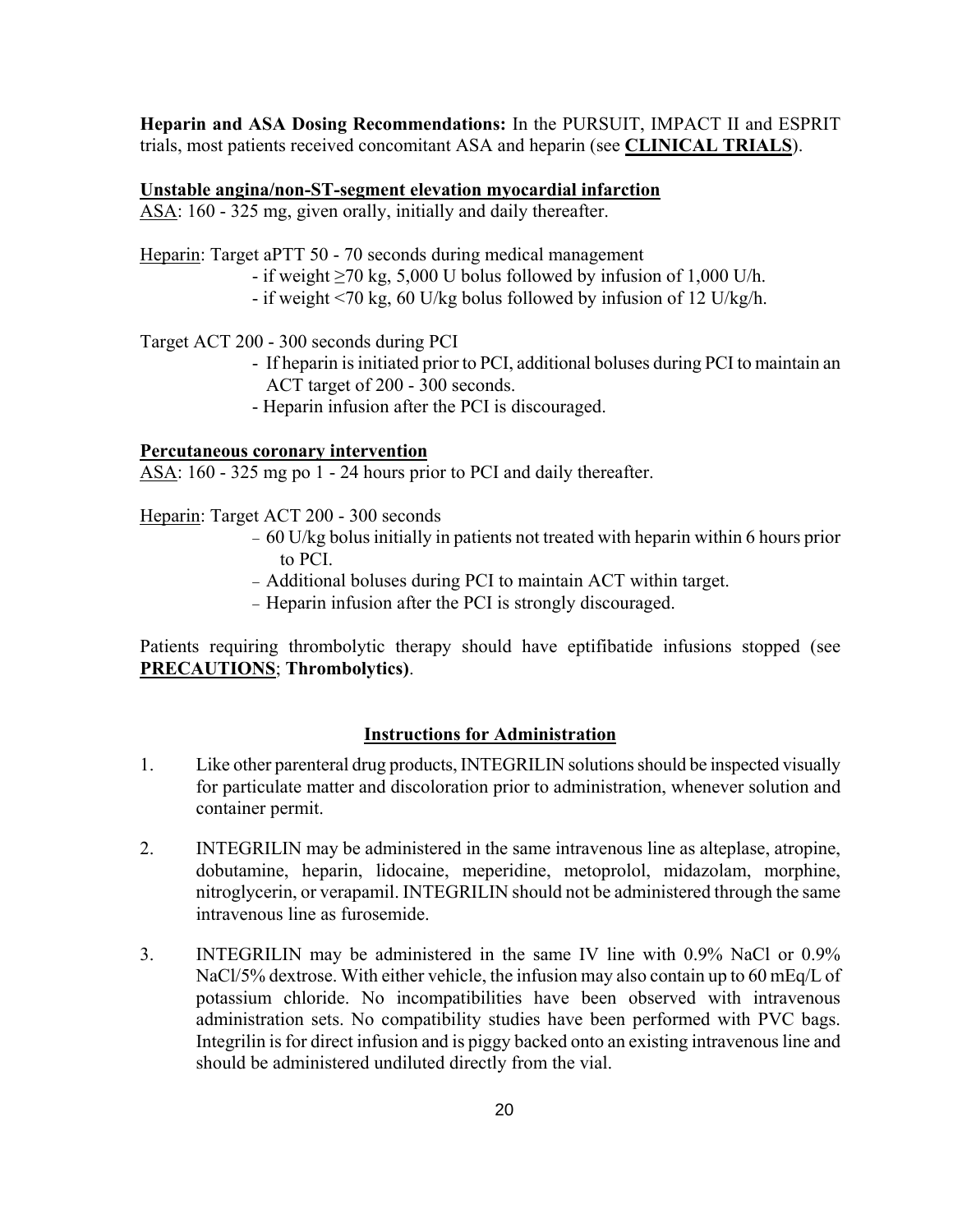- 4. The bolus dose(s) of INTEGRILIN should be withdrawn from the 10-mL vial into a syringe. The bolus dose(s) should be administered by IV push.
- 5. Immediately following the bolus dose administration, a continuous infusion of INTEGRILIN should be initiated. Using an intravenous infusion pump, INTEGRILIN should be administered undiluted directly from the 100-mL vial. The 100-mL vial should be spiked with a vented infusion set. Care should be taken to center the spike within the circle on the stopper top.

INTEGRILIN is to be administered by volume according to patient weight. Patients should receive INTEGRILIN according to the following table:

|           | <b>Patient Weight</b> | <b>Bolus Volume</b> | <b>Infusion Volume</b>                     |                                |
|-----------|-----------------------|---------------------|--------------------------------------------|--------------------------------|
|           |                       | (from 2 mg/mL vial) | (from 0.75 mg/mL 100 mLvial)               |                                |
| (kg)      | $(lb)$                | $180 \mu g/kg$      | $2.0 \mu g/kg/min$                         | $1.0 \mu g/kg/min$             |
|           |                       |                     | $Cl_{\text{creat}} \geq 50 \text{ mL/min}$ | $Cl_{\text{creat}}$ <50 mL/min |
| $37 - 41$ | 81-91                 | $3.4$ mL            | $6.0$ mL/h                                 | $3.0$ mL/h                     |
| $42 - 46$ | 92-102                | $4.0$ mL            | $7.0$ mL/h                                 | $3.5$ mL/h                     |
| 47-53     | 103-117               | $4.5$ mL            | $8.0$ mL/h                                 | $4.0$ mL/h                     |
| 54-59     | 118-130               | $5.0$ mL            | $9.0$ mL/h                                 | $4.5$ mL/h                     |
| 60-65     | 131-143               | 5.6 mL              | $10.0$ mL/h                                | $5.0$ mL/h                     |
| 66-71     | 144-157               | $6.2$ mL            | $11.0$ mL/h                                | $5.5$ mL/h                     |
| 72-78     | 158-172               | $6.8$ mL            | $12.0$ mL/h                                | $6.0$ mL/h                     |
| 79-84     | 173-185               | $7.3 \text{ mL}$    | $13.0$ mL/h                                | $6.5$ mL/h                     |
| 85-90     | 186-198               | $7.9$ mL            | $14.0$ mL/h                                | $7.0$ mL/h                     |
| 91-96     | 199-212               | 8.5 mL              | $15.0$ mL/h                                | $7.5$ mL/h                     |
| 97-103    | 213-227               | $9.0$ mL            | $16.0$ mL/h                                | $8.0$ mL/h                     |
| 104-109   | 228-240               | $9.5$ mL            | $17.0$ mL/h                                | $8.5$ mL/h                     |
| 110-115   | 241-253               | $10.2$ mL           | $18.0$ mL/h                                | $9.0$ mL/h                     |
| 116-121   | 254-267               | 10.7 mL             | $19.0$ mL/h                                | $9.5$ mL/h                     |
| >121      | >267                  | $11.3$ mL           | $20.0$ mL/h                                | $10.0$ mL/h                    |

### **INTEGRILIN Dosing Chart by Weight**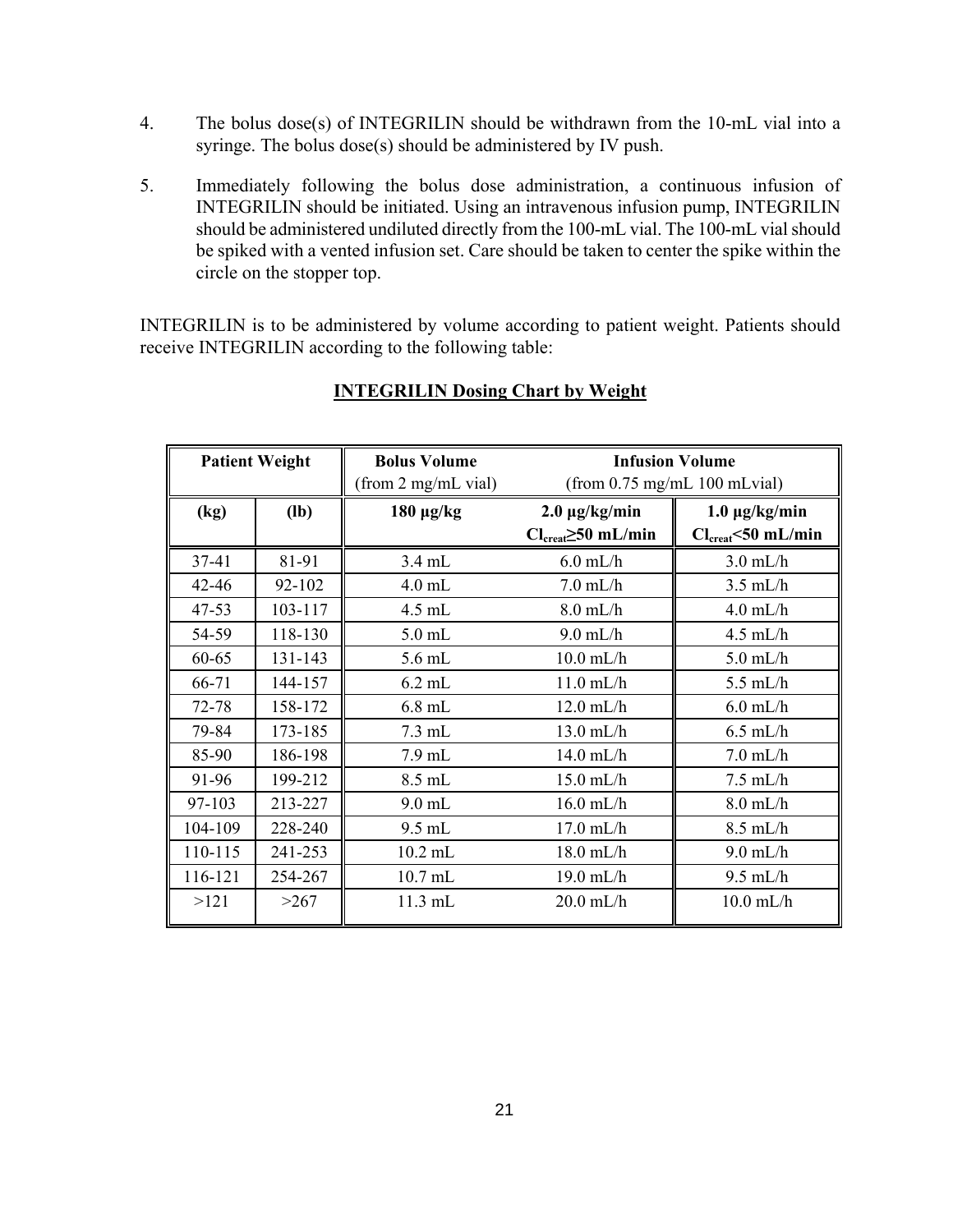### **PHARMACEUTICAL INFORMATION**

**Drug Substance:** Eptifibatide is a cyclic heptapeptide containing six amino acids and one mercaptopropionyl (des-aminocystinyl) residue. It is produced by solution-phase peptide synthesis, and is purified by preparative reverse-phase high pressure liquid chromatography and lyophilized.

Proper Name: Eptifibatide

Chemical Name:

 $-(\text{aminoiminometry} - N^2 - (3-\text{mercapto-1-oxopropy} - L-lysylglycyl-$ L-α-aspartyl-L-tryptophyl-L-prolyl-L-cysteinamide, cyclic(1-6) disulfide.

Structural Formula:



| Molecular Formula: | $C_35H_{49}N_{11}O_9S_2$                                                                                                               |
|--------------------|----------------------------------------------------------------------------------------------------------------------------------------|
| Molecular Weight:  | 832                                                                                                                                    |
| Description:       | Eptifibatide is a white non-crystalline solid that is soluble in polar<br>and aqueous solvents and is insoluble in non-polar solvents. |
| $pH$ :             | Between 5.0 and 5.5 with citrate buffer                                                                                                |
| Melting point:     | Since eptifibatide is an amorphous powder, it does not have a true<br>melting point.                                                   |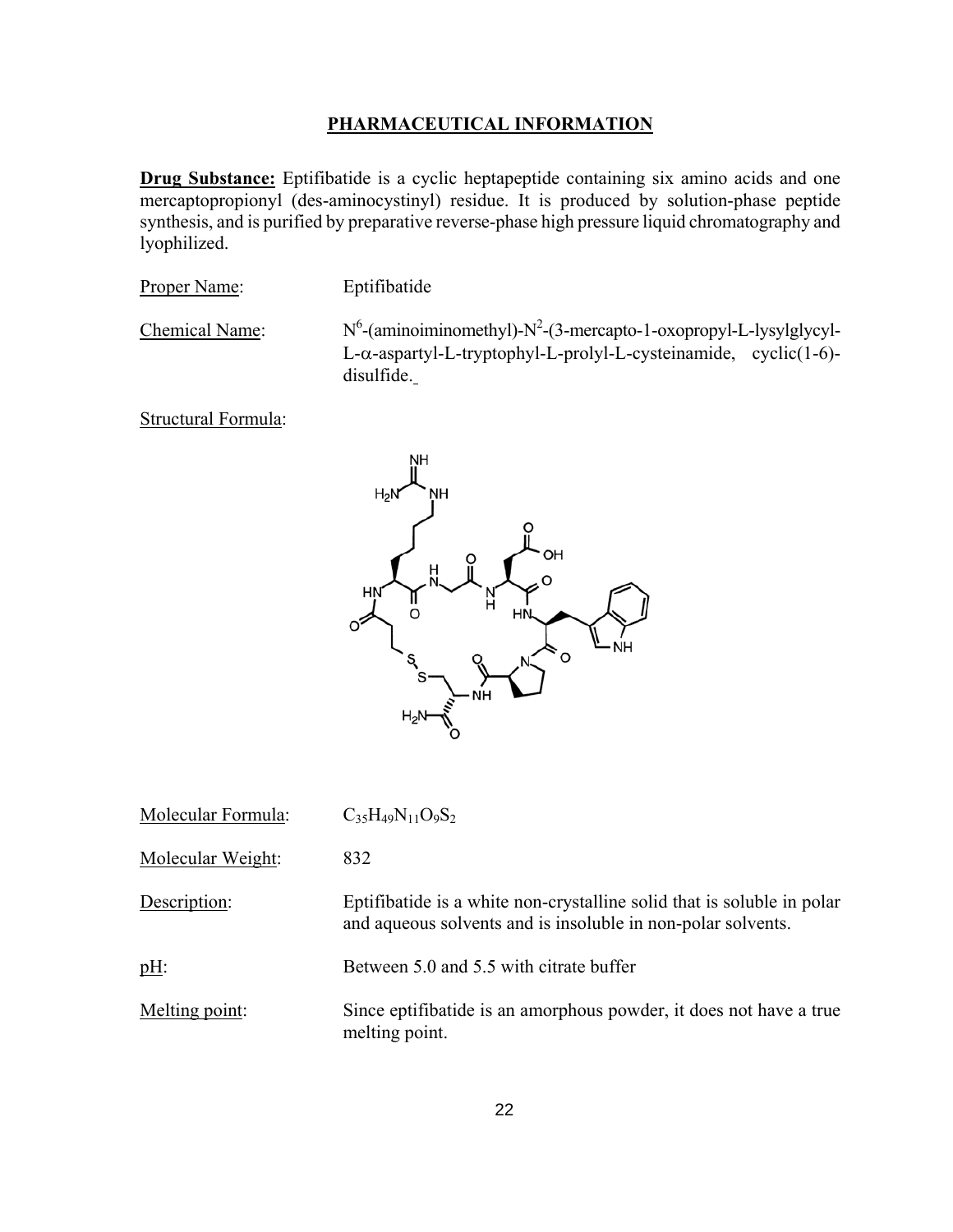**Composition:** INTEGRILIN is a clear, colorless, sterile, non-pyrogenic solution for intravenous (IV) use. Each 10-mL vial contains 2 mg/mL of eptifibatide in a 25 mM citric acid buffer, pH 5.0 to 5.5 and each 100-mL vial contains 0.75 mg/mL of eptifibatide in a 25 mM citric acid buffer, pH 5.0 to 5.5. Inactive ingredients: citric acid monohydrate, sodium hydroxide (used for adjusting pH), and water for injection.

**Compatibility:** INTEGRILIN may be administered in the same IV line with the following IV solutions: 0.9% NaCl, 0.9% NaCl and 5% dextrose and with IV solutions containing up to 60 mEq potassium chloride per liter. No incompatibilities have been observed with intravenous administration sets. No compatibility studies have been performed with PVC bags. Physical and chemical compatibility testing indicate that INTEGRILIN may be administered through an intravenous line with alteplase, atropine, dobutamine, heparin, lidocaine, meperidine, metoprolol, midazolam, morphine, nitroglycerin, or verapamil.

INTEGRILIN should not be administered through an intravenous line with furosemide.

**Stability and Storage Recommendations:** Vials should be stored refrigerated at 2-8°C. Vials may be transferred to controlled room temperature storage (25°C with excursions permitted between 15-30°C) protected from light, for a period not to exceed 2 months. Upon transfer, vials must be marked with a "DISCARD BY" date (2 months from the transfer date), which may not exceed the labeled expiration date.

### **AVAILABILITY OF DOSAGE FORMS**

INTEGRILIN (eptifibatide injection) is supplied as a sterile solution:

- 10-mL vial, containing 20 mg of eptifibatide (2 mg/mL) for bolus injection
- 100-mL vial, containing 75 mg of eptifibatide (0.75 mg/mL) for intravenous infusion

Vials are for single use.

#### **PHARMACOLOGY**

#### **Animal Pharmacology**

The antithrombotic efficacy of INTEGRILIN was evaluated in a well-defined canine model of coronary artery thrombosis known as the Folts Model. Eptifibatide was found to inhibit *in vitro* canine platelet aggregation with an IC<sub>50</sub> of 1.9 μM. Eptifibatide, at doses of 1, 2, or 4 μg/kg/min, inhibited the cyclic flow reductions (and thus thrombus formation) within 20 minutes of starting the infusion.

In another canine study, eptifibatide inhibited *ex vivo* platelet aggregation at doses of 2- 10 μg/kg/min and increased bleeding at doses of 5-10 μg/kg/min. Eptifibatide accelerated the rate of rt-PA-induced thrombolysis and reduced reocclusion.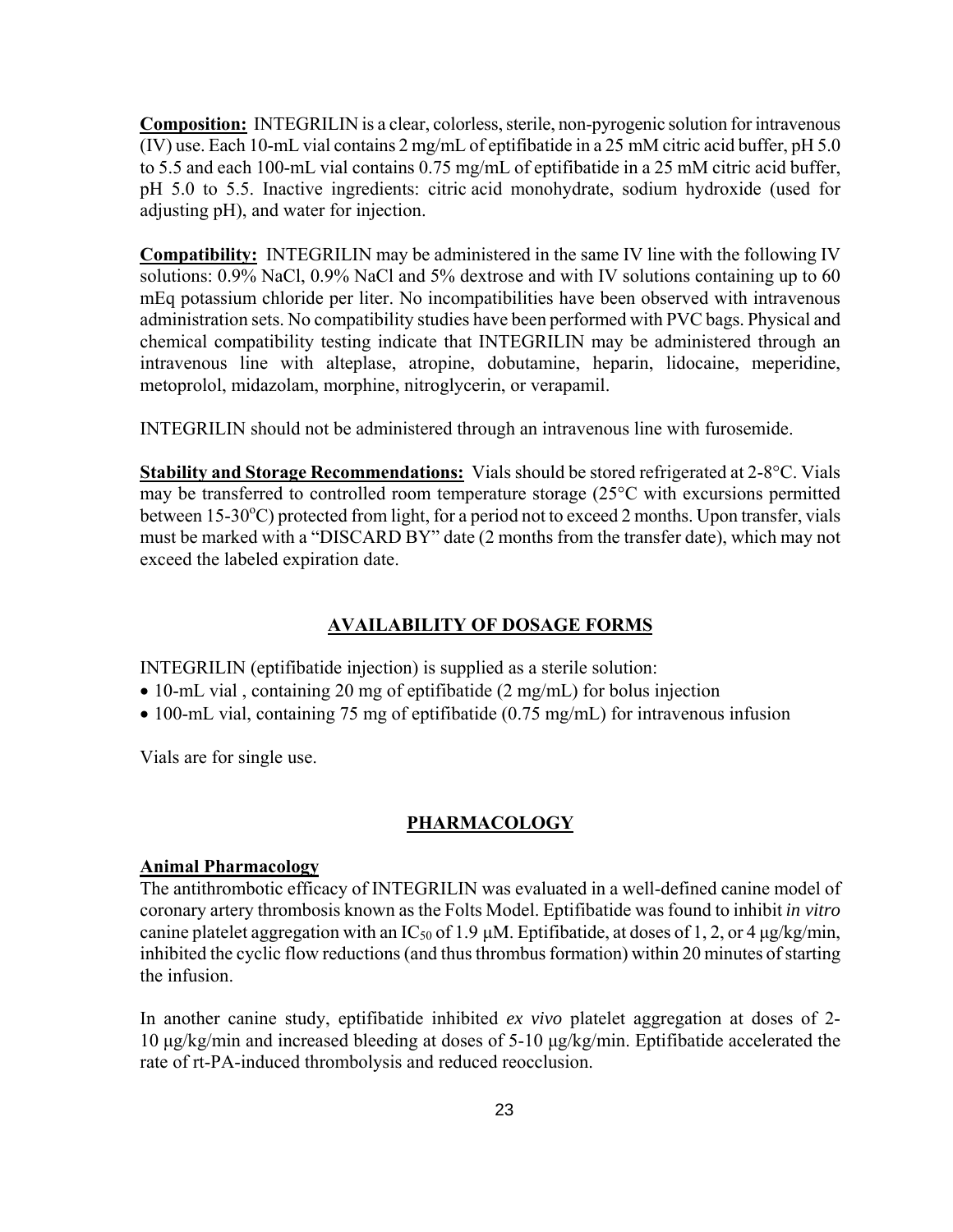The hematological effects of a continuous infusion of eptifibatide at 3.5, 5 and 10  $\mu$ g/kg/min were determined in the baboon. After approximately 25 min, the infusion of eptifibatide caused a dose-dependent inhibition of platelet aggregation with complete inhibition being achieved at infusion rates greater or equal to 5 μg/kg/min. In addition, eptifibatide at a continuous dose of 5 μg/kg/min and 10 μg/kg/min caused a dose-dependent prolongation of bleeding time.

In a second baboon study, eptifibatide alone increased bleeding time from 4.4 min to 7.3, 11.7, and  $>$ 30 min at 0, 5, 10, and 20 μg/kg/min, respectively. Heparin alone and ASA alone did not affect bleeding time. The combination of eptifibatide (5 μg/kg/min) with ASA and heparin produced a prolongation of bleeding time to 21.7 and 26.9 min, respectively.

**Pharmacokinetics:** In rats, plasma concentrations of <sup>14</sup>C-eptifibatide-derived radioactivity declined rapidly with a terminal phase half-life  $(t_2)$  of about 5 hours following a single 2 mg/kg IV dose of the radiolabeled drug. Unchanged eptifibatide declined with an apparent t2 of about 8 min. Following single 2 and 20 mg/kg IV doses, the plasma concentrations of eptifibatide were dose-proportional and the  $t_2$  (11 to 12 min) was dose-independent, indicating linear kinetics within the 2 to 20 mg/kg dose range.

In Cynomolgus monkeys, plasma concentrations of  $^{14}$ C-eptifibatide-derived radioactivity declined with a t2 of about 12 hours following a single 2 mg/kg IV dose of  $^{14}$ C-eptifibatide. Unchanged eptifibatide, which accounted for approximately 93% of total plasma  $^{14}C$  at 5 min post-dose, was eliminated rapidly with a t2 of 17 min. At 2 hours post-dose, approximately 2% of plasma  $^{14}$ C was due to unchanged drug.

Excretion of <sup>14</sup>C-eptifibatide-derived radioactivity was rapid in both rats and monkeys, and occurred primarily in the urine. In rats, approximately 14% of the radioactive dose was estimated to undergo enterohepatic circulation before being eliminated. Approximately 11 to 12% of the <sup>14</sup>C-eptifibatide dose was eliminated as  ${}^{14}CO_2$ , and this appeared to be independent of the position of the  $^{14}C$  label in the molecule. However, the loss of  $^{14}C$  seemed to occur primarily from the portion of the  $^{14}$ C-eptifibatide dose undergoing enterohepatic circulation. Approximately 71% of the  ${}^{14}C$  dose was recovered in urine and feces of Cynomolgus monkeys, suggesting that in this species, as in rats, a significant amount of the dose administered may have been eliminated as  ${}^{14}CO_2$ .

Following 3-day continuous IV infusion of eptifibatide in rats and Cynomolgus monkeys at the doses (1.44 to 72 mg/kg/day for rats and 1.44 to 18 mg/kg/day for monkeys) used in the 28-day continuous IV infusion toxicology studies, steady-state plasma concentrations were reached by 0.5 hour in rats and 8 hours in monkeys, and were dose-related. At termination of the IV infusion, the plasma drug concentrations declined rapidly with an apparent half-life of about 0.5 hour in rats and 1.2 to 1.5 hour in monkeys.

Eptifibatide was found to bind poorly to plasma proteins of rats (11 to 13%), rabbits (13 to 15%), Cynomolgus monkeys (17 to 19%). In all species, the binding was independent of concentration within the concentration range of 0.05 to 15 μg/mL.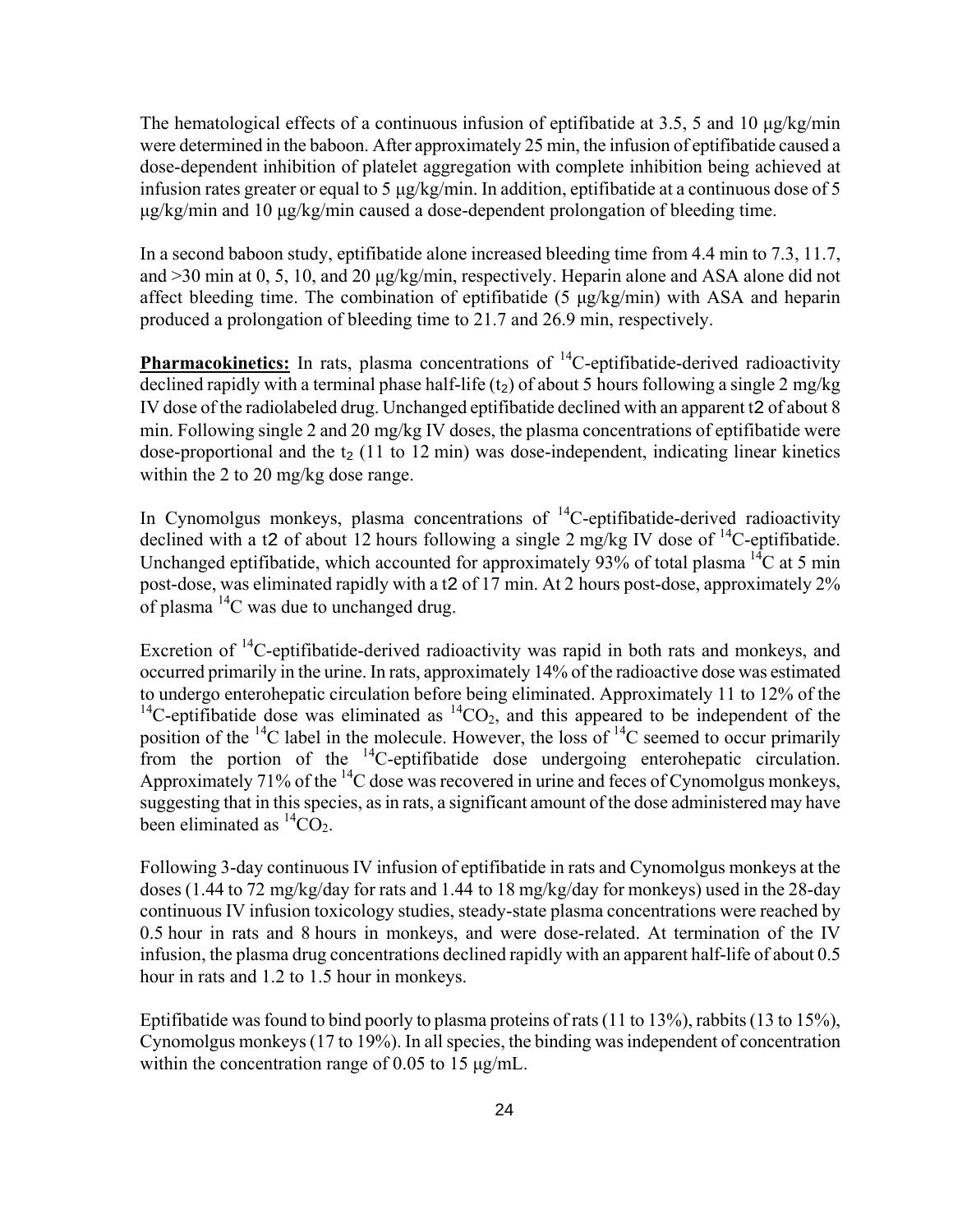In male rats,  $^{14}$ C-eptifibatide-derived radioactivity distributed rapidly into tissues, with the highest concentrations generally observed at the first evaluated time points  $(0.1 \text{ and } 0.25 \text{ h})$ following IV administration. At 0.1 hour, the highest concentrations occurred in the urinary bladder and kidneys, and at the 0.25 hour, the highest concentrations occurred in the kidneys, content of small intestine, urinary bladder and liver. The radioactivity declined rapidly from all tissues. Whole-body autoradiography (WBA) confirmed the distribution pattern of  $^{14}$ C observed by quantitative tissue dissection. In 19-day pregnant female rats, the distribution of <sup>14</sup>C following IV administration of 14C-eptifibatide was generally similar to that described for male rats. Maximum concentrations of <sup>14</sup>C occurred at 0.1 hour post-dose in most maternal tissues. <sup>14</sup>C-eptifibatide penetrated the placental barrier slowly. The maximum concentrations of <sup>14</sup>C in fetal tissues (0.2  $\mu$ g eq/g) were very low relative to the maximum concentrations observed in maternal tissues (14-24 μg eq/g).

 $14$ C-eptifibatide was extensively metabolized to deamidated eptifibatide and to several polar metabolites by both rats and monkeys. The drug-derived radioactivity excreted into the bile by rats, and identified as deamidated eptifibatide, was reabsorbed from the intestinal tract and further metabolized to more polar metabolites. The plasma and urine metabolite profiles in rats and monkeys indicate that the metabolic disposition of eptifibatide is similar for the two species.

#### **CLINICAL TRIALS**

INTEGRILIN was evaluated in three placebo-controlled, randomized studies, one (PURSUIT) in patients with acute coronary syndrome (UA or NSTEMI) and two (IMPACT II and ESPRIT) in patients about to undergo PCI. Patients underwent primarily balloon angioplasty in IMPACT II and intracoronary stent placement, with or without angioplasty, in ESPRIT.

#### **Unstable Angina/Non-ST-segment Elevation Myocardial Infarction**

PURSUIT was a double-blind, randomized, placebo-controlled clinical study in 10,948 patients presenting with UA/NSTEMI, enrolled at 726 investigational centers in 27 countries. The single region with the largest contribution to enrolment was North America (United States and Canada, n=4,358). Patients were enrolled only if they had experienced cardiac ischemia at rest ( $\geq$ 10 minutes) within the previous 24 hours and had either ST-segment changes (elevations between 0.6 mm and 1 mm or depression >0.5 mm), T-wave inversion (>1 mm), or increased CK-MB.

Patients were randomized to either placebo or eptifibatide 180 μg/kg bolus followed by a 2.0 μg/kg/min continuous infusion, or eptifibatide 180 μg/kg bolus followed by a 1.3 μg/kg/min continuous infusion. The infusion was continued for 72 hours, until hospital discharge, or until initiation of coronary artery bypass graft (CABG), whichever occurred first. If coronary angioplasty was performed, the eptifibatide infusion was continued for 24 hours after the procedure, allowing for a duration of infusion up to 96 hours. As prescribed by the protocol, the lower infusion-rate arm was discontinued after the first interim analysis when the two activetreatment arms showed similar safety profiles (incidence of bleeding).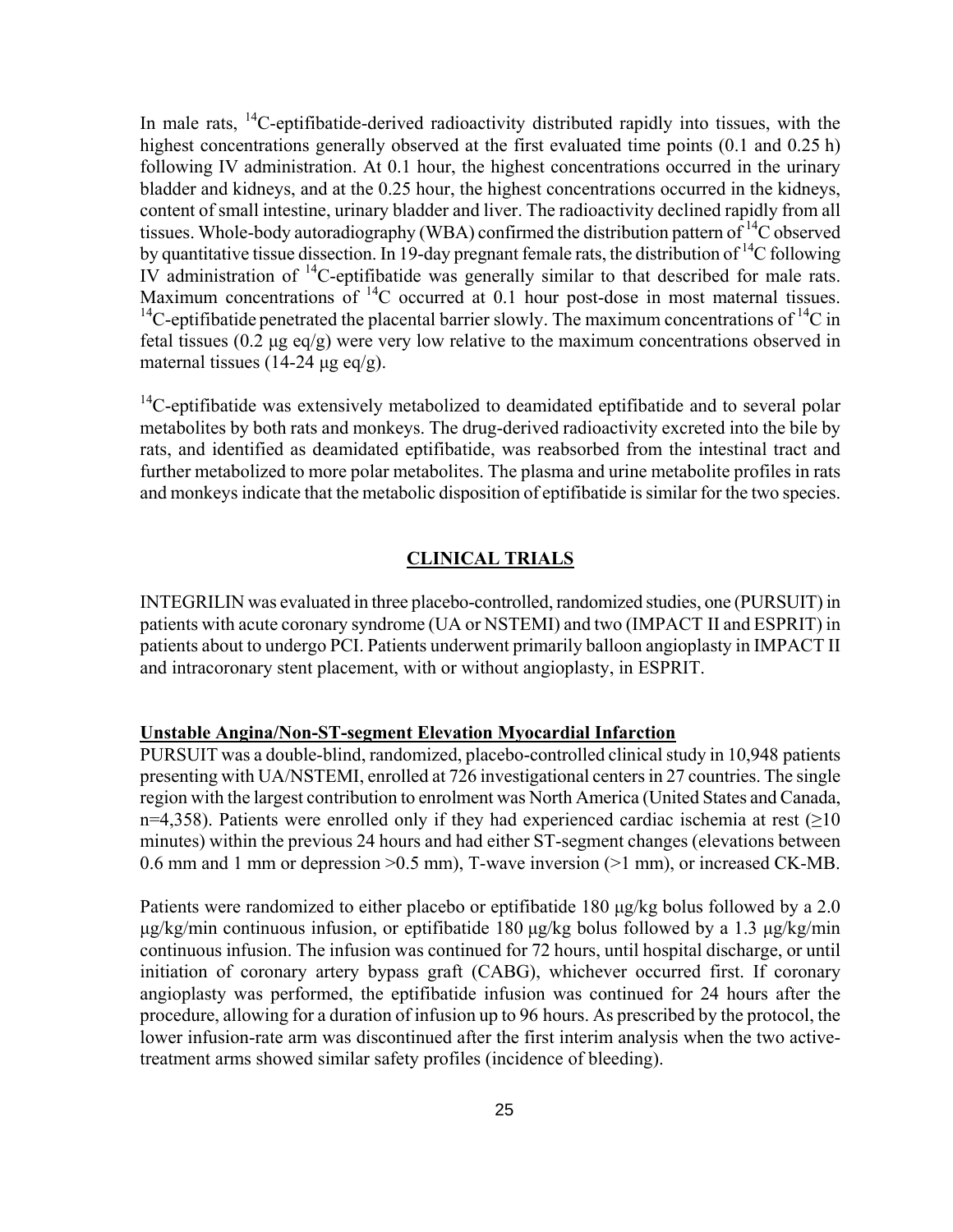Patients' age ranged between 20 and 94 (mean 63) years, and 65% were male. The patients were 89% Caucasian, 5% Black, 5% Hispanic, and 1% others. Forty percent of patients were enrolled in North America, 39% in Western Europe, 16% in Eastern Europe, and 4% in Latin America.

PURSUIT was a "real world" study with each patient managed according to the usual standards of the investigational site. Therefore, frequencies of angiography, frequencies/timing of coronary angioplasty and CABG, use of concomitant medication (heparin and ASA) differed widely among countries and sites. In the study, 13% of patients were managed with coronary angioplasty during drug infusion and 87% were managed medically (no coronary angioplasty during infusion). The North American population represents the single, most homogenous subgroup in terms of medical management. In this population, 24% were managed with coronary angioplasty and 76% were managed medically.

The majority of patients received ASA (75-325 mg once daily). Heparin was administered intravenously or subcutaneously, at the physician's discretion, usually as an intravenous bolus of 5,000 U followed by a continuous infusion of 1,000 U/h. For patients weighing less than 70 kg, the recommended heparin bolus dose was 60 U/kg followed by a continuous infusion of 12 U/kg/h. A target aPTT of 50-70 seconds was recommended. A total of 1,250 patients underwent coronary angioplasty within 72 hours after randomization, in which case they received intravenous heparin to maintain an activated clotting time (ACT) of between 300-350 seconds.

The primary endpoint of the study was the occurrence of death from any cause or non-fatal myocardial infarction (MI) (evaluated by a blinded Clinical Events Committee) within 30 days of randomization. A secondary endpoint of the study was the occurrence of death from any cause or new myocardial infarction (as reported by the investigators) within 6 months of randomization.

Eptifibatide administered as a 180 μg/kg bolus followed by a 2.0 μg/kg/min infusion significantly (p=0.042) reduced the incidence of death or myocardial infarction at 30 days compared to placebo (**Table 13**). The reduction in the incidence of death and myocardial infarction in patients receiving eptifibatide was evident early (at 72 hours; 7.6% and 5.9% for placebo and eptifibatide, respectively) during treatment and this reduction was maintained through six months (**Figure 1**).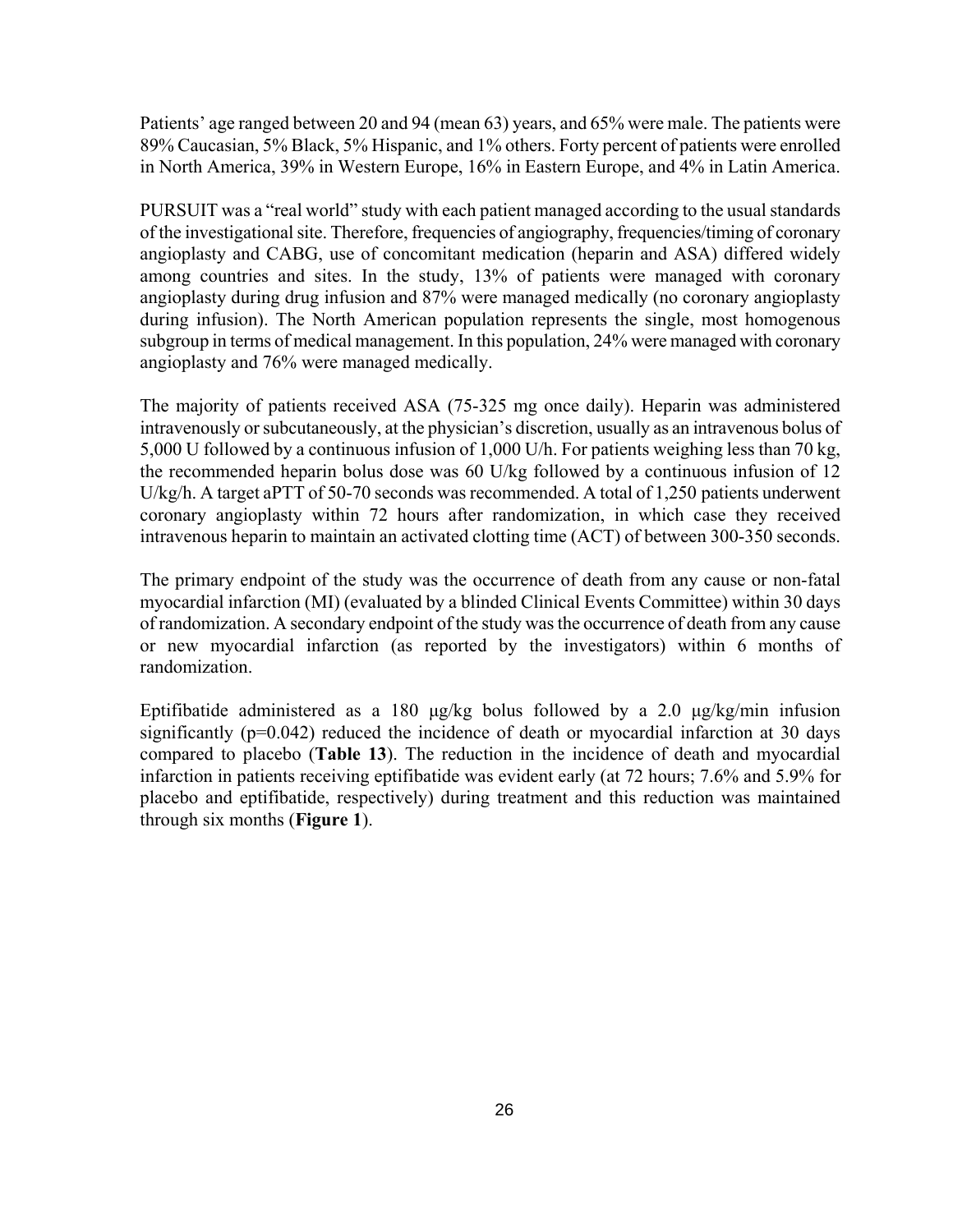# **Table 13**  Clinical Events at 30 Days

|                         | Worldwide                     |                                                                                             | <b>North America</b>          |                                                                                |  |
|-------------------------|-------------------------------|---------------------------------------------------------------------------------------------|-------------------------------|--------------------------------------------------------------------------------|--|
| Event                   | <b>Placebo</b><br>$(n=4,739)$ | Eptifibatide<br>$180 \mu g/kg$<br>bolus, $2.0$<br>$\mu$ g/kg/min<br>infusion<br>$(n=4,722)$ | <b>Placebo</b><br>$(n=1,919)$ | Eptifibatide<br>180 µg/kg bolus,<br>$2.0 \mu g/kg/min$ infusion<br>$(n=1,908)$ |  |
| <b>Primary Endpoint</b> | 745 (15.7%)                   | 672 (14.2%)                                                                                 | 288 (15.0%)                   | 224(11.7%)                                                                     |  |
| p-value*                | 0.042                         |                                                                                             | 0.003                         |                                                                                |  |
| Death                   | 177(3.7%)                     | $165(3.5\%)$                                                                                | 68 (3.5%)                     | 54 (2.8%)                                                                      |  |
| <b>Non-Fatal MI</b>     | 568 (12.0%)                   | 507 (10.7%)                                                                                 | 220 (11.5%)                   | 170 (8.9%)                                                                     |  |

# PURSUIT Study

\* From Pearson's chi-square test of differences between placebo and eptifibatide

Compared to placebo, treatment with eptifibatide reduced the incidence of the combined endpoint, as well as its components, death and myocardial infarction.

As shown in the Kaplan-Meier curve in **Figure 1**, investigators reported a reduction in death or MI from 13.6% with placebo to 12.1% with eptifibatide ( $p=0.021$  log rank) within 6 months of randomization.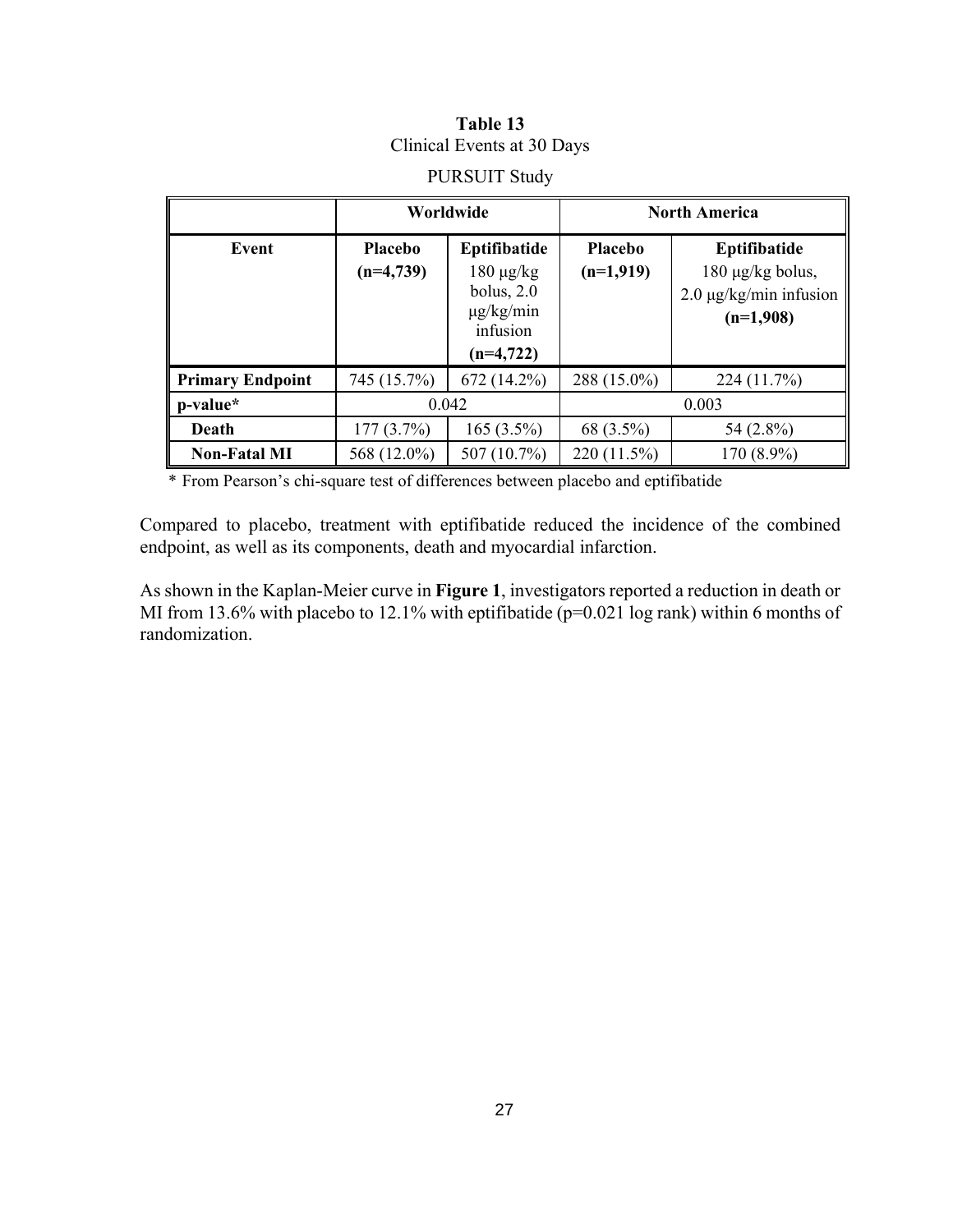

**Figure 1:** Kaplan-Meier Curve for Time to Death or Myocardial Infarction within 6 Months of Randomization

The analysis of the PURSUIT results revealed a complex interaction between treatment and region. **Figure 2** shows the odds ratio for death or nonfatal MI in various subgroups and as defined by geographic region. The results were also very heterogeneous among various geographic regions, with the greatest benefit observed in North American patients (see Factors Affecting the Outcomes in the North American Patient Population).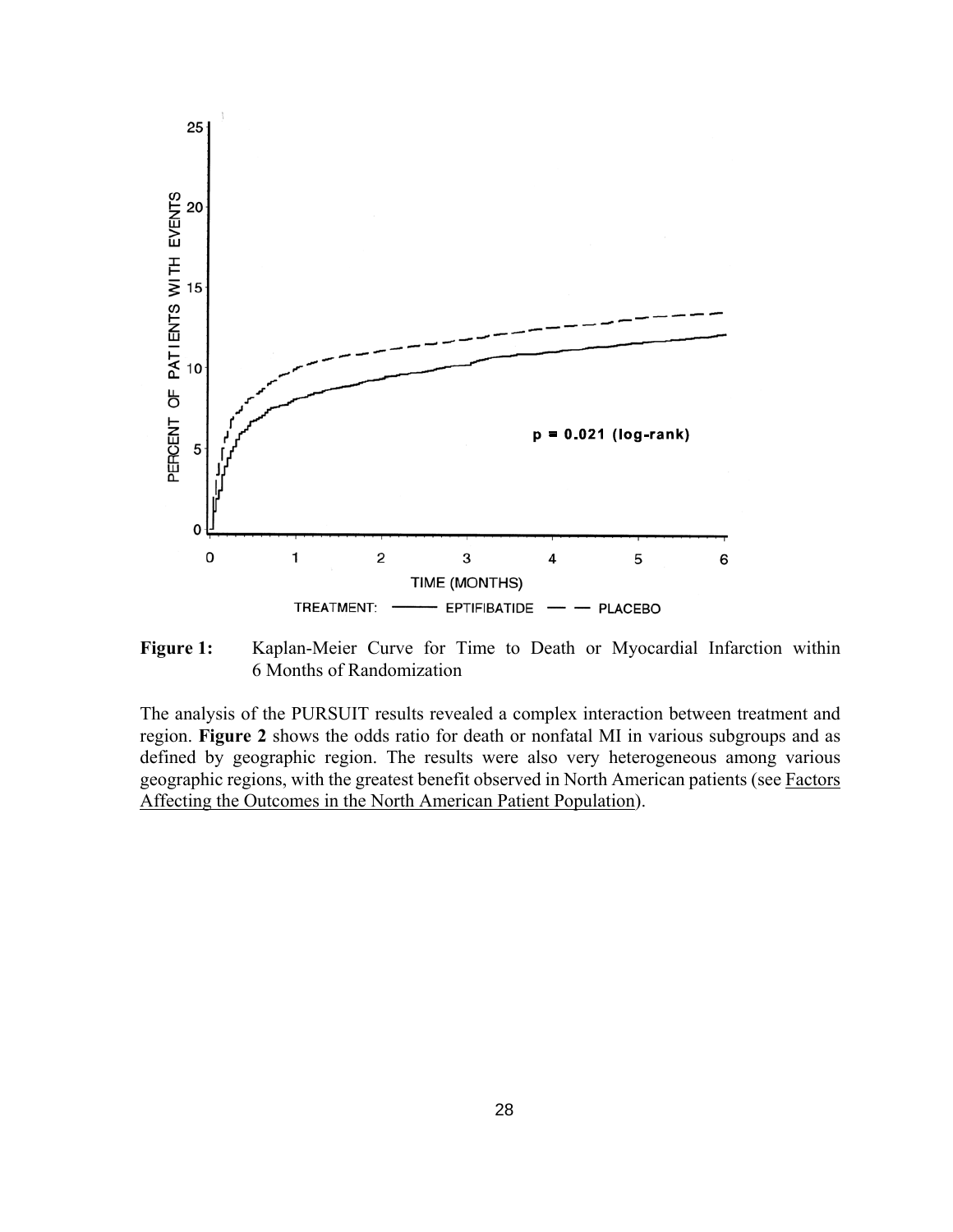

**Figure 2:** Odds Ratios for Death or Nonfatal Myocardial Infarction at 30 Days in Selected Subgroups of Patients. The horizontal lines indicate 95% confidence intervals. MI denotes myocardial infarction, and CABG coronary-artery bypass graft surgery.

**Table 14** summarizes the incidence of the primary endpoint in the worldwide and North American study population in patients who did and did not undergo coronary angioplasty within 72 hours of randomization.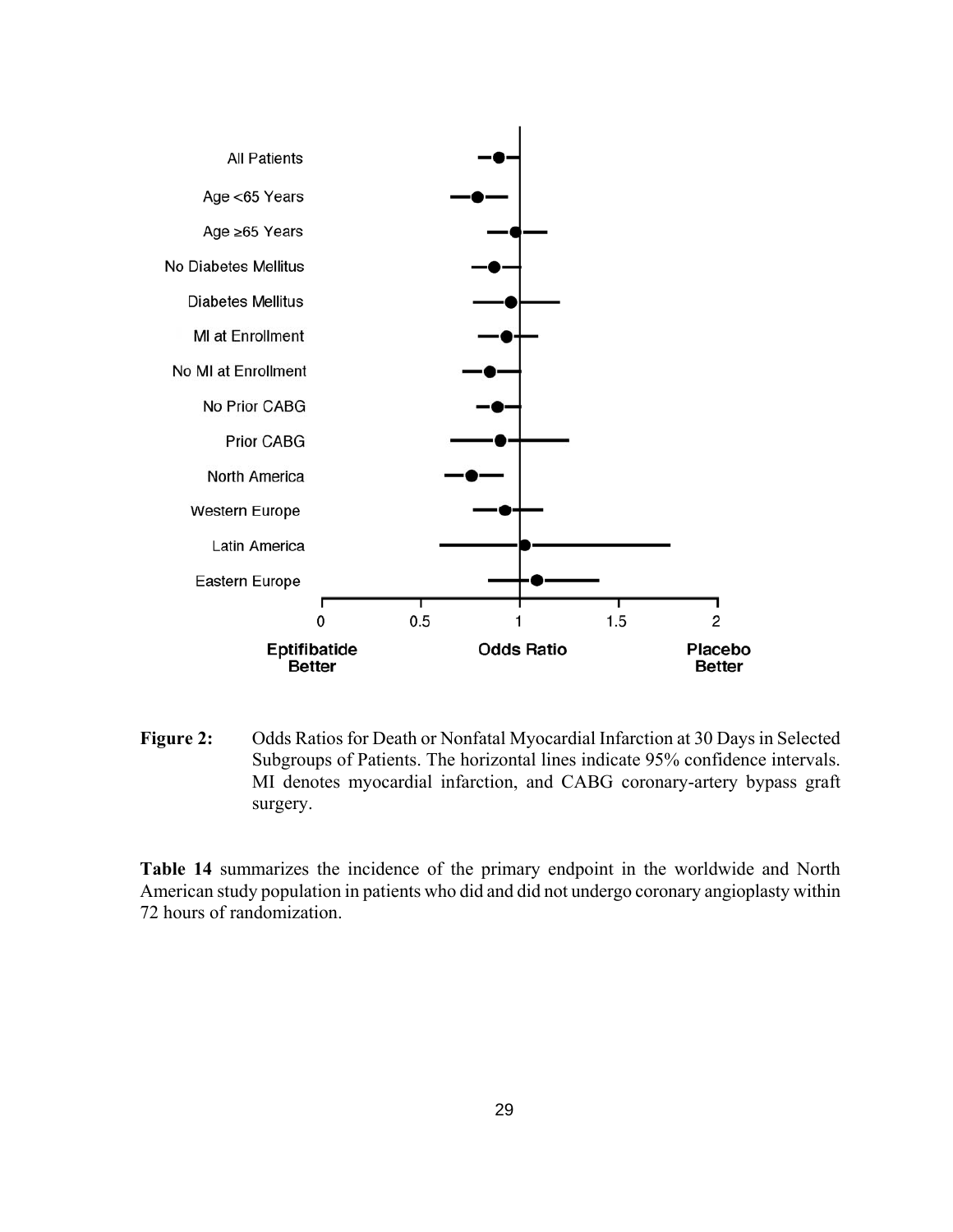### **Table 14**  Endpoint at 30 Days for Patients With and Without Coronary Angioplasty in the First 72 Hours After Randomization

|                              | Worldwide      |                                                                            | <b>North America</b> |                                                                         |
|------------------------------|----------------|----------------------------------------------------------------------------|----------------------|-------------------------------------------------------------------------|
| Incidence of Death and/or MI | <b>Placebo</b> | Eptifibatide<br>$180 \mu g/kg$<br>bolus,<br>$2.0 \mu g/kg/min$<br>infusion | <b>Placebo</b>       | Eptifibatide<br>$180 \mu g/kg$ bolus,<br>$2.0 \mu g/kg/min$<br>infusion |
| Coronary Angioplasty Within  | 106/631        | 73/619                                                                     | 77/464               | 54/472 (11.4%)*                                                         |
| First 72 h                   | $(16.8\%)$     | $(11.8\%)*$                                                                | $(16.6\%)$           |                                                                         |
| No Coronary Angioplasty      | 634/4,108      | 599/4,103                                                                  | 211/1,455            | 170/1,436                                                               |
| Within First 72 h            | $(15.6\%)$     | $(14.6\%)$                                                                 | $(14.5\%)$           | $(11.8\%)*$                                                             |

#### PURSUIT Study

\* p-value <0.05 versus placebo

The incidence of death or myocardial infarction was lower in the patients treated with eptifibatide compared to placebo, regardless of whether they were managed medically or underwent coronary angioplasty. In North America, patients treated with eptifibatide and managed medically showed a statistically significant reduction in the incidence of death or MI at 30 days. Worldwide, the degree of benefit in patients managed medically was less than that seen in North America. In addition, among those patients who underwent coronary angioplasty within the first 72 hours after randomization, a reduction in the incidence of myocardial infarction was seen prior to the procedure in the patients receiving eptifibatide in the worldwide population (5.5% for placebo versus 1.8% for eptifibatide) and the North American sub-population (4.5% for placebo versus 1.7% for eptifibatide).

Treatment with eptifibatide reduced clinical events in patients undergoing coronary angioplasty during drug administration and in those receiving medical management alone. **Table 15** shows the incidence of death or MI within 72 hours of randomization.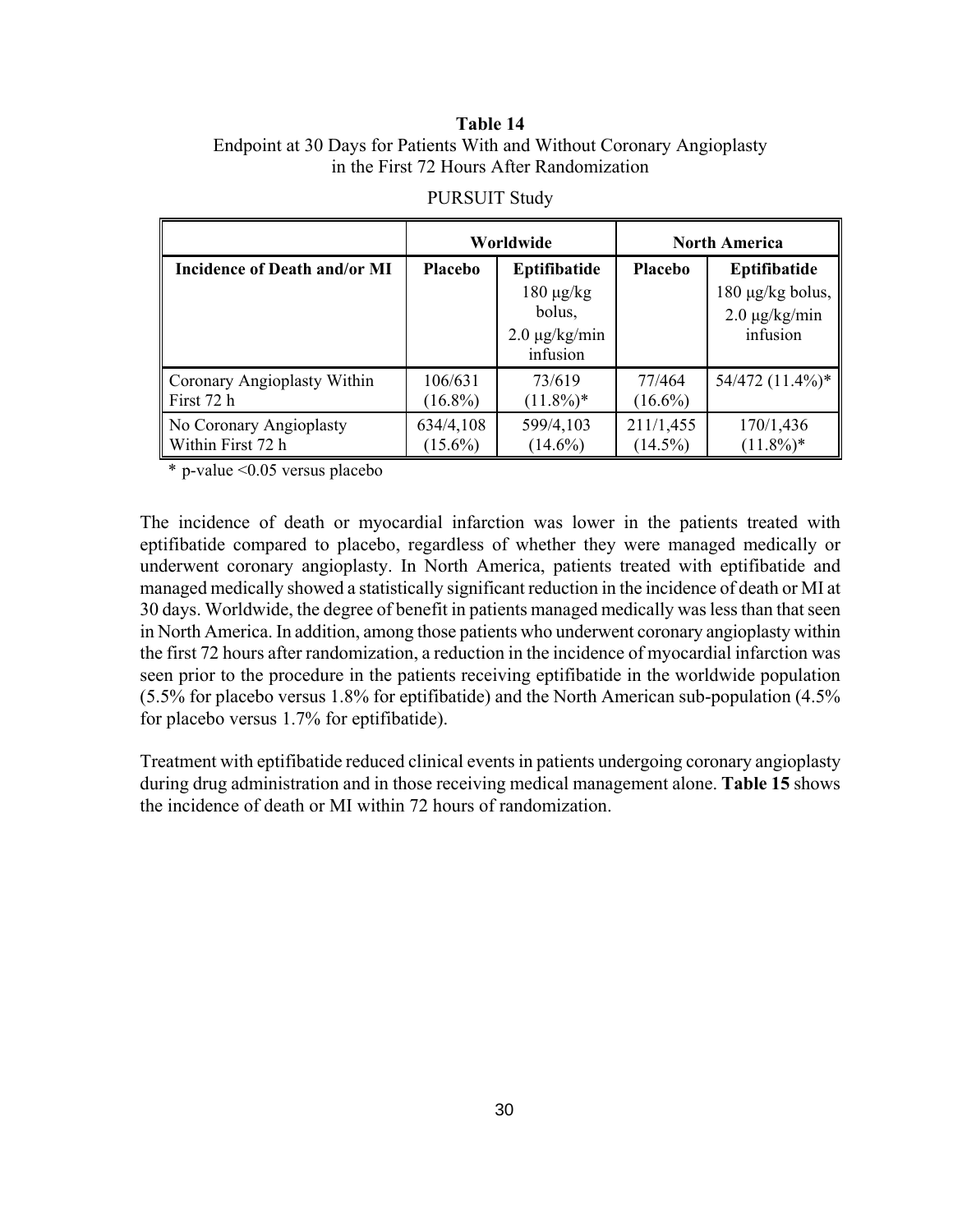|                                        | Placebo   | Eptifibatide                   |
|----------------------------------------|-----------|--------------------------------|
|                                        |           | $180 \mu g/kg$ bolus,          |
|                                        |           | $2.0 \mu g/kg/min$<br>infusion |
| <b>Overall Patient Population</b>      | $n=4,739$ | $n=4,722$                      |
| - At 72 Hours                          | 7.6%      | 5.9%                           |
| Patients undergoing early coronary     | $n=631$   | $n=619$                        |
| angioplasty                            | $5.5\%$   | 1.8%                           |
| - Pre-procedure (nonfatal MI only)     | 14.4%     | $9.0\%$                        |
| - At 72 hours                          |           |                                |
| Patients not undergoing early coronary | $n=4,108$ | $n=4,103$                      |
| angioplasty                            | $6.5\%$   | $5.4\%$                        |
| - At 72 hours                          |           |                                |

**Table 15** Clinical Events (Death or MI) in the PURSUIT Study Within 72 Hours of Randomization

All of the effect of eptifibatide was established within 72 hours (during the period of drug infusion). Moreover, for patients undergoing early coronary angioplasty, a reduction in events was evident prior to the procedure. The benefit in coronary angioplasty patients was derived primarily from North American patients as 75% of the procedures were performed in North America.

Factors Affecting Outcomes in the North American Patient Population: There are a number of differences between North American patients and those from the rest of the world that may potentially affect the response to treatment. The major differences arise from different medical practices during the course of the trial, as well as from different entry characteristics.

Differences that reflect practice patterns (such as early catheterization, early coronary angioplasty, and concomitant heparin/aspirin use) and those that reflect a different health status at baseline interact in a very complex manner to produce different patient prognoses.

**Table 16** summarizes those variables that may reflect important differences in practice patterns or patient populations. In brief, the North American patients had a higher incidence of concomitant anti-thrombotic therapy (both heparin and ASA), more prior and concomitant cardiovascular (diagnostic and surgical) procedures, greater history of cardiovascular disease, less severe symptoms of cardiovascular disease at presentation, lower blood pressure on admission, and weighed more.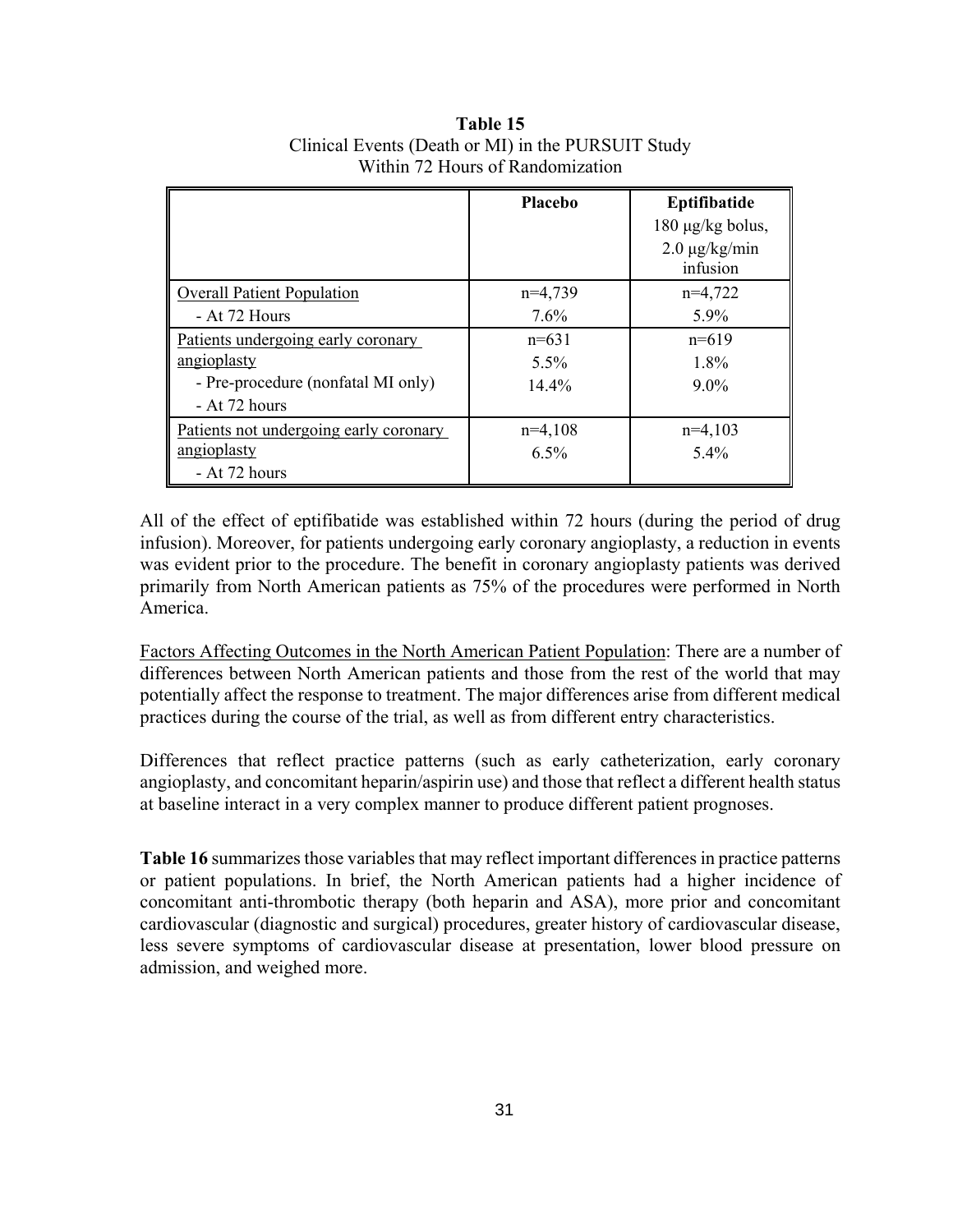### **Table 16** Variables in Practice Patterns and Patient Populations (North America vs. Outside North America)

| <b>Type of</b><br>Factor                 | <b>Surrogates Which Reflect This</b><br><b>Type of Factor</b> | $%$ of<br><b>Patients in</b><br><b>NA</b> with<br>Surrogate | $%$ of<br><b>Patients</b><br><b>Outside of</b><br><b>NA</b> with<br>Surrogate |
|------------------------------------------|---------------------------------------------------------------|-------------------------------------------------------------|-------------------------------------------------------------------------------|
| Patient                                  | Catheterization within 72 hours                               | 66.1%                                                       | 15.8%                                                                         |
| Treatment in                             | Angioplasty within 72 hours                                   | 24.5%                                                       | 5.6%                                                                          |
| Hospital                                 | Heparin during hospitalization                                | 97.2%                                                       | 85.0%                                                                         |
| Demographic                              | Weight $<$ 74 kg                                              | 31.5%                                                       | 42.6%                                                                         |
| Characteristics                          | Weight $>95$ kg                                               | 22.1%                                                       | 7.0%                                                                          |
|                                          | <b>Blacks</b>                                                 | 12.5%                                                       | 0.2%                                                                          |
| Cardiovascular                           | Hypertension                                                  | 61.1%                                                       | 51.5%                                                                         |
| Disease<br>History                       | Family History of CAD                                         | 43.7%                                                       | 30.0%                                                                         |
|                                          | Chest Pain - CHAC Class III or IV                             | 36.0%                                                       | 47.9%                                                                         |
|                                          | No ST Changes at Qualification                                | 13.5%                                                       | 4.2%                                                                          |
| Prior CV                                 | Prior Angioplasty                                             | 20.7%                                                       | 7.6%                                                                          |
| Procedures                               | Prior CABG                                                    | 19.9%                                                       | 6.7%                                                                          |
| Concomitant                              | <b>ASA</b>                                                    | 74.5%                                                       | 56.5%                                                                         |
| Medications<br>Prior to<br>Randomization | Lipid Lowering Agent                                          | 21.0%                                                       | 11.6%                                                                         |
|                                          | <b>Oral Nitrates</b>                                          | 67.4%                                                       | 51.2%                                                                         |
|                                          | Heparin                                                       | 81.4%                                                       | 72.0%                                                                         |
| <b>Baseline CV</b>                       | DBP $\geq$ 90mm Hg                                            | 10.6%                                                       | 23.1%                                                                         |
| Characteristics                          | $SBP \geq 140$ mm Hg                                          | 31.2%                                                       | 40.7%                                                                         |

PURSUIT Study

### **Percutaneous Coronary Intervention**

### IMPACT II (INTEGRILIN to Minimize Platelet Aggregation and Prevent Coronary Thrombosis)

IMPACT II, the first large study conducted with eptifibatide, was a multi-center, double-blind, randomized, placebo-controlled study conducted in the United States in 4,010 patients undergoing coronary angioplasty. Major exclusion criteria included a history of bleeding diathesis, major surgery within 6 weeks of treatment, gastrointestinal bleeding within 30 days, any stroke or structural CNS abnormality, uncontrolled hypertension, PT >1.2 times control, hematocrit <30%, platelet count <100,000/mm<sup>3</sup>, and pregnancy.

Patient age ranged from 24 to 89 (mean 60) years, and 75% were male. The patients were 92% Caucasian, 5% Black, and 3% Hispanic.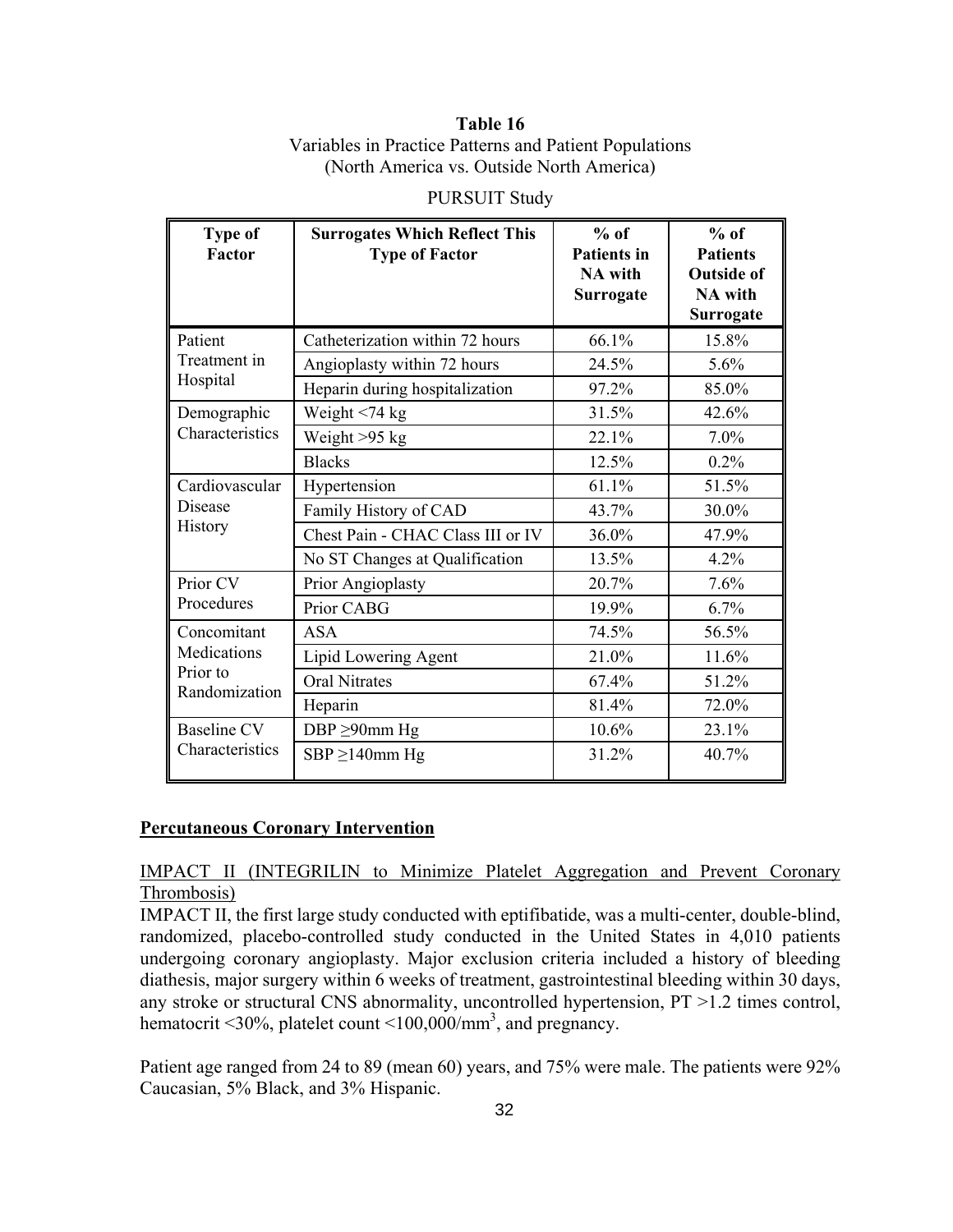Forty-one percent of the patients underwent coronary angioplasty for ongoing acute coronary syndrome. Patients were randomly assigned to one of three treatment regimens, each incorporating a bolus dose initiated immediately prior to coronary angioplasty followed by a continuous infusion lasting 20-24 hours: 1) 135 μg/kg bolus followed by a continuous infusion of 0.5 μg/kg/min of eptifibatide (135/0.5); 2) 135 μg/kg bolus followed by a continuous infusion of 0.75 μg/kg/min of eptifibatide (135/0.75); or 3) a matching placebo bolus followed by a matching placebo continuous infusion. Each patient received aspirin and an intravenous heparin bolus of 100 U/kg, with additional bolus infusions of up to 2,000 additional units of heparin every 15 minutes to maintain an ACT of 300-350 seconds.

The primary endpoint was the composite of death, MI, or urgent revascularization, analyzed at 30 days after randomization in all patients who received at least one dose of study drug.

As shown in **Table 17**, each eptifibatide regimen reduced the rate of death, MI, or urgent intervention, although at 30 days, this finding was statistically significant only in the lower-dose eptifibatide group. As in the PURSUIT study, the effects of eptifibatide were seen early and persisted throughout the 30-day period.

|                                   | Placebo      | Eptifibatide                   | Eptifibatide                    |
|-----------------------------------|--------------|--------------------------------|---------------------------------|
|                                   | n(%)         | $135 \mu g/kg$<br>bolus,       | $135 \mu g/kg$<br>bolus,        |
|                                   |              | $0.5 \mu g/kg/min$<br>infusion | $0.75 \mu g/kg/min$<br>infusion |
|                                   |              | $n$ (%)                        | $n$ (%)                         |
| Patients                          | 1,285        | 1,300                          | 1,286                           |
| <b>Abrupt Closure</b>             | 65 $(5.1\%)$ | $36(2.8\%)$                    | 43 (3.3%)                       |
| p-value vs. placebo               |              | 0.003                          | 0.03                            |
| Death, MI, or Urgent Intervention |              |                                |                                 |
| 24 hours                          | 123 (9.6%)   | 86 (6.6%)                      | 89 (6.9%)                       |
| p-value vs. placebo               |              | 0.006                          | 0.014                           |
| 48 hours                          | 131 (10.2%)  | 99 (7.6%)                      | 102 (7.9%)                      |
| p-value vs. placebo               |              | 0.021                          | 0.045                           |
| 30 days (primary endpoint)        | 149 (11.6%)  | $118(9.1\%)$                   | 128 (10.0%)                     |
| p-value vs. placebo               |              | 0.035                          | 0.179                           |
| Death or MI                       |              |                                |                                 |
| 30 days                           | $110(8.6\%)$ | 89 (6.8%)                      | 95 (7.4%)                       |
| p-value vs. placebo               |              | 0.102                          | 0.272                           |
| 6 months                          | 151 (11.9%)* | $136(10.6\%)*$                 | $130(10.3\%)*$                  |
| p-value vs. placebo               |              | 0.297                          | 0.182                           |

**Table 17** Clinical Events in the IMPACT II Study

\* Kaplan-Meier estimate of event rate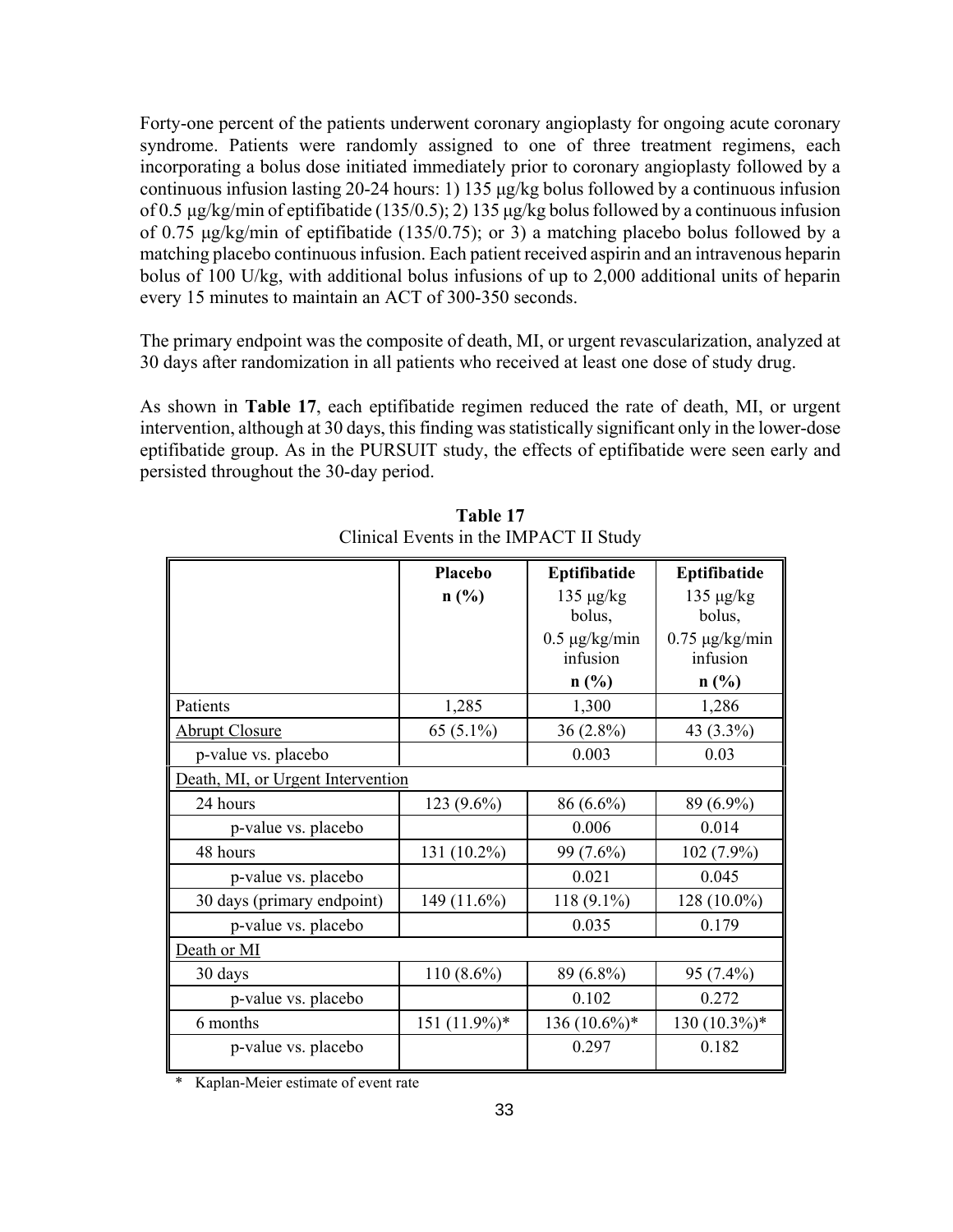ESPRIT (Enhanced Suppression of the Platelet IIb/IIIa Receptor with INTEGRILIN Therapy) INTEGRILIN was evaluated in ESPRIT (Enhanced Suppression of the Platelet IIb/IIIa Receptor with INTEGRILIN Therapy), a multi-center, double-blind, randomized, placebo-controlled study conducted in the United States and Canada that enrolled 2,064 patients undergoing elective or urgent intracoronary stenting. Exclusion criteria included MI within the previous 24 hours, ongoing chest pain, administration of any oral anti-platelet or oral anticoagulant other than aspirin within 30 days of intracoronary stenting (although loading doses of thienopyridine on the day of intracoronary stenting were encouraged), planned intracoronary stenting of a saphenous vein graft or subsequent "staged" intracoronary stenting, prior stent placement in the target lesion, intracoronary stenting within the previous 90 days, a history of bleeding diathesis, major surgery within 6 weeks of treatment, gastrointestinal bleeding within 30 days, any stroke or structural CNS abnormality, uncontrolled hypertension, PT >1.2 times control, hematocrit <30%, platelet count <100,000/mm<sup>3</sup>, and pregnancy.

Patient age ranged from 24 to 93 (mean 62) years and 73% of patients were male. The study enrolled 90% Caucasian, 5% African American, 2% Hispanic and 1% Asian patients. Patients were randomized either to placebo or eptifibatide administered as an intravenous bolus of 180 μg/kg followed immediately by a continuous infusion of 2.0 μg/kg/min, and a second bolus of 180 μg/kg administered 10 minutes later. Eptifibatide infusion was continued for up to 18-24 hours after intracoronary stenting or until hospital discharge, whichever came first. Each patient received at least one dose of aspirin (162-325 mg) and 60 U/kg of heparin as a bolus (not to exceed 6,000 units) if not already receiving a heparin infusion. Additional boluses of heparin (10-40 U/kg) could be administered in order to reach a target ACT between 200 and 300 seconds.

Based upon this study design, ESPRIT was intended to evaluate the incremental benefits and risks of adding GP IIb/IIIa inhibitor therapy to currently employed management strategies at the time of intracoronary stenting, which include deployment of single or multiple stents of varying lengths and sizes in difficult-to-treat coronary vessels, almost universal use of thienopyridine therapy (primarily front-loaded clopidogrel) on the day of the procedure, and administration of low-dose heparin (i.e., ACT of 200-300 seconds) at time of intracoronary stenting.

The primary endpoint of the ESPRIT study was the composite of death, myocardial infarction, urgent target vessel revascularization and "bail-out" to open label eptifibatide due to a thrombotic complication of intracoronary stenting (thrombotic "bail-out") (e.g., visible thrombus, "no reflow", or abrupt closure) at 48 hours. Myocardial infarction, urgent target vessel revascularization and thrombotic "bail-out" were evaluated by a blinded Clinical Events Committee.

As shown in **Table 18**, the incidence of each of the primary endpoint and selected secondary endpoints was significantly reduced in patients who received eptifibatide. A treatment benefit in patients who received eptifibatide was seen by 48 hours and at the end of the 30-day observation period.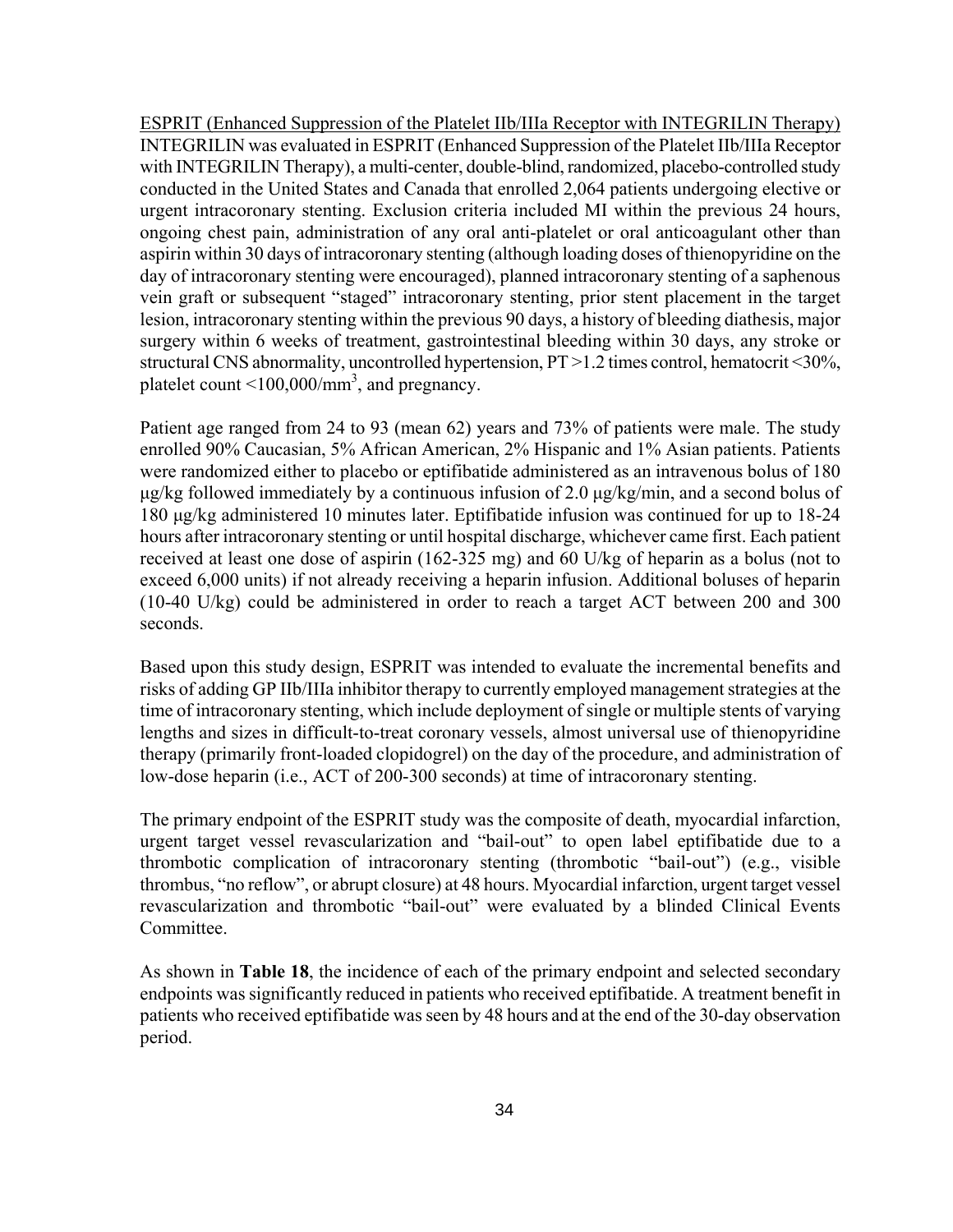|                                                                            | Placebo       | Eptifibatide             |
|----------------------------------------------------------------------------|---------------|--------------------------|
|                                                                            |               | $180 \mu g/kg$ bolus,    |
|                                                                            | n(%)          | $2.0 \mu g/kg/min$       |
|                                                                            | 1,024         | infusion, $180 \mu g/kg$ |
|                                                                            |               | bolus                    |
|                                                                            |               | 10 minutes after         |
|                                                                            |               | the first                |
|                                                                            |               | n(%)                     |
|                                                                            |               | 1,040                    |
| Death, MI, Urgent Target Vessel Revascularization or Thrombotic "Bail-Out" |               |                          |
| 48 Hours (primary endpoint)                                                | $108(10.5\%)$ | $69(6.6\%)$              |
| p-value vs. placebo                                                        |               | 0.0015                   |
| 30 Days                                                                    | 120(11.7%)    | 78 (7.5%)                |
| p-value vs. placebo                                                        |               | 0.0011                   |
| Death, MI, or Urgent Target Vessel Revascularization                       |               |                          |
| 48 Hours                                                                   | 95 (9.3%)     | 62 $(6.0\%)$             |
| p-value vs. placebo                                                        |               | 0.0045                   |
| 30 Days (secondary endpoint)                                               | $107(10.4\%)$ | 71 (6.8%)                |
| p-value vs. placebo                                                        |               | 0.0034                   |
| Death or MI                                                                |               |                          |
| 48 Hours                                                                   | 94 (9.2%)     | 57 (5.5%)                |
| p-value vs. placebo                                                        |               | 0.0013                   |
| 30 Days                                                                    | $104(10.2\%)$ | 66 (6.3%)                |
| p-value vs. placebo                                                        |               | 0.0016                   |

**Table 18**  Clinical Events in the ESPRIT Study

The need for thrombotic "bail-out" was significantly reduced with eptifibatide at 48 hours (2.1% for placebo, 1.0% for eptifibatide; p=0.029).

Consistent with previous studies of GP IIb/IIIa inhibitors, most of the benefit achieved acutely with eptifibatide was in the reduction of MI. Eptifibatide reduced the occurrence of MI at 48 hours from 9.0% for placebo to 5.4% (p=0.0015) and maintained that effect with significance at 30 days.

In the ESPRIT study, diabetics did not have more major or minor bleeding, tranfusion requirement or access site complications. The efficacy of eptifibatide was similar in diabetic and non-diabetic patients.

Although ESPRIT was not initially designed to study clinical outcomes for more than 30 days, the protocol was amended at the end of the original study to follow-up consenting patients ( $n =$ 2064) for a period of 1 year. This long-term observation revealed a sustained reduction in the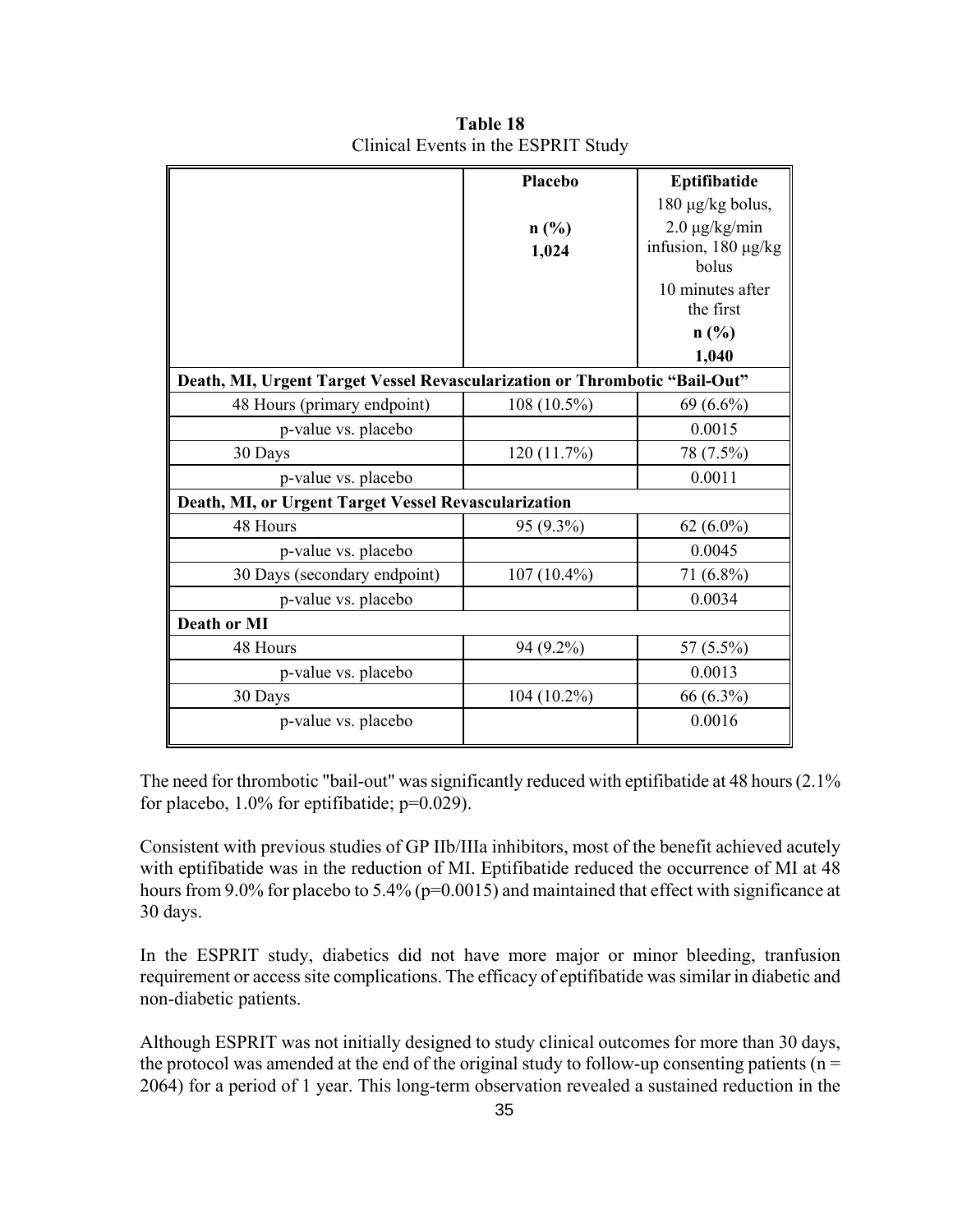composite endpoint of death or MI at 6 months from 11.5% in the placebo group to 7.4% in the INTEGRILIN treated group (odds ratio 0.631 [95% CI 0.473, 0.841],  $p = 0.0015$ ) and at 1 year from 12.4% in the placebo group to 8.0% in the INTEGRILIN treated group (odds ratio 0.630 [95% CI 0.478, 0.832],  $p = 0.001$ ). A reduction in the composite endpoint of death, MI or target vessel revascularization was also maintained at 6 months from 18.5% in the placebo group to 14.3% in the INTEGRILIN treated group (odds ratio 0.744 [95% CI 0.599, 0.924], p = 0.0072) and at 1 year from 22.1% in the placebo group to 17.5% in the INTEGRILIN treated group (odds ratio 0.762 [95% CI 0.626, 0.929],  $p = 0.0068$ ). At 1 year, a consistent treatment effect was seen between patients with and without diabetes. The rate of death or myocardial infarction was 7.8% and 13.4% in the INTEGRILIN and placebo groups respectively (n=466).

#### **TOXICOLOGY**

**Acute Toxicity:** The safety evaluation studies conducted with eptifibatide do not indicate any evidence of unexpected significant toxic effects. Single dose toxicity studies were conducted in rats, rabbits and monkeys; doses up to 500 μg/kg/minute administered by continuous intravenous infusion for 90 minutes did not cause mortality and were well-tolerated by all species.

In rabbits, a dose-dependent decrease in platelet counts of the 50 and 500 μg/kg/minute (for 90 minutes)-dosed females was attributed to administration of eptifibatide. Findings in the monkeys were limited to petechial hemorrhages in the femoral and/or abdominal regions, which lasted for one to three days.

**Long-Term Toxicity:** Repeated dose studies were conducted in rats and monkeys by continuous intravenous infusion for 14 days and 28 days. The 28-day studies were followed by 14-day recovery periods. There were no findings in rats from either study attributable to the administration of eptifibatide. The no-effect level in rats was greater than 72.0 mg/kg/day (24 times the maximum recommended daily human dose of 3 mg/kg/day).

In monkeys, administration of up to 7.2 mg/kg/day of eptifibatide for 28 days by continuous intravenous infusion did not produce any sign of toxicity. One 18 mg/kg/day-dosed monkey had evidence of hemorrhage in the skeletal muscles, which may have contributed to the decreased blood cell count, hemoglobin, hematocrit, mean cell volume and mean cell hemoglobin and the increased reticulocyte count. The effects observed in the monkeys are the expected pharmacologic responses to high doses of eptifibatide.

The no-toxic effect level in the 14-day monkey study was 7.2 mg/kg/day (2.4 times the maximum recommended daily human dose). The hemorrhages observed in one 7.2 mg/kg/dosed monkey were considered to be equivocal. Three out of five monkeys administered 72.0 mg/kg/day died or were sacrificed during the study due to contusions, excessive bleeding and/or petechial hemorrhages, which resulted in anemia. Total protein albumin and globulin values were reduced in all 72.0 mg/kg dosed monkeys. At necropsy, focal hemorrhages in various organs were observed.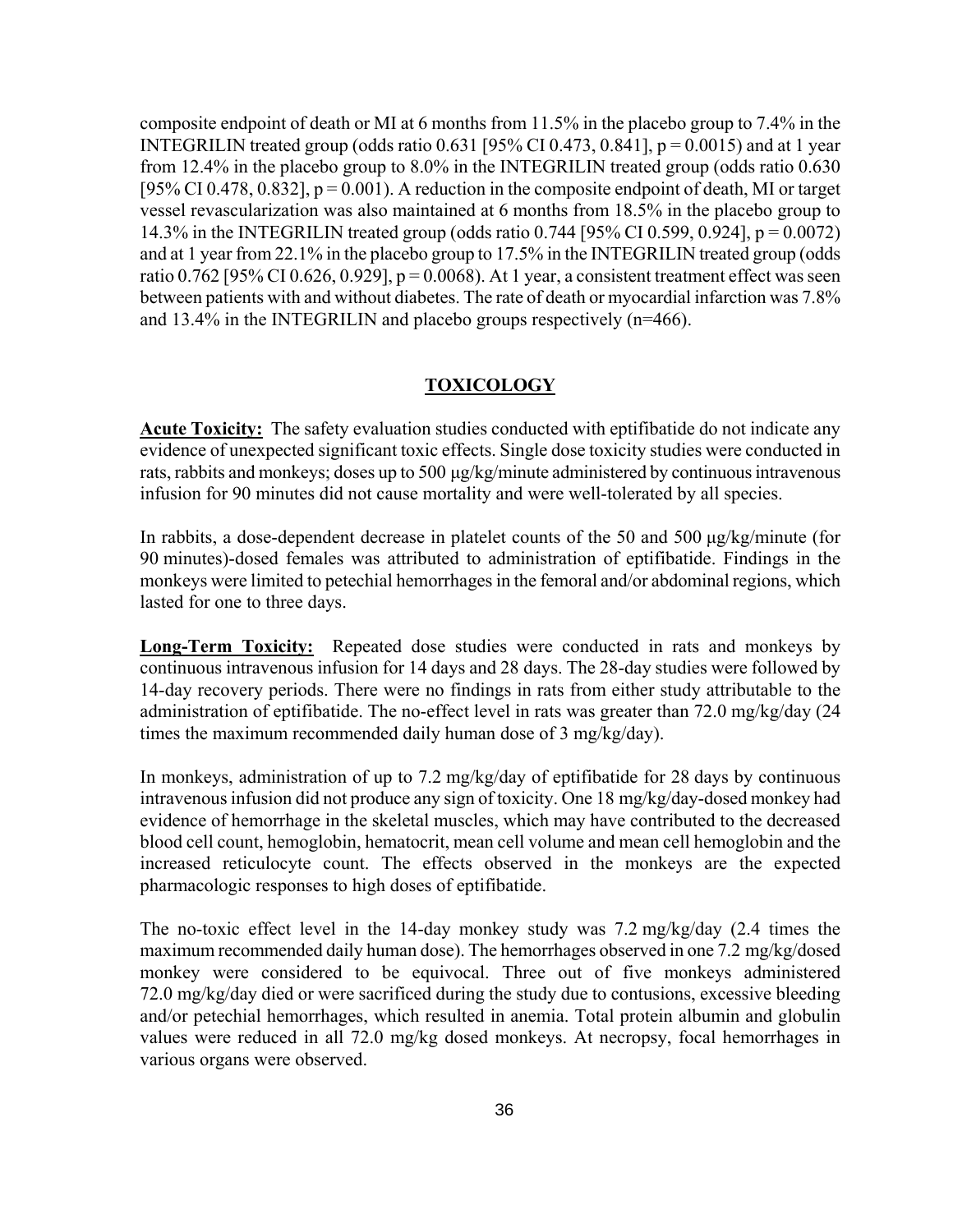Long-term studies in animals have not been performed to determine the carcinogenic potential of eptifibatide. No carcinogenicity studies were conducted because clinical use of eptifibatide is limited to short-term intravenous dosing.

**Mutagenicity:** The mutagenic potential of eptifibatide was tested in four assays. Eptifibatide was not genotoxic in the Ames assay at doses up to 667 μg/mL, in the mouse lymphoma cell forward mutation assay at doses up to 1,000 μg/mL, in the human lymphocyte chromosome aberrations test or in the mouse micronucleus test.

**Reproduction and Fertility:** In a fertility study in rats, dosing with eptifibatide had no effect on the course of pregnancy. No evidence of fertility or parental toxicity nor effects upon parental reproductive performance were observed at daily doses up to 72.0 mg/kg (24 times the maximum recommended daily human dose).

**Teratology:** Embryo-fetal toxicity studies in rats and rabbits showed that treatment with eptifibatide had no effect on the course of pregnancy, or embryo or fetal viability. There was no toxicologically significant maternal toxicity, embryo lethality, fetotoxicity or teratogenicity at daily doses of eptifibatide up to 72.0 mg/kg in rats or up to 36.0 mg/kg in rabbits (24 and 12) times the maximum recommended daily human dose, respectively). In a peri- and postnatal study in rats, there was no evidence of maternal toxicity at daily doses up to 72.0 mg/kg of eptifibatide. Post-weaning, physical, reflex, behavioral and reproductive development of the rats showed no eptifibatide-related effects.

**Local Tolerance:** The potential intravenous irritation of eptifibatide was studied in rabbits; no difference in the degree of erythema between eptifibatide and the vehicle-treated ears was observed at 24 or 72 hours, after a single 15-minute infusion of 10 μg/kg/min.

**Other Studies:** Studies in mice and guinea pigs demonstrated that eptifibatide does not induce delayed-type hypersensitivity in mice and is not antigenic in guinea pigs.

Two *in vitro* studies demonstrated that eptifibatide did not produce hemolysis or plasma protein flocculation.

A 14-day toxicity study of degraded eptifibatide in monkeys did not produce any signs of toxicity at daily doses up to 7.2 mg/kg. These results were similar to those of the previous 14 and 28-day toxicity studies conducted in monkeys.